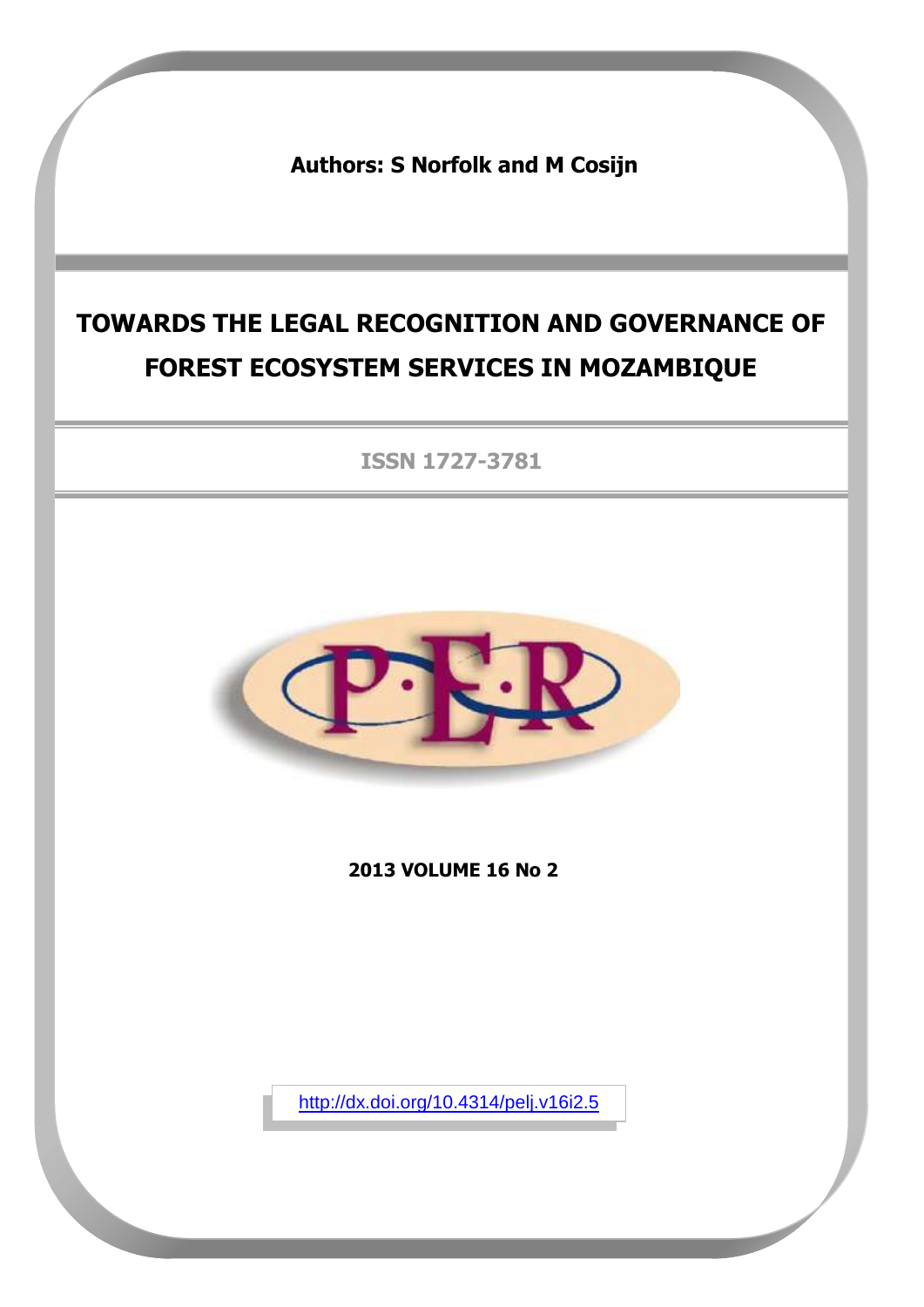## **TOWARDS THE LEGAL RECOGNITION AND GOVERNANCE OF FOREST ECOSYSTEM SERVICES IN MOZAMBIQUE**

### **S Norfolk and M Cosijn**

### **1 Introduction**

<u>.</u>

#### **Box 1 -Definition of forest and woodlands**

The UN Framework Convention on Climate Change defined forests and woodlands as having between 10% to 40% canopy closure.

FAO (2000) defines forest ecosystems as areas that are dominated by trees (perennial woody plants taller than 5m at maturity), where tree cover exceeds 10% and the area is larger than 0.5ha and includes areas for production, protection, multiple use or conservation, and stands on agricultural land. This was the basic definition used by the Millenium Ecosystem Assessment (2005)

In the Mozambican Law on Forestry and Wildlife (Law  $10/99$  of  $7<sup>th</sup>$  June) forests are defined as "vegetation cover capable of supplying wood or vegetative products, sheltering fauna and which exercise a direct or indirect effect on soils, climate or hydrology regimes".

The Millennium Ecosystem Assessment (Millenium Ecosystem Assessment, 2005 carried out between 2001 and 2005) defined '*ecosystem services'* as 'the benefits people obtain from ecosystems'. 1 It identified four categories of ecosystem services, including provisioning, regulating, cultural, and supporting.

Many of these services are directly related to forests (see Box 1 for various

definitions of "Forest"), which are critically important for terrestrial biodiversity maintenance; air quality regulation; the regulation of the global carbon cycles; soil regeneration and protection; and the regulation of freshwater and groundwater cycles and quality. Forests, including woodlands (see the box on definitions), especially in developing countries, play a vital role in human well-being through the provision of food, fuel, medicinal plants, material for shelter, income, mitigating and reducing disasters, and the less tangible aspects of cultural, aesthetic and spiritual well-being.

<sup>×</sup> Simon Norfolk, LLB (University College, London). Director of Terra Firma, a Mozambican consultancy company specialising in the fields of land, environmental, forestry and natural resource policies. Email: Simon.Norfolk@gmail.com.

Michaela Cosijn, BSc in Environmental and Geographical Sciences (University of Cape Town), Honours in nvironmental and Geographical Sciences (University of Cape Town), MSc in Integrated Environmental Sciences ( Southampton University, UK). Environmental Consultant. Email: Michaela.Cosijn@gmail.com.

<sup>&</sup>lt;sup>1</sup> UNEP *Millennium Ecosystem Assessment* http://millenniumassessment.org/en/index.html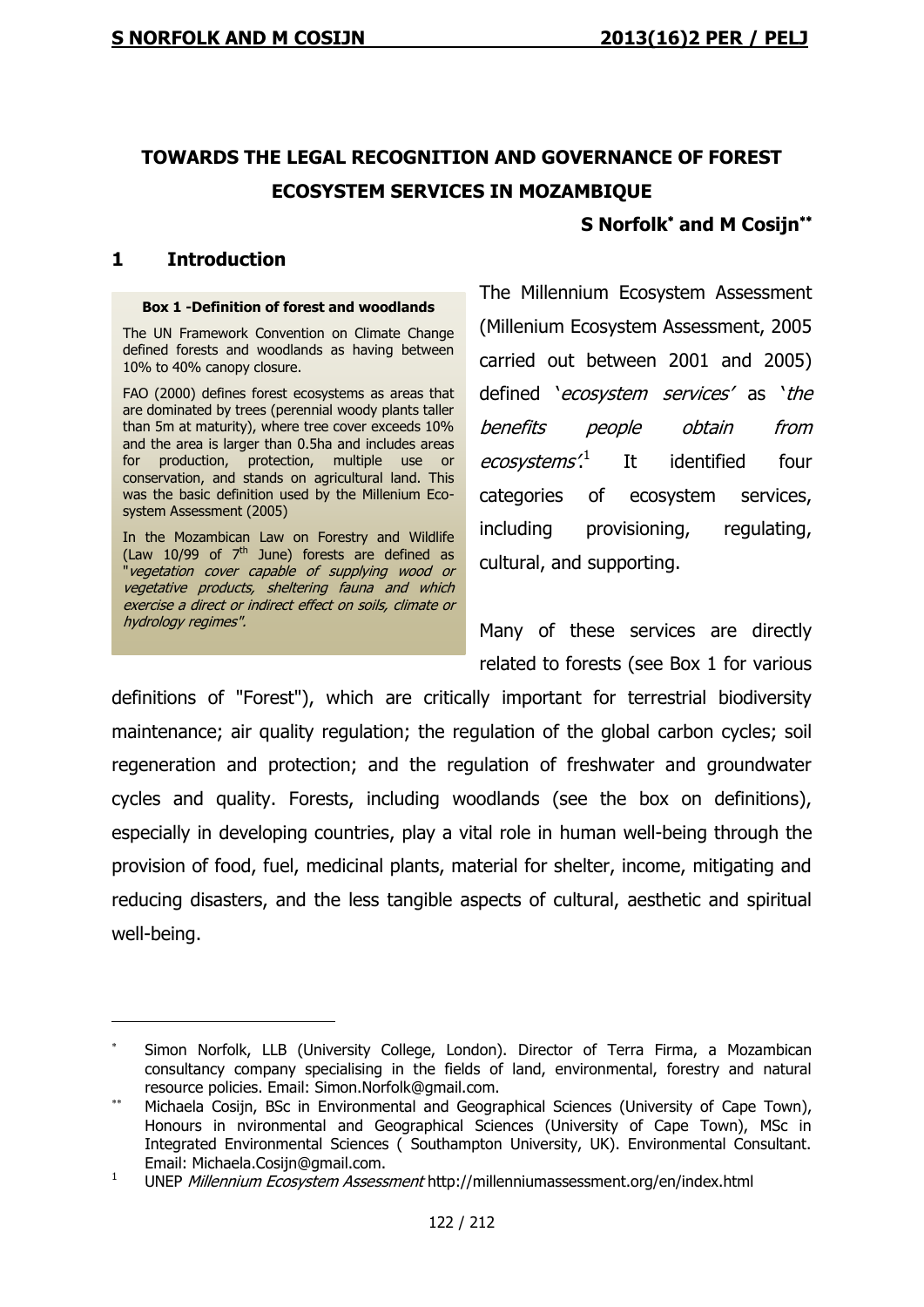The Millennium Ecosystem Assessment Report (the MA)<sup>2</sup> identified that the development of improved governance systems to control and reduce the degradation of all ecosystems services including forests was of key importance. This governance needs to be adaptive, including ensuring that the following components are integrated:<sup>3</sup>

- (i) it must focus on policy and institutional intersections and cooperation at various levels;
- (ii) it must be flexible to rapid change, and ensure that policy and legal changes are incremental and adaptive with continuous learning;
- (iii) it must create mechanisms for sustainable forest management (SFM) and livelihoods by securing the rights to forestry goods and services; and
- (iv) it must create regulatory mechanisms which control activities, develop compensation mechanisms for those, and develop multi-scalar knowledge and stakeholder sharing, social networks and learning mechanisms.

However, governance systems are rarely adaptive. Instead they tend to be "stuck" in what is called the local minima (or lowest functioning system). These are in many cases dependent on the history of countries, how the governance systems have evolved, and whether or not these systems are open and transparent and able to adapt quickly, but along a gradient of transition and evolution rather than in a "knee-jerk" response that does not build on the best of existing structures.<sup>4</sup>

Within the context of Mozambique, this paper examines the state of forest ecosystem services, the dependency of the population on these systems for their well-being, if an adaptive governance regime is being created which will ensure the resilience of the forest ecosystem services including the legal framework, the institutions operating within this framework, the tools available and their functioning, and how cooperative governance is operating.

<sup>&</sup>lt;sup>2</sup> WRI Millenium Ecosystem Assessment Synthesis Report.

<sup>3</sup> Katere, Minag and Vanhanen (eds) Making Sub-Saharan African Forests Work. 4

Katere, Minag and Vanhanen (eds) Making Sub-Saharan African Forests Work.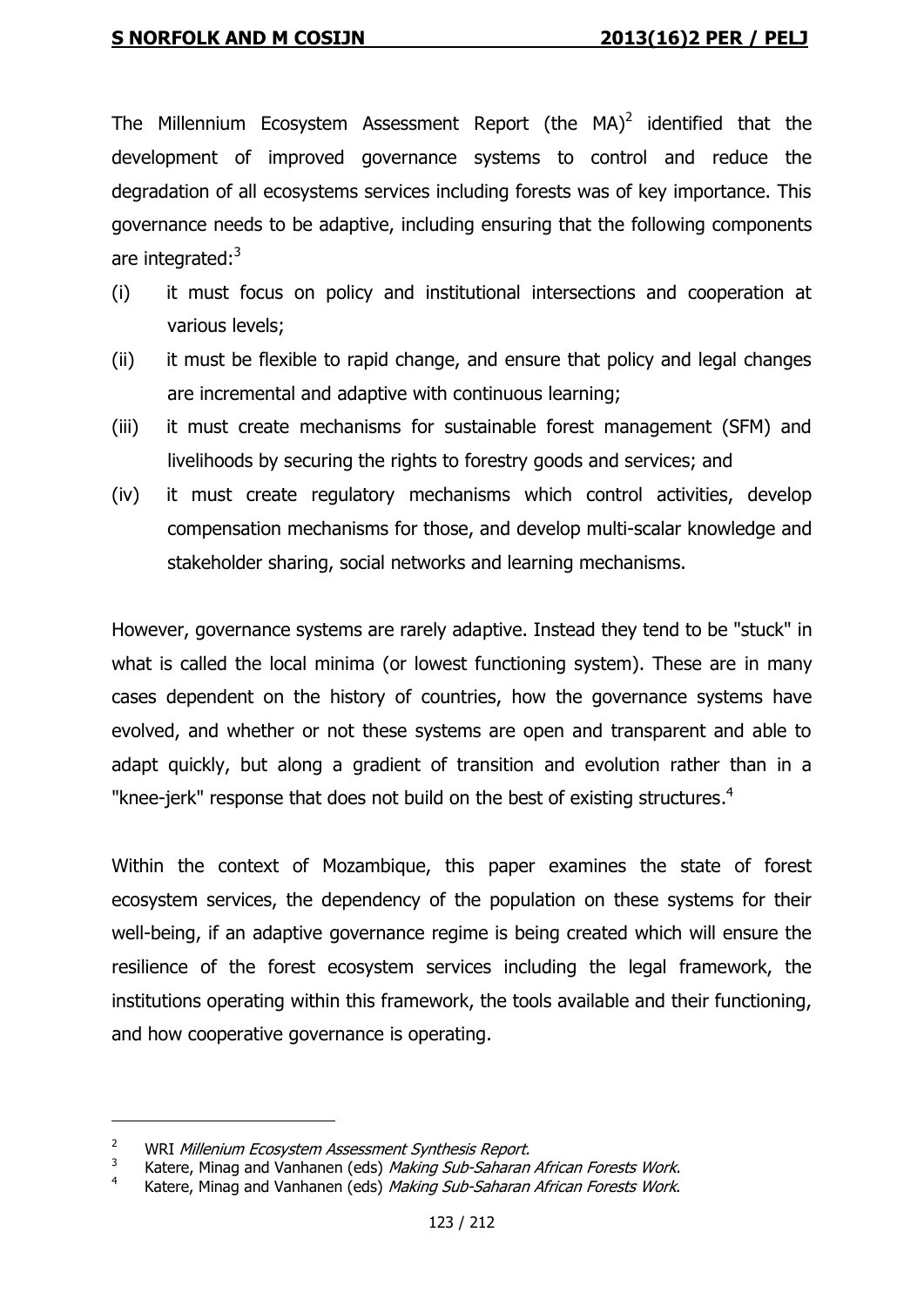### **S NORFOLK AND M COSIJN 2013(16)2 PER / PELJ**

### **1.1 State of the forest ecosystem services**

Marzolli<sup>5</sup> estimates forest cover in Mozambique to be 40.1 million hectares. This includes dense and open forests, mangroves, and open forests in flood plains (see table 1). The dominant forest biome of miombo covers almost two thirds of Mozambique, from the Limpopo River to the northern border, including large portions of Niassa, Nampula, Cabo Delgado, Manica, Zambézia, Tete and Sofala provinces. Smaller patches are found in Gaza and Inhambane provinces further to the south. The second largest forest biome is mopane woodland, which is found between the Limpopo and Save Rivers and on the highland areas of the Zambezi River Basin, in areas where rainfall varies between 450mm and 710mm. Along the coast, there are smaller patches of coastal forest, and montane forests occur in the mountainous areas in the north west of the country<sup>6</sup>. 27 million hectares (67%) is classified as productive (i.e. high value timber) favourable for timber production and annual harvesting licences of less than  $500<sup>3</sup>$  and in which forest concessions and annual harvesting licences are mainly allocated. In addition, 13 million hectares (22%) of the forest area is legally protected in national parks and other reserves.

|                | <b>Total</b> | <b>Dense</b>     | <b>Open</b>   | <b>Mangroves</b>              | Open forests in |
|----------------|--------------|------------------|---------------|-------------------------------|-----------------|
|                |              | forests          | forests       |                               | flooded areas   |
| <b>Forests</b> | 40,068.0     | 22,518.7         | 16,390.0      | 357.0                         | 802.3           |
|                | <b>Total</b> | <b>Mangroves</b> | <b>Shrubs</b> | <b>Forests with itinerant</b> |                 |
|                |              |                  |               | agriculture                   |                 |
| <b>Other</b>   | 14,712.2     | 1,093.1          | 8,051.0       | 5,568.1                       |                 |
| wood           |              |                  |               |                               |                 |
| formations     |              |                  |               |                               |                 |

**Table 1 - Total area (1000ha) of forest and other wood formations**

Source: Marzolli Avaliacao Integrada das Florestas.

<sup>&</sup>lt;sup>5</sup> Marzolli *Avaliacao Integrada das Florestas.*<br><sup>6</sup> Mbantumbo and Izinding *Proparing for PE* 

Nhantumbo and Izindine Preparing for REDD.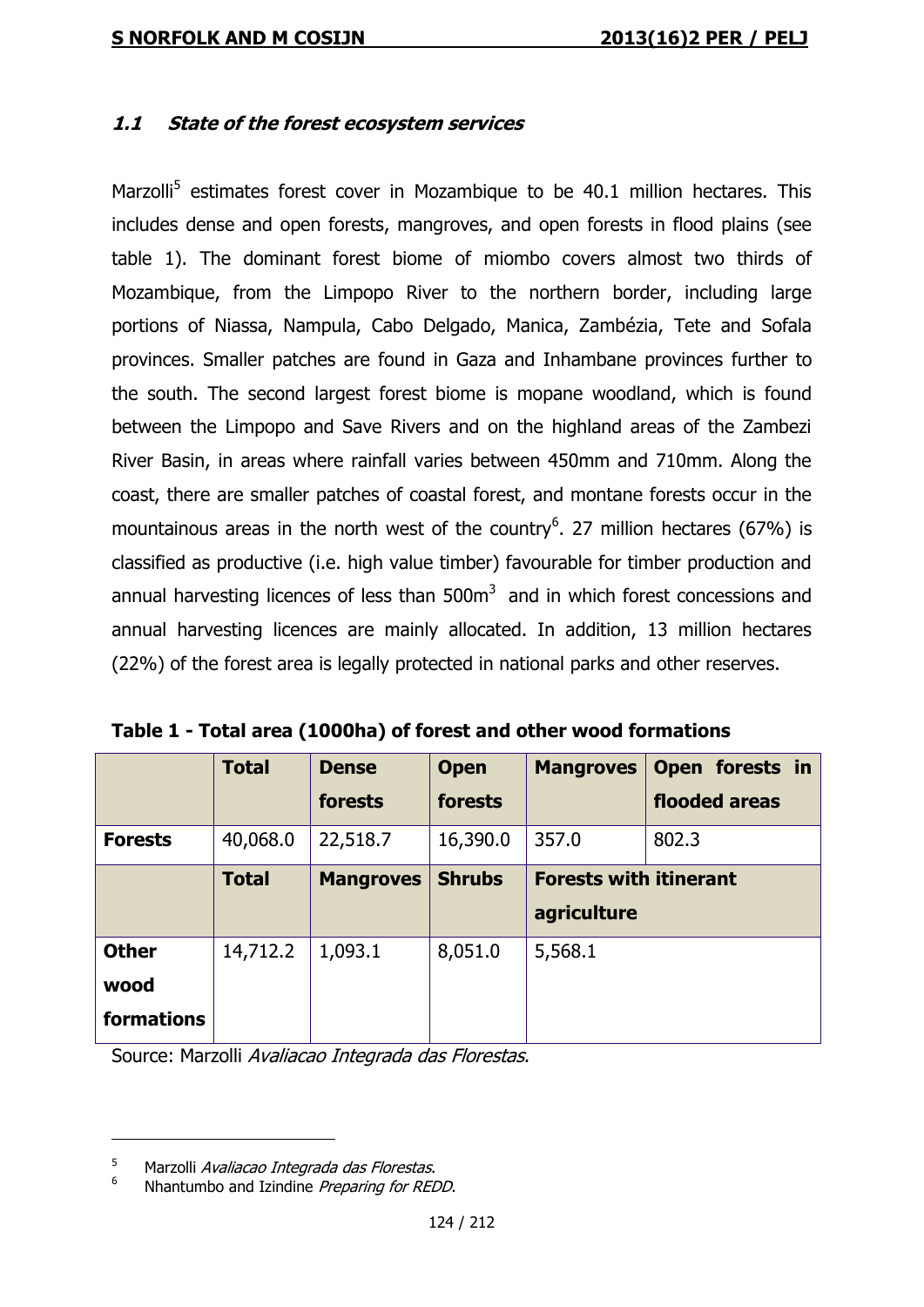Forest ecosystems provide habitat for a diversity of fauna including 216 mammal spp, 735 bird spp, 167 reptile spp, 79 amphibian spp, and 3,074 insect spp, totalling 4,271 species.<sup>7</sup> Over 80% of all mammal spp in Mozambique are found in miombo forest. There are an estimated 1,356 vascular plant spp, of which more than 450 may be endemic.<sup>8</sup>

Forest ecosystems, especially the miombo woodlands, are also critical for water quality, groundwater recharge, and flow retention, as they surround many of the lakes, major rivers, such as the Limpopo, Zambezi, Messalo, and Rovuma Rivers, and the ephemeral small rivers critical for water supplies in the dry season. In total, Mozambique has 104 river basins draining from the highlands in the west to the Indian Ocean, and over 100 lakes, lagoons, marshes, wetlands, dams, and aquifers.

Alien forest plantations have been increasing in the last decade, especially in Niassa and Manica provinces. However, this area is still very small, covering only 15,000 - 20,000 ha. These plantations are dominated primarily by Pinus spp and Eucalyptus  ${\sf spp.}^9$ 

### **1.2 State of human well-being**

Productive and healthy ecosystems are critical in terms of supplying options and alternatives for well-being and economic development. This is particularly the case where people are economically poor and have a high reliance on natural resources, such as the provisioning services of ecosystems (including firewood, building material, water and food for domestic animals) and are vulnerable, which relates to the resilience of an individual or a household to overcome natural or human induced shocks and risks, including loss of income, or changes in the natural resource base through exposure to floods.

<sup>&</sup>lt;sup>7</sup> MICOA *Evaluation of the Interaction between Biodiversity and Poverty.*<br><sup>8</sup> Nhancalo *et al Small and Modium Forest Enterprises* 

<sup>&</sup>lt;sup>8</sup> Nhancale *et al Small and Medium Forest Enterprises.*<br><sup>9</sup> Nhancale *et al Small and Medium Forest Enterprises*.

Nhancale et al Small and Medium Forest Enterprises.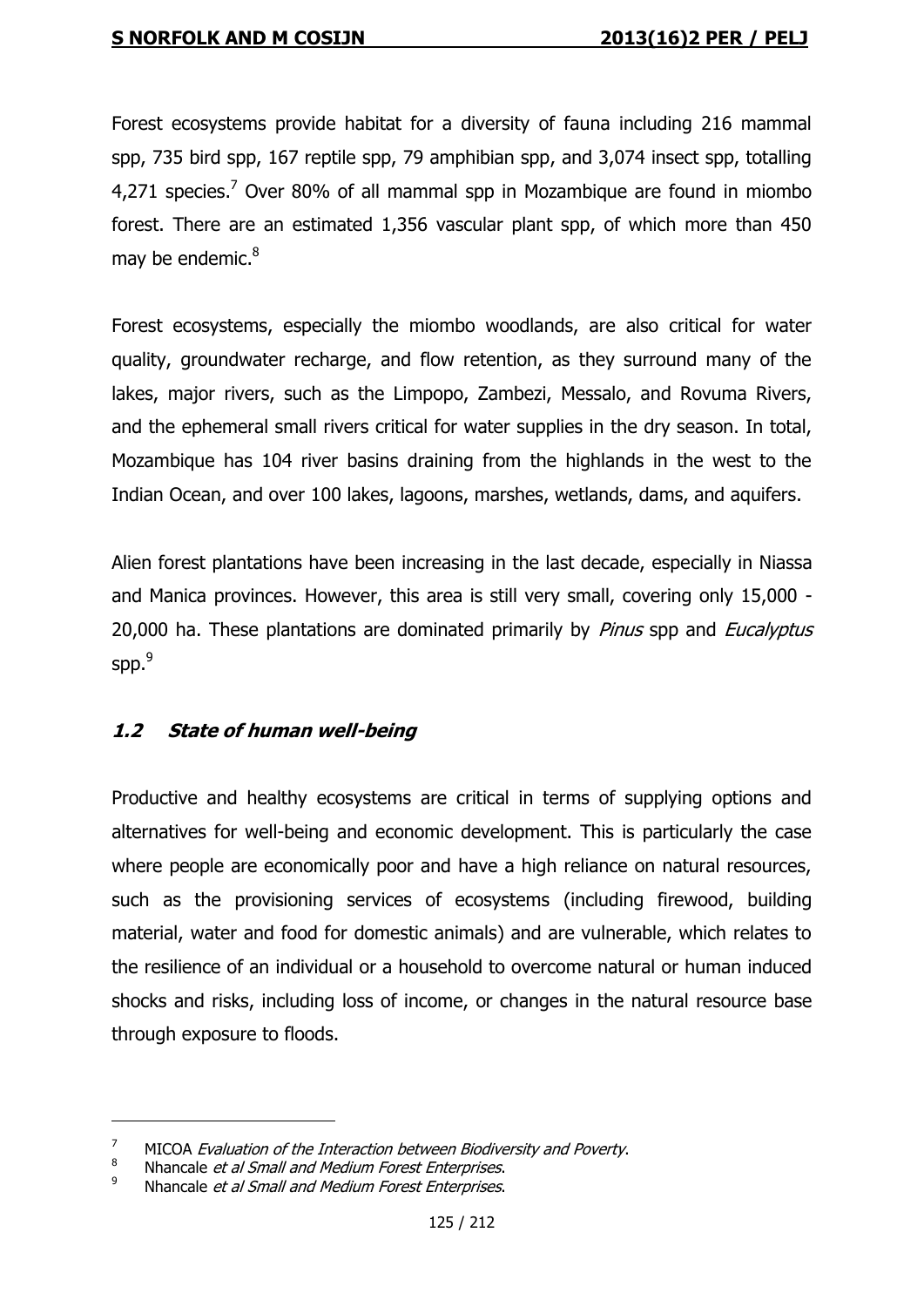In addition, in developing countries the regulating and buffering services of ecosystems are critical in terms of maintaining and enhancing livelihoods (including biodiversity, soil fertility, flood control, drought mitigation and water regulation).

Since the end of the civil war in 1992 Mozambique has had substantial economic growth. The GDP has varied between 5% in the first decade to as high as 8.7% in 2005. However, Mozambique continues to be one of the ten poorest countries in the world, with 59.6% of the population living below USD1.25 per day, and 81.8% living on less than USD2 per day, based on the 2008 national census. Literacy levels are very low (44.5% in persons over 15 years of age), infant mortality is high (76.9 per 1000 infant births) and life expectancy low (49 years) and declining with increasing levels of HIV/AIDS.<sup>10</sup> Over 53% of the population is undernourished and in certain provinces 56% of children are malnourished. $11$  Income distribution is highly skewed in favour of urban populations, and geographically to the south around Maputo. The majority of the gains in income are going to the top 20% of the population.<sup>12</sup>

A report written for the UNEP by  $\text{IISD}^{13}$  identified the following aspects of human well-being as under increasingly severe stress: the ability to be nourished, the ability to have access to clean water, the ability to earn a livelihood, and the ability to access energy, and identified the population as being particularly vulnerable to natural disasters. Forest ecosystems play a vital role in all of these components of well-being in Mozambique, with over 63.9% of the population living in rural areas, and urban populations relying heavily on the forest for the provision of energy, building materials and food.

Over 80% of Mozambicans rely on subsistence farming for nourishment, even in urban areas, although some cash crops such as sugarcane, tobacco, cashew nuts, and cotton are also grown by small farmers. Forest fruits and plants are critical in

<sup>&</sup>lt;sup>10</sup> UN *World Statistics Pocketbook*.

<sup>&</sup>lt;sup>11</sup> Wong, Roy and Duraiappah *Connecting Poverty and Ecosystem Services.*<br><sup>12</sup> Haplan *Poverty Dessensing in Mazambigue*?

<sup>&</sup>lt;sup>12</sup> Hanlon *Poverty Decreasing in Mozambique?*<br><sup>13</sup> Mong Boy and Duraiannab *Connecting Pove* 

Wong, Roy and Duraiappah Connecting Poverty and Ecosystem Services.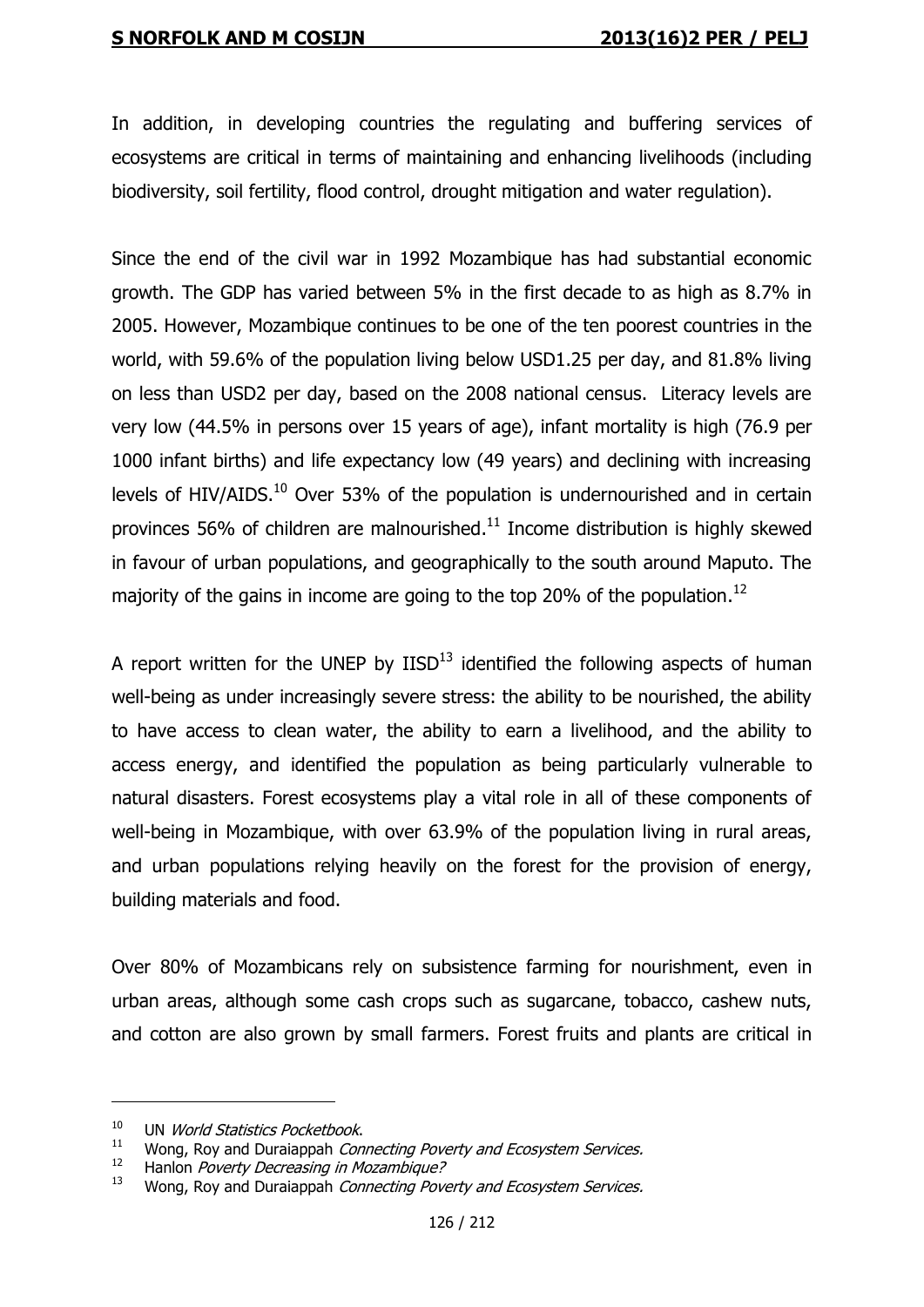terms of the provision of food during the year, especially during stress periods and for medicinal purposes.

In terms of access to clean water, the majority of the rural population relies on surface waters such as rivers, streams, and lakes. Only 35.7% of the population has access to safe and clean water. On average, women walk 1 to 2km to obtain water, with some women walking over 20km per day to obtain water, especially in the dry season. The ability of forest ecosystems to improve water quality and quantity through the filtration and slow-release functions is not well understood in Mozambique. All provinces except Niassa are exposed to water stresses. These stresses will only increase as the effects of climate change are felt. In the National Institute for the Management of Natural Disasters Report on climate change disaster risk management, $^{14}$  it is predicted that by 2025 water scarcity will be a major source of conflict through-out the country, and that the conflict will be exacerbated by the fact that the major rivers are all trans-boundary. Their upper catchments management and conservation are beyond the control of the Mozambican government. Neighbouring countries are also likely to experience even more severe water crises during this period.

The ability to earn a living for the majority of the population is based on the extraction and use of natural resources, and includes crops, fishing, and the use and sale of forest products. Of the 118 species of trees which have been identified in Mozambique, 31 native species have commercial value but only 10 are exploited commercially for national and international markets. The forestry sector provides 200,000 formal jobs.<sup>15</sup> The formal sector contributed between  $7$  and  $11\%$  to total manufacturing income, and  $1.8\%$  to GDP between 2001 and 2002<sup>16</sup> and exports amounted to USD30 million (2% of total exports). $^{17}$  This value grossly underestimates the contribution of the informal sector to the generation of incomes. The informal sector employs at least 600,000 additional people through the production,

<sup>&</sup>lt;sup>14</sup> Van Logchem and Brito (eds) *Synthesis Report*.

<sup>&</sup>lt;sup>15</sup> Nhancale *et al Small and Medium Forest Enterprises*.

<sup>&</sup>lt;sup>16</sup> Ministerio da Industria e Comercio *Estrategia para o Desenvolvimento.*<br><sup>17</sup> Mbancale *et al Small and Medium Escest Enternrises* 

Nhancale et al Small and Medium Forest Enterprises.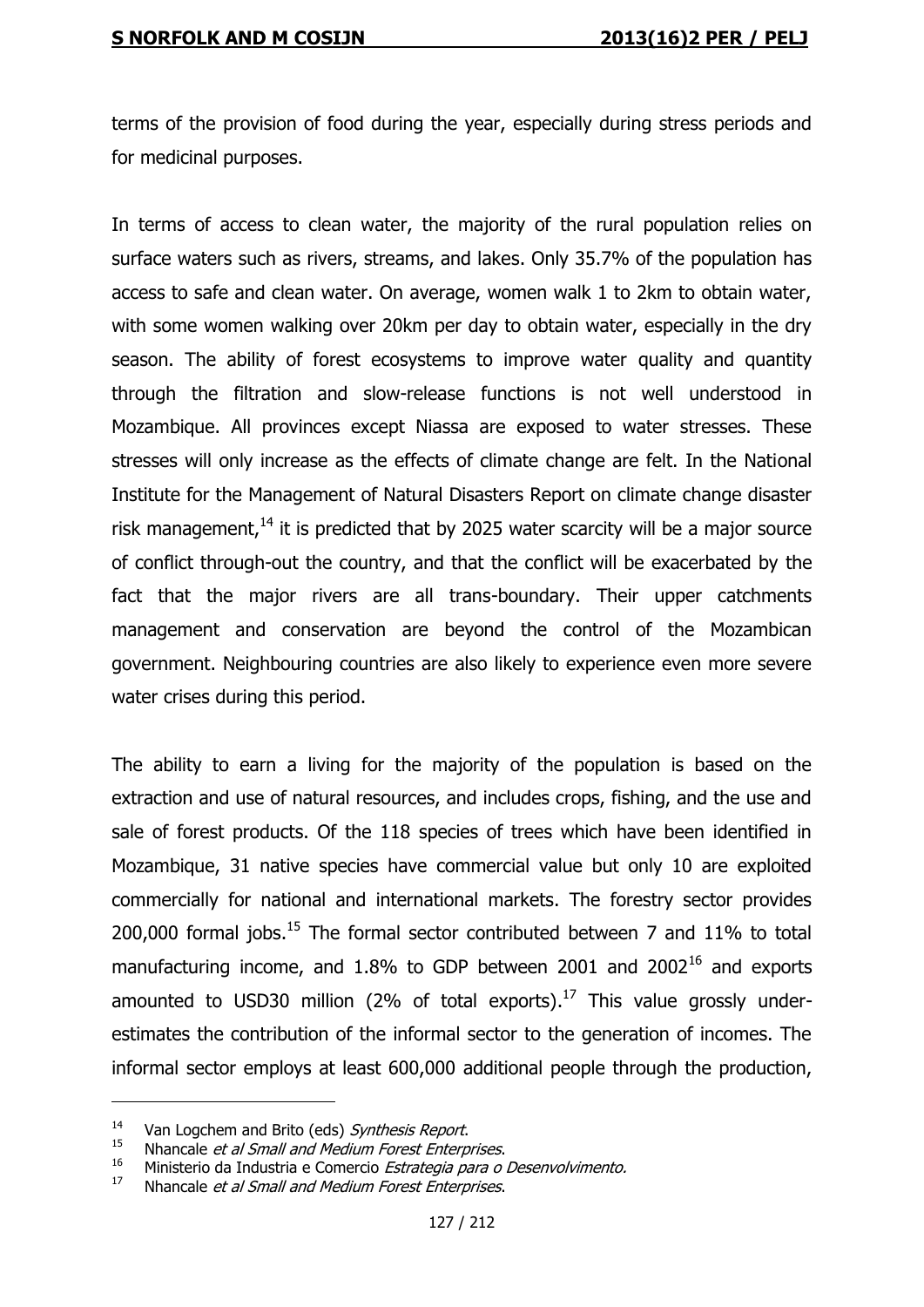transport and retailing of timber, firewood and charcoal, and other forestry products such as honey, twine, alcoholic beverages, and building materials. $^{18}$ 

Access to energy to keep warm and cook is a necessary contributor to human wellbeing. Due to the low levels of electrification in Mozambique (only 7% of the population have access to electricity) and its relative expense, charcoal and firewood accounts for 90.5% of rural energy use and 85% across the whole country, figures which indicate a high usage level in urban areas. It is estimated that  $17m<sup>3</sup>$ of biomass are removed from the system each year. In 2005 22,029,000  $\mathrm{m}^3$  of wood was used for charcoal alone.<sup>19</sup>

Finally, security against extreme events and drought in Mozambique is becoming increasingly precarious. Catchments are being altered rapidly due to deforestation, resulting in an increased frequency of flooding. Similarly, deforestation is resulting in desertification and drought in certain areas, especially in the south. Recurring extreme events are having a detrimental effect on the ability to access water and earn a livelihood. Household security is therefore declining and vulnerability increasing. These extreme events will be exacerbated by climate change with the concomitant higher temperatures and the increasing variability and **Box 2– summary of the Main Divers of Forest Ecosystem Change**

In summary the main divers of change include:

- Subsistence agriculture, which is a key driver of deforestation in Mozambique. An average Mozambican household cultivates 1 to 5ha of land annually for subsistence crops such as cassava, maize, sorghum, millet and groundnuts. Due to poor agricultural practices, new areas are cleared every 2 to 5 years, increasing deforestation. In most cases, fire is used as a mechanism of clearance. It is estimated that 39.6% of land is affected by fire annually, with 73% of the northwest being burned annually (INGC, 2009).
- Firewood and charcoal consumption, which is also a huge driver of change. Sitoe (2007) indicates an average consumption of wood-fuel of  $2m<sup>3</sup>/person/year. This is greater than the annual$ regeneration rates of miombo woodlands per hectare. MICOA (2008) estimates that along key transport corridors, around urban settlements and most of the coastal zone, over 80% of the forest biodiversity could be lost by 2025 if the status quo is maintained, (i.e. population growth to 28 million people, and largely rural with limited economic development and livelihoods alternatives, and a large reliance on subsistence agriculture and forest products for energy).
- The clearance of land for commercial agriculture and forestry, the mining industry and urbanisation. Figures were not available, but these are increasingly substantial contributors to deforestation in Mozambique.

<sup>&</sup>lt;sup>18</sup> Nhantumbo and Izindine *Preparing for REDD*.<br><sup>19</sup> DNTE *Polatorio Appual do Soctor do Terras* 

DNTF Relatorio Annual do Sector de Terras e Florestas; MICOA Evaluation of the Interaction between Biodiversity and Poverty.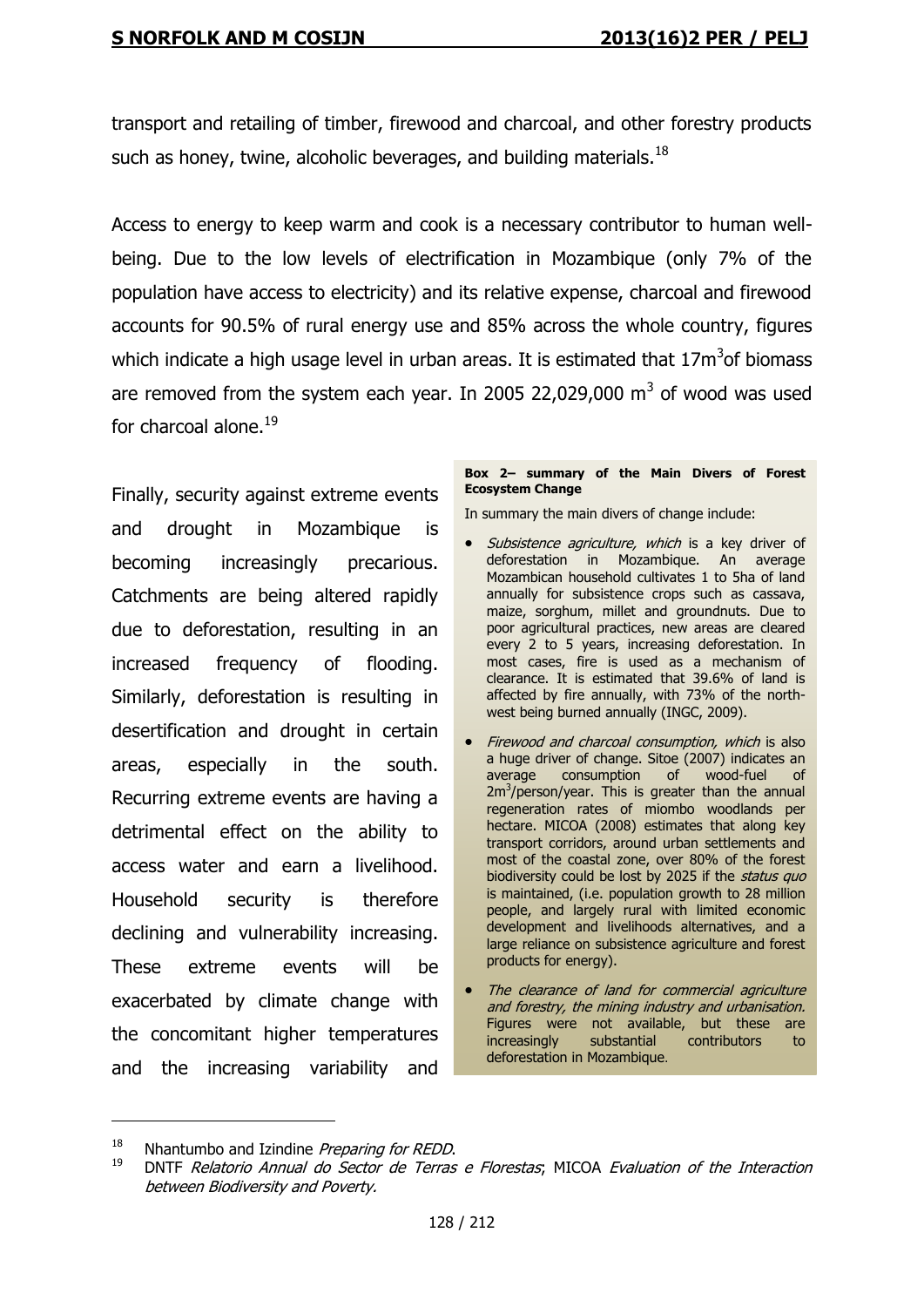intensity of rainfall.<sup>20</sup>

### **1.3 Drivers of change**

The forest landscapes and ecosystem services in Mozambique are rapidly changing. Between 1990 and 2002 the annual rates of deforestation were 0.58%, and within Maputo Province the rate was  $1.67\%$ .<sup>21</sup> Box 2 contains a summary of the state of the ecosystem services and the human-induced drivers of change, including subsistence agriculture, commercial agriculture and forestry, urbanisation, mining, and charcoal and firewood extraction.

With 43.5% of the population below the age of 15 and needing to fulfil their basic needs, and increasing development pressures from extractive industries and commercial agriculture, the pressures on forests will only increase. It is clear that the rapid rate of deforestation occurring in Mozambique will have a major impact on biodiversity and cause a decline in water quality and the regulation of quantities, causing flooding but also longer dry periods. It will also reduce the resilience of ecosystems and people to extreme events related to the climate variability predicted with climate change. The degradation of forest ecosystems is already having a direct impact on the vulnerability of households, resulting in increased poverty, and will continue to do so in future (see Appendix 1).

Governance is a driver of both the supply of ecosystem services and of how they are distributed between different stakeholders, especially the poor. Changes in governance structures and institutions at local or other levels can seriously affect the supply of ecosystem services in quantity, quality, and access. The rest of this paper will examine how governance systems in Mozambique are working to reduce the degradation and decline, as well as allowing access to the use of these resources.

<sup>&</sup>lt;sup>20</sup> Van Logchem and Brito (eds) *Synthesis Report*.<br><sup>21</sup> DNTE *Polatorio Annual do Sector de Terras e El* 

<sup>21</sup> DNTF Relatorio Annual do Sector de Terras e Florestas.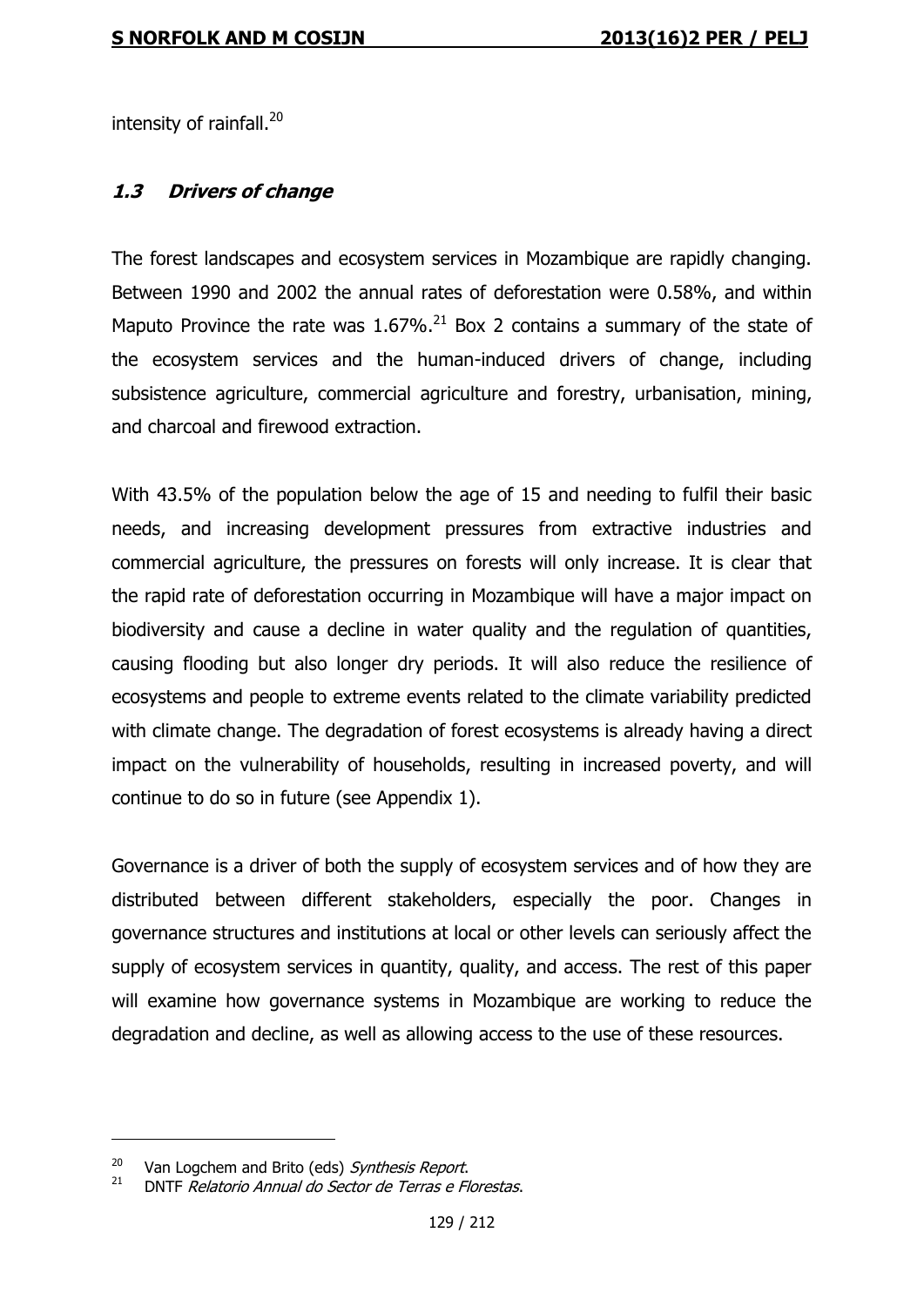### **2 Legal recognition of forestry ecosystem services: law and practices**

## **2.1 Constitutional principles regarding the environment and natural resources**

The 1990 Constitution, amended in the lead-up to the peace agreement of 1992, has been referred to by some commentators as the 'environmental constitution.<sup> $22$ </sup> It introduced a number of clauses which consecrated the rights of citizens to living in a balanced environment and imposed a duty on the state to maintain an 'ecological equilibrium' in the country. It mandates the promotion of 'balanced economic and social development of the country' and establishes the right of citizens to live in a balanced environment. This right is mirrored by a corresponding duty imposed on all citizens to defend and conserve the environment. $^{23}$ 

The *Constitution* further requires the state and local authorities to "adopt policies that protect the environment and ensure the responsible use of natural resources".<sup>24</sup> The state must adopt policies that prevent and control pollution and erosion, integrate environmental objectives in sector policies, and promote the integration of environmental values in its education policy and programmes. It is also required to guarantee the sustainable use of natural resources and ecological stability for future generations, and to promote land use planning in order to ensure that activities take place in the correct locations, and that such activities contribute to balanced socioeconomic development.

With respect to natural resources, the Mozambican *Constitution* entrenches the concept that the state is the paramount owner of the natural resources occurring within its national territory.<sup>25</sup> Land ownership, for example, is vested in the state and

<sup>&</sup>lt;sup>22</sup> See also Norfolk and Cosijn "Development and the balancing of interests in Mozambique" 302-303.

<sup>&</sup>lt;sup>23</sup> Articles 45(f) and  $90(1)$  Constitution.

<sup>24</sup> Article 90(2) Constitution.

<sup>25</sup> Article 98 Constitution.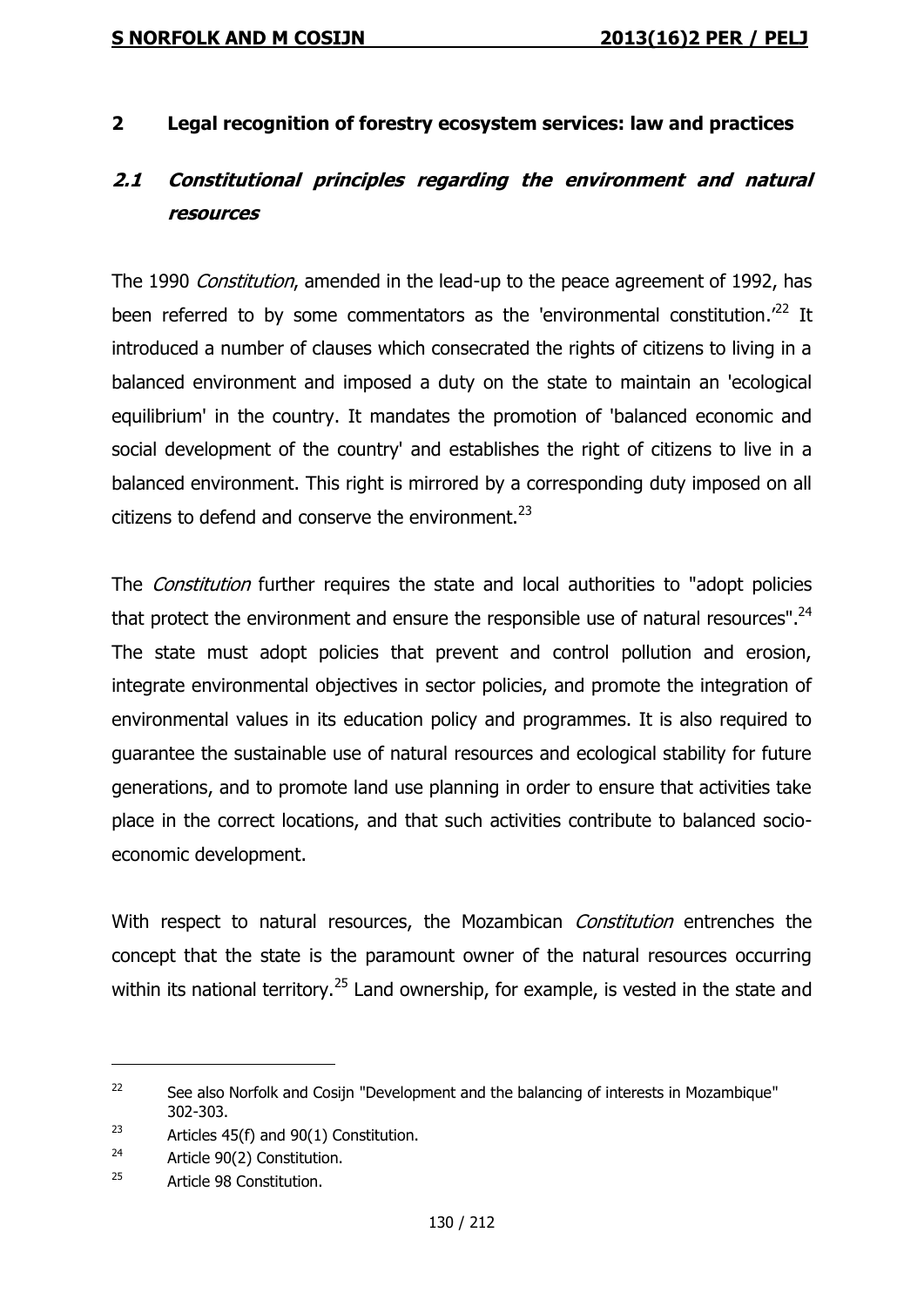no land may be sold, mortgaged, or otherwise encumbered or alienated.<sup>26</sup> This has a strong impact on natural resource management. Forest resources are similarly treated in the subsidiary legislation. The *Constitution* reguires that the state develop and determine the conditions under which citizens and others may access natural resources for their use and enjoyment. Certain rights of use and enjoyment may then be granted to individuals and collective persons by the government, with priority given to direct users and producers.<sup>27</sup>

### **2.2 Overview of the legal framework**

Mozambique possesses a reasonably comprehensive legal framework for land and forest resources, and a well-developed raft of environmental laws designed to protect and safeguard ecosystem services. The environmental laws, in particular, are specifically designed to balance competing interests and ensure that decision-making in respect to development is based on accurate assessments of the potential impacts, and on thorough consultation with potentially affected parties. $^{28}$ 

The National Environmental Policy was approved by Resolution 5/95 of the 3rd August, 1995. Following the approval of the policy, the *Environmental Framework* Law<sup>29</sup> was approved with the objective of defining the legal basis for the proper use and management of the environment. The *Environmental Framework Act* 20 of 1997 provides for the participation of local communities, among others, in the development of policy and laws for NRM, the management of protected areas, and policing environmental norms and regulations.<sup>30</sup>

 $26$  Article 109 Constitution.

 $^{27}$  Article 101 Constitution.

See in this regard Norfolk and Cosijn "Development and the balancing of interests in Mozambique" 295-340.

 $^{29}$  Law 20/97 of 1 October 1997.

See also See also Norfolk and Cosijn "Development and the balancing of interests in Mozambique" 304-306.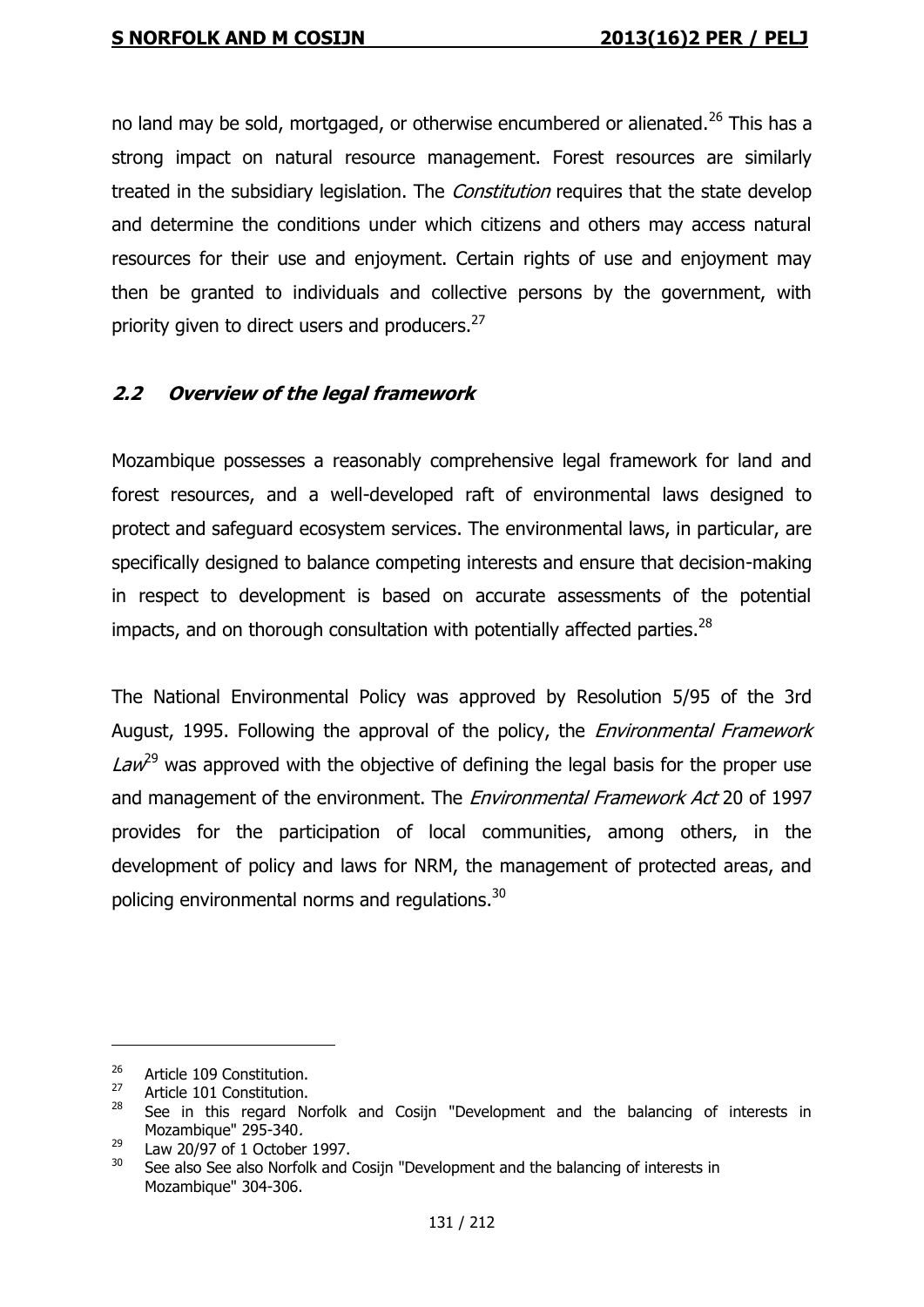The Land Law<sup>31</sup> and related Regulations<sup>32</sup> are generally viewed as being an appropriate response to the challenges of the current land tenure relationships in Mozambique. Strong statutory protection is provided to the land rights of users, both for the rights awarded for investment purposes and the rights acquired by existing occupiers of land. In general, the land legislation also represents an attempt to address potential conflicts between different user groups, with the state retaining ownership and, therefore, ultimate responsibility (and power) with respect to safeguarding ecosystem services related to land resources.

Forest resources in Mozambique are governed by two pieces of legislation: the Law of Forestry and Wildlife<sup>33</sup> and its respective Regulations.<sup>34</sup> The principles enshrined within these laws provide a sound basis for the protection of ecosystem services provided by forest resources. Article 3 contains the following principles:

- of equilibrium: the policies of social and economic development and the preservation and conservation of biodiversity must involve local communities, the private sector and civil society in general, with the object of advancing a sustainable development in the present and for future generations;
- of harmony between local communities and local organs of the State: the promotion of conservation, management and utilisation of forestry and wildlife resources without prejudice to customary practices and in conformity with the principles of conservation and of the sustainable utilisation of forest and wildlife resources, within the framework of decentralisation;
- of private sector participation: involvement of the private sector in the management, conservation and exploitation of forest and wildlife resources, with a view to adding value and imparting greater development for local communities;<sup>35</sup>

 $31$  Law 19/97 of 1 October 1997.

 $\frac{32}{33}$  Decree 66/98 of 8<sup>t</sup> December 1998 and Ministerial Diploma 29-A/2000 of 17 March 2000.

 $\frac{33}{34}$  Law 10/99 of 7 June 1999.

 $34$  Approved by Decree 12/2002 of 6 June 2002.

These principles do, however, appear to reveal a distinction between what the government considers as appropriate roles for the various sectors of civil society: whilst communities are to participate in the 'preservation', 'conservation', 'management' and 'utilisation' of resources, it is the private sector that may involve itself in the 'exploitation' of those resources.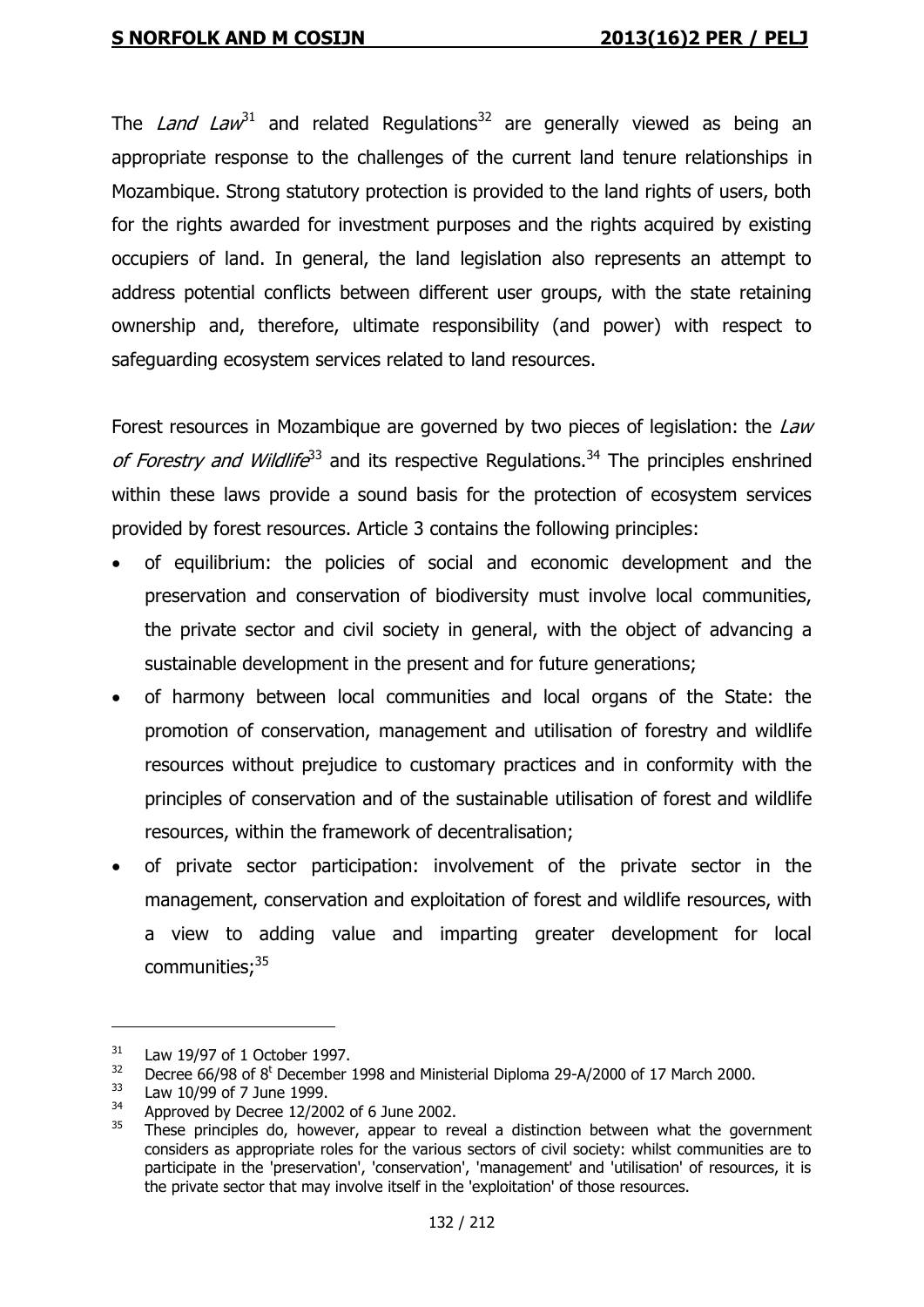Taken together, therefore, the laws that set the rules for land and forest use and that seek to establish environmental safeguards and procedures appear to offer a sound basis for the recognition of ecosystem services provided by forest resources. Applied together and underpinned by the tools provided by the territorial planning legislation, these laws could go some way towards ensuring that the services from forest ecosystems form part of the decision-making process in regard to forest use. Unfortunately there are a number of problems. Firstly, the drafting of some of the laws did not fulfil the promise of the principles on which they were based. Secondly, the laws are rarely applied together as part of a framework and the crucial contribution of territorial planning has been completely neglected. And thirdly, a number of institutional failings serve to undermine the legal framework.

The rest of this section examines the legal concepts within these laws with respect to the various categories of ecosystem services, and highlights some of the enduring problems.

### **2.3 The approach to provisioning services**

Both the *Land Law* and the *Forestry and Wildlife Law* go some way towards recognising the importance of forest provisioning services to the livelihoods of the forest populations, including as key sources of income and sustenance, as detailed in section 1. The *Land Law* recognises acquired rights to land and the Forestry legislation commits the state to practise the conservation, management, and utilisation of forest and wildlife resources without prejudice to customary practices. Both laws also set out a framework for the commercial exploitation of these resources, but it is in the balancing of these interests with those of conservation and preservation that the real challenge arises.

### 2.3.1 The question of ownership

Whereas the *Land Law* recognises certain forms of existing occupation and awards a statutory, exclusive right of use and benefit to land, the *Forestry and Wildlife Law*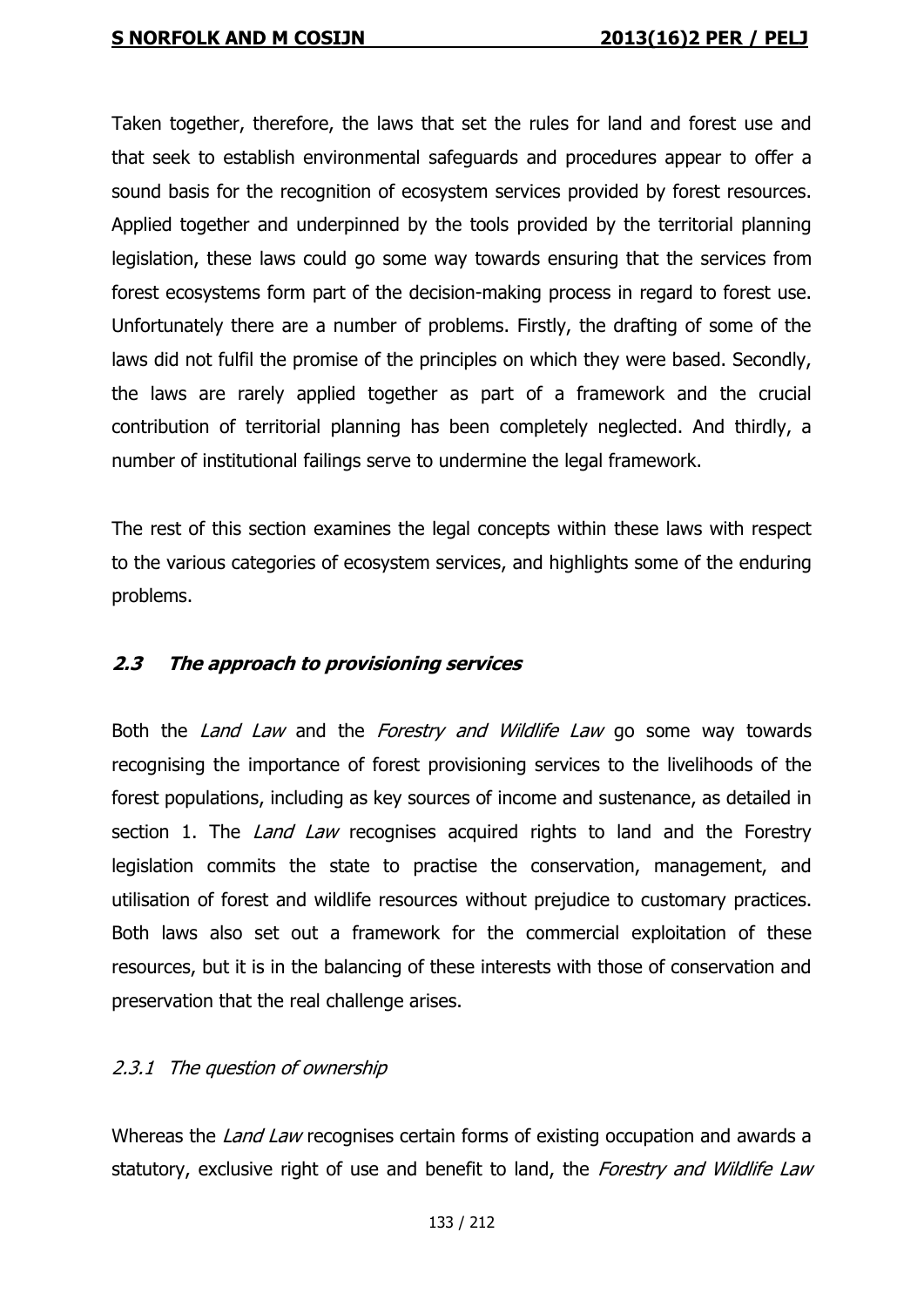provides a much weaker level of 'ownership' and control over forest resources to the forest-dwelling populations. Thus, the holders of rights to land will have only limited use rights in respect to the forest resources found on that land. Article 9 of the Forestry and Wildlife Law states:

The holders of land tenure, both acquired through occupation or by authorisation, should acquire licences for the exploration of the natural forest and fauna resources found in their areas, unless if it is for their own consumption [emphasis added].

While creating the mechanisms and environment for local communities to participate in the co-management of the resource, the Forestry and Wildlife Law therefore maintains strong *de jure* state ownership of the resources, granting only subsistence-level user rights to the community. This approach is different from that taken in the *Land Law*: while the *Land Law* enables the transfer of real rights to land (which can be subject to transaction), the *Forestry Law* restricts resource use to non-commercial subsistence levels.

The *Forestry and Wildlife Policy<sup>36</sup>* distinguishes three categories of forest, reflecting their relative richness in biodiversity and commercial value, as well as giving an indication of who has access and control over the resources:

- Protected forests, which comprise 16% of the national territory and are legally under state management. There is increased delegation of management to the private sector, and international conservation organisations have a long history of contributing to the maintenance of these areas.
- Productive forests, which are located mostly in the central and northern parts of the country. These are generally allocated to private operators under long-term concessions or annual licences, but local communities are also eligible to exploit them in this way.
- *Multiple-use forests*, which are generally subject to competitive uses and users. A substantial part of the rural population lives in these areas.

<sup>&</sup>lt;sup>36</sup> Resolution 8/97 of 1 April 1997.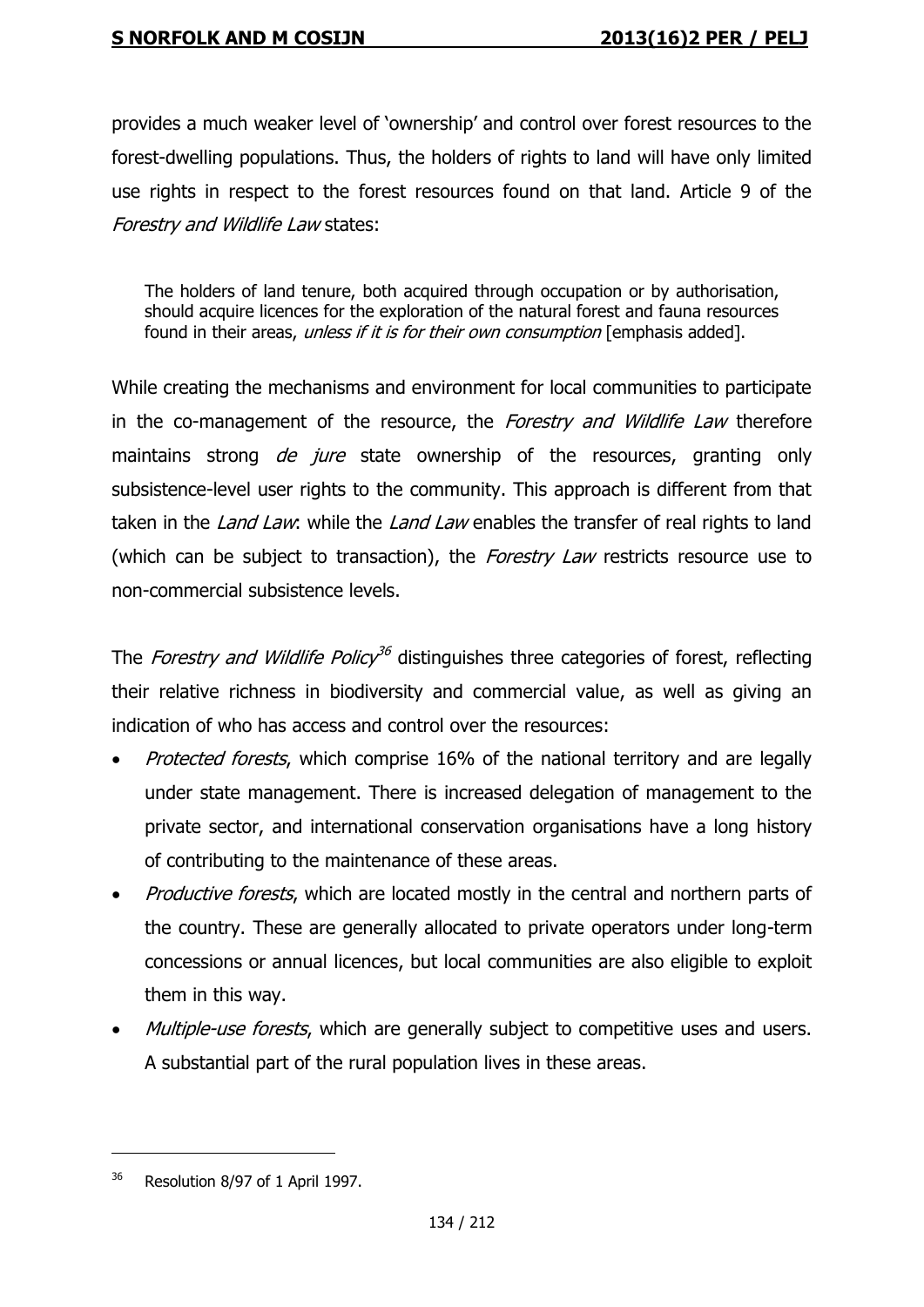As noted, the state owns all resources in the country, but it has the authority to allocate use and improvement rights to different users. Importantly, this includes the right of the state to hold the resources in trust for the people in order to protect the services for society at large (such as biodiversity, water and wetlands maintenance, and other functions). Obviously, this role is critical. In the Mozambique context it is largely mediated through the environmental legislation, and via institutions with an environmental mandate. Sector ministries such as the Department of Land and Forestry remain more concerned with the allocation of use rights and the regulation of the commercial exploitation of resources than with the management and protection of ecological services.<sup>37</sup>

The relative lack of ownership rights for local people in the Forestry and Wildlife legislation is redressed slightly by the statutory payment to them of 20% of the royalties and taxes received by the state from the private sector forest operators. A Ministerial Diploma<sup>38</sup> composed of six articles defines the management mechanisms and channelling of this 20% of the forestry and wildlife revenues.

The government, however, has been slow to deliver these benefits to the forest communities. In order to access the 20% contribution the community groups need to fulfil a range of conditions (see later). Commentators such as Mourana and Serra<sup>39</sup> question if in fact this co-management model, in which communities are expected to assist with the management of forest resources in return for payment, is the appropriate model. They suggest that local communities might take more responsibility for the preservation and protection of forest resources if stronger 'ownership' over the resources were devolved to them, as with the Land Law. Instead, the current logic of the law may in fact be driving the involvement of communities in activities that lead to massive deforestation and forest degradation. Johnstone, Cau and Norfolk<sup>40</sup> suggest that the weak incentives provided by the law mean that community groups and their influential leaders are open to accepting

 $37$  Based on own experience as consultants.

 $^{38}$  Ministerial Diploma 93/2005 of 4 May 2005.

 $39$  Mourana and Serra 20 Passos para Sustentabilidade Florestal.

Johnstone, Cau and Norfolk Forestry Legislation.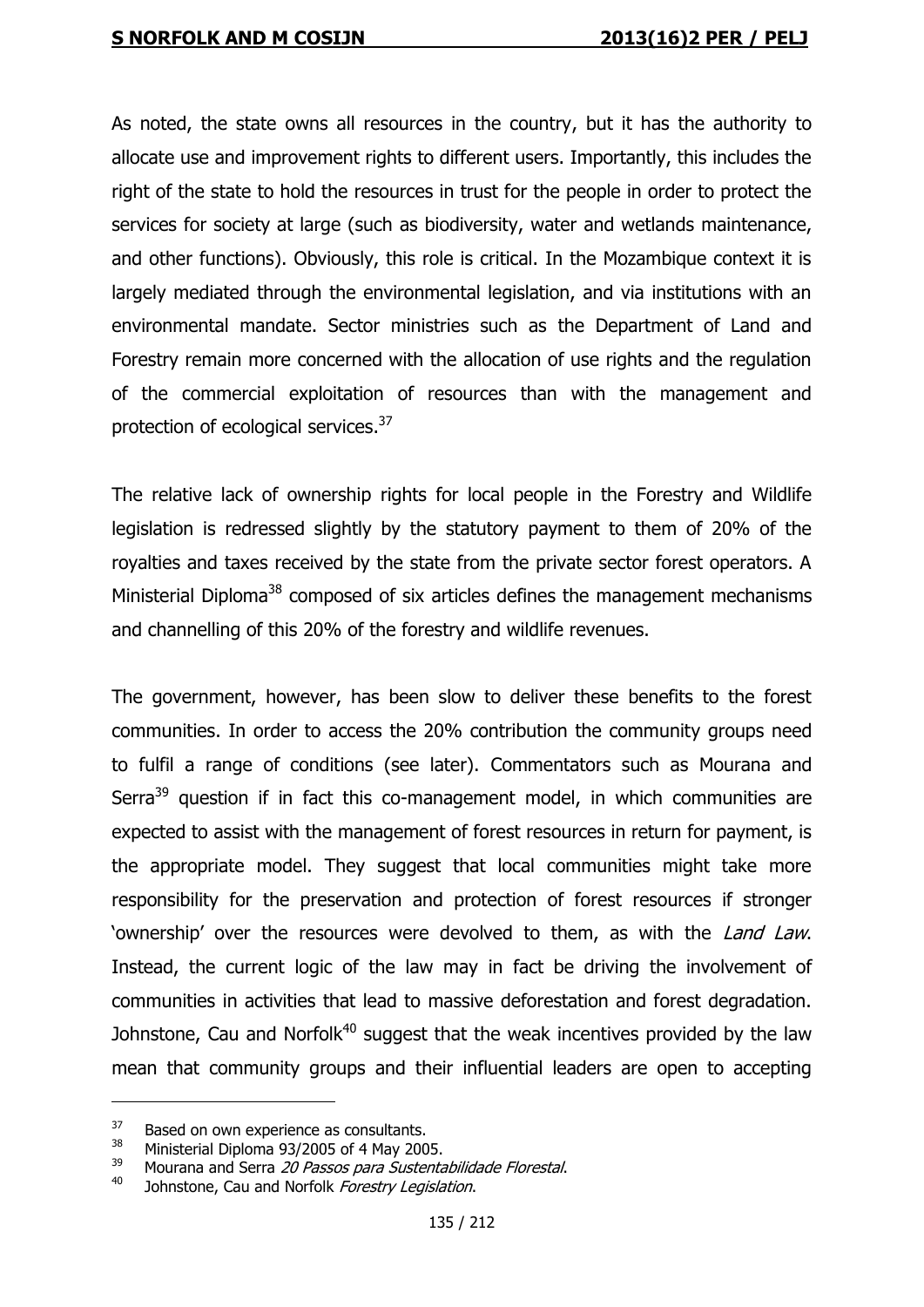bribes from illegal operators, an enduring phenomenon widely reported in the sector.

These critiques have led to suggestions that it may be time to harmonise the legal framework on land and other natural resources with respect to the rights of local communities, on the basis that it makes little sense for communities to have rights to land and not to the existing resources on that land.

### 2.3.2 Fuel wood, charcoal and timber

### 2.3.2.1 Exploitation vs protection

One of the main critiques of the legal framework on forests is that it is overly focused on the use or exploitation of forest resources, rather than on conservation. This critique holds that a major objective of the legislation was to fix the basic rules of licensing of forest exploitation, and that other issues such as forest protection, forest reserves, reforestation, sustainable forestry and other essential components are poorly dealt with. Certainly, the standards dealing with the protection and conservation of forest resources are poorly articulated in the law and the legal protection of ecosystems in general, and biodiversity in particular, is weak.

There are two different regimes for forest exploitation: a long-term concession and an annual simple licence. Of the two, the simple licence system is the most problematic due to its failure to ensure any sustainability in forest resource exploitation. The simple licensing regime is popular with forest operators because, unlike the forest concession system, it brings no obligation with respect to reforestation, no duties towards local communities, it does not require the installation of a processing plant, requires no detailed forest inventory, nor the approval of a plan for the management of the forest resources. There are some vague safeguards in the Regulations: Article 8 of the Regulations, $41$  for example, states that:

<sup>41</sup> Decree 12/2002 of 6 June 2002.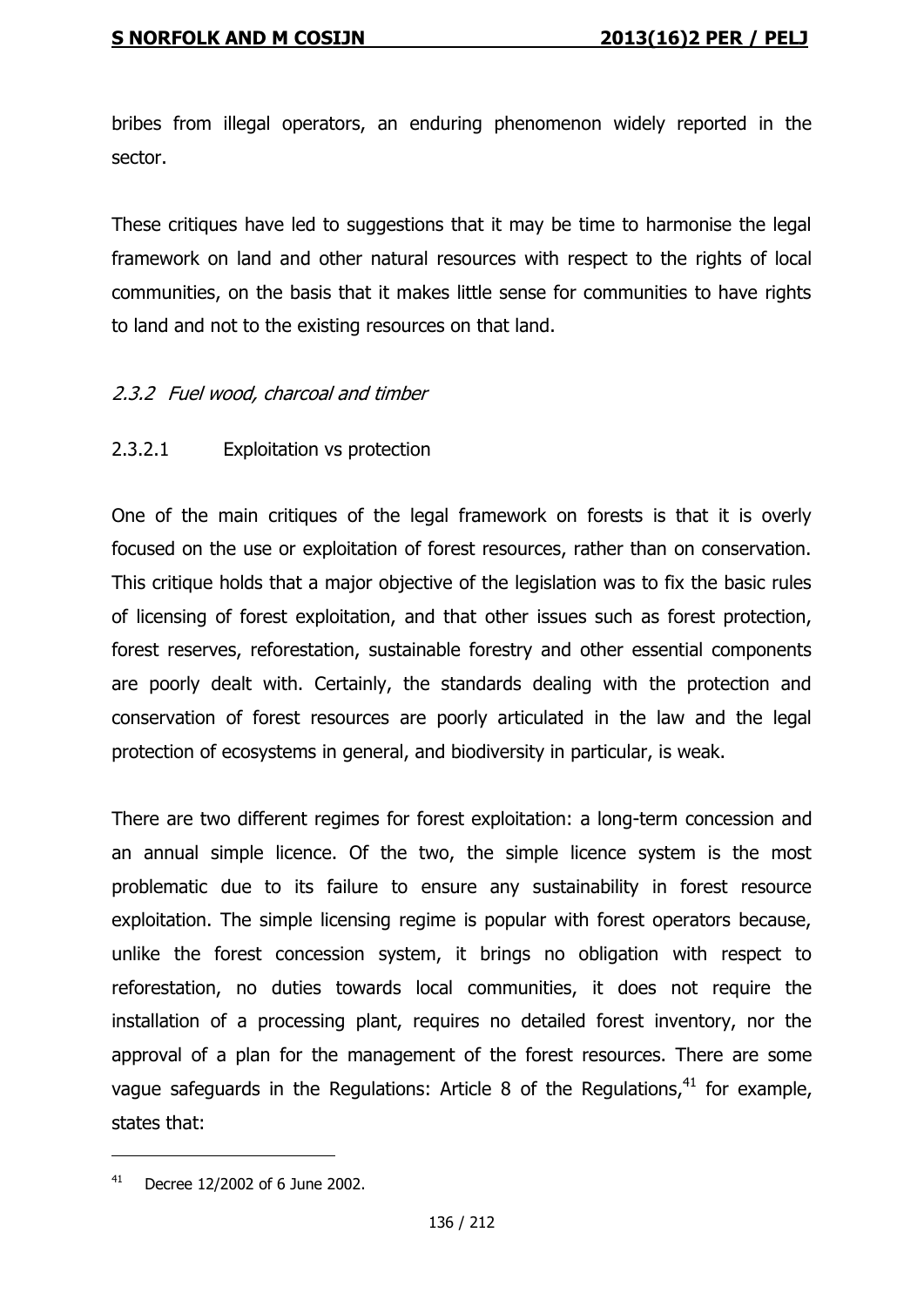Access to natural resources, even where it is for personal consumption, may not prejudice the norms of protection and conservation, and restrictions may be established taking into account the following:

a) The exploitation of species of flora and fauna whose use or exploitation is prohibited by law;

b) The use of instruments and methods permitted by law;

c) The quotas for the killing/cutting of species of flora and fauna established in terms of this regulation [emphasis added].

For the exploitation of timber, in a context where there is little information on the current state of the resource, the stipulation regarding quotas is meaningless, and in practice the simple licences are awarded for the maximum volume permitted (500  $m<sup>3</sup>/year$ ), irrespective of whether any current inventory data exists or not.

At a national and international level, policies, aid and trade agreements are important indirect drivers of change, having both positive and negative impacts on ecosystem services. In Mozambique the pressures on forests are growing due to (mainly Chinese) interests in tropical hardwood. Such commercial timber harvesting often occurs at the expense of the poor, as it is they who lose access to a host of important ecosystem services whilst receiving few returns from timber sales. $42$ 

2.3.2.2 Transparency and conflicts of interest

The regulation of the licensing process, particularly for concessions, is fairly comprehensive, but as with many other areas of administrative adjudication in Mozambique, there is a severe absence of transparency and integrity in the implementation of these laws. A large part of the problem is related to the nonobservance of legislation relating to conflicts of interest. Law 4/90 of 26 September 1990 establishes standards of conduct for senior managers of the state. According to this, Ministers are obliged to relinquish property or shares in any economic activities that fall under the licensing agency over which they are responsible. In addition, Law 7/98 of 15 June 1998 establishes similar standards applicable to the holders of government positions, emphasising the incompatibility of the exercise of certain

<sup>&</sup>lt;sup>42</sup> Based on own observations as consultants.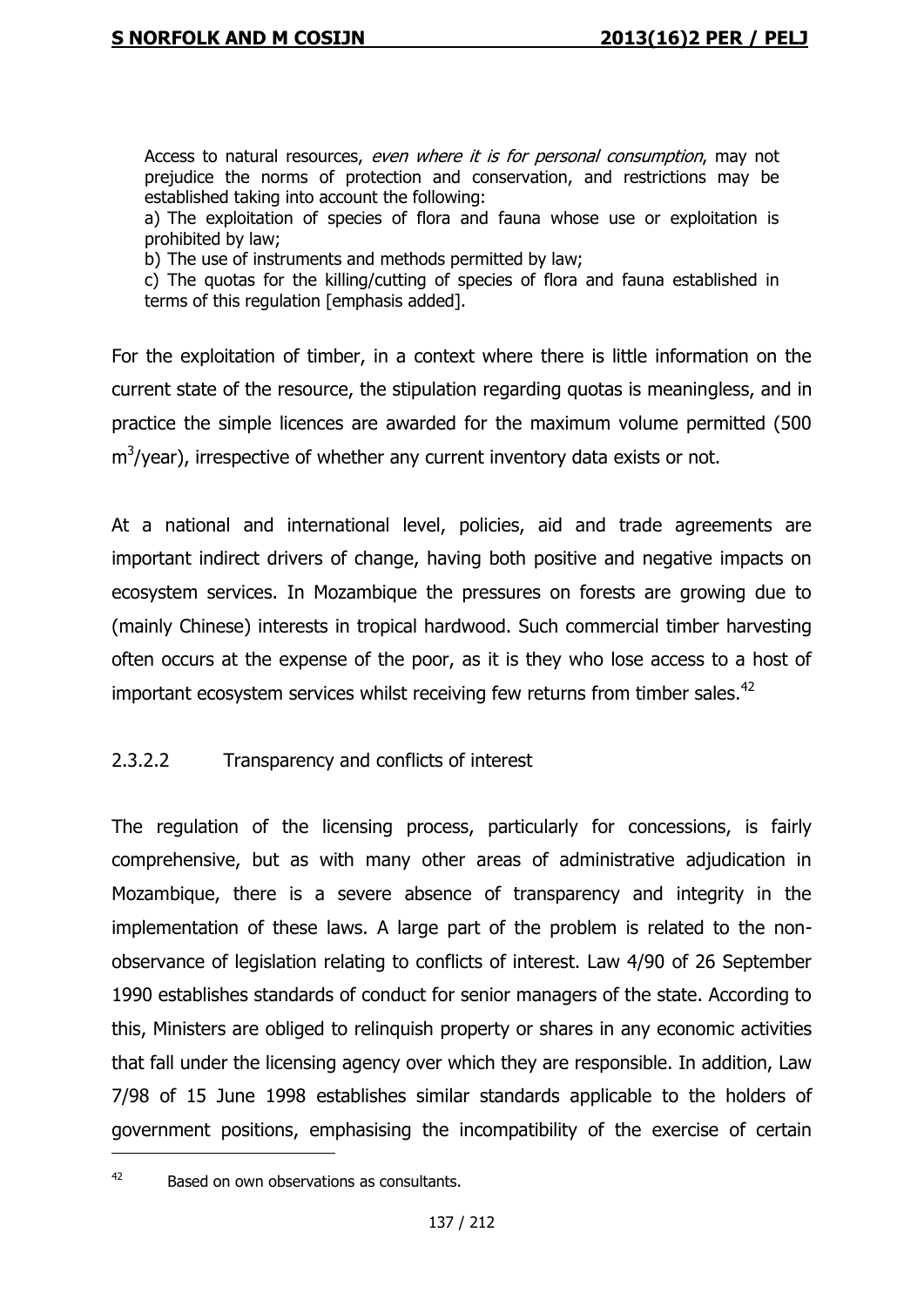government posts with the administration or management of related businesses. As Mourana and Serra<sup>43</sup> note, there is a huge gap between the law and practice.

The *Forestry and Wildlife Law* sought to introduce transparency in its adjudication processes through the introduction of representative 'local resource management councils' (COGEPs), which would be responsible for the management of resources in defined areas and which would be composed of several local communities, private sector stakeholders and local state administrative structures.

Given the extent of the powers envisaged for these councils (summarised in Box 3), their establishment would have gone a long way towards introducing a consultative mechanism to address not only the licensing of commercial

-

#### **Box 3 – Important aspects relating to the COGBEPs**

The Regulations (Decree 12/2002) specify the following important points with respect to these councils:

- they will be comprised of an 'equal' number of representatives from four groups, identified by the regulations to the Forestry and Wildlife Law as being local communities, the private sector, the NGO sector and the State; <sup>1</sup>
- the councils are 'collective persons' and have legal personality, independently of their members; $<sup>1</sup>$ </sup>
- within defined territorial or administrative areas the councils have powers to:
	- pronounce upon requests for forest and wildlife exploitation licences;
	- take measures to ensure that the sustainable use of resources contributes to rural development especially of local communities;
	- pronounce upon and propose solutions to conflicts regarding resource use;
	- facilitate and assist State entities responsible for the enforcement of resource use regulations;
	- propose measures for the improvement of policy and legislation regarding forest and wildlife resource use;
	- unlock actions relating to the control of forest fires;
	- pronounce upon proposed management plans for resources within their areas of jurisdiction.
	- have veto power over 'projects' which are not compatible with rural development and the sustainable use of resources.

forest resource exploitation, but also the safeguarding of forest ecosystem services in general. Unfortunately, several years after the passing of the law there is not one example of a local resource management council with formally delegated powers.

<sup>&</sup>lt;sup>43</sup> Mourana and Serra 20 Passos para Sustentabilidade Florestal.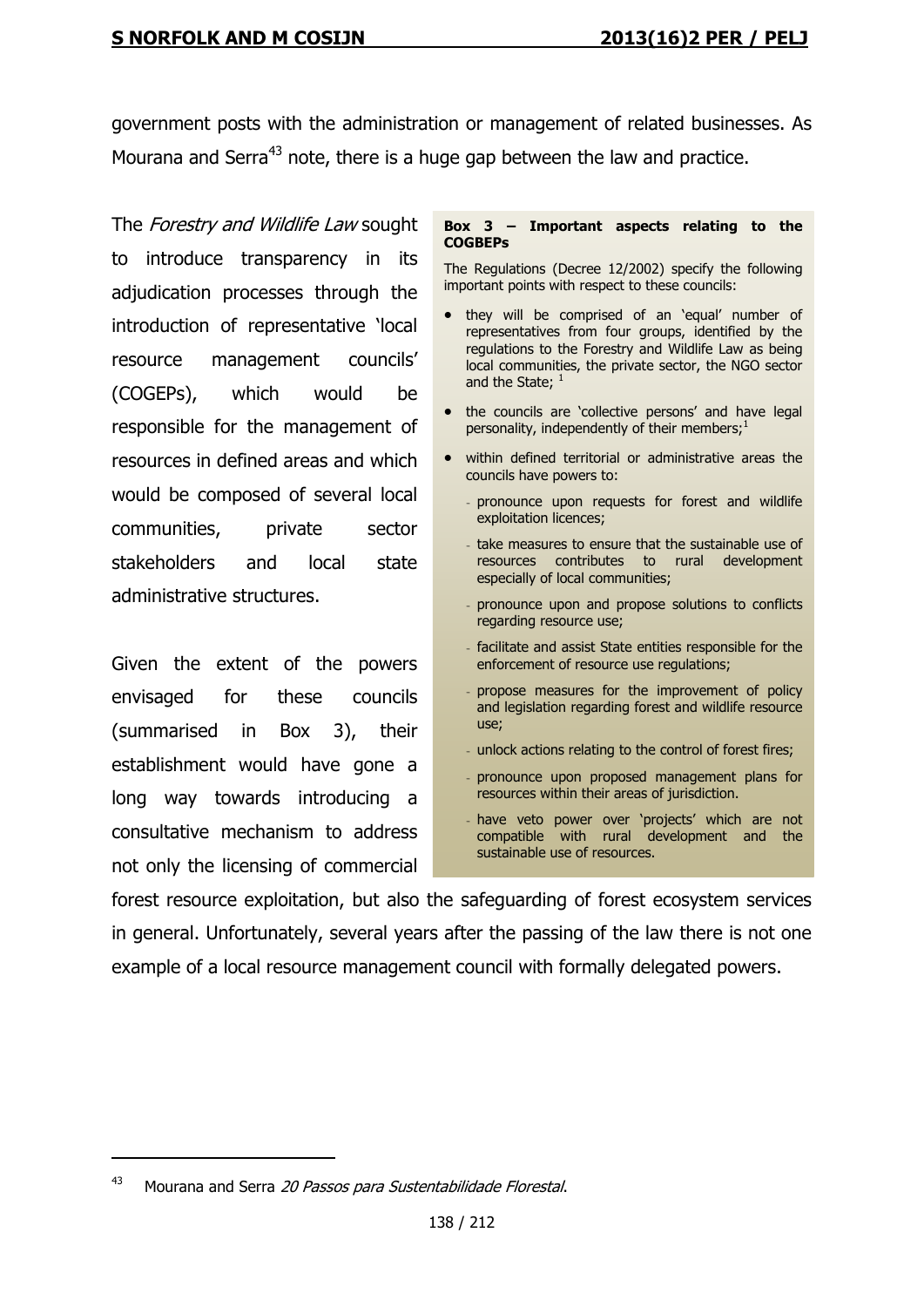### 2.3.2.3 Inventories and management plans

Two key statutory instruments for ensuring that the commercial exploitation of forest resources does not negatively impact on ecosystem services are the requirements for the completion of an inventory and a comprehensive Forest Management Plan (FMP). Both are legal pre-requisites for the approval of a concession. A detailed forest inventory in a concession area is used to establish the sustainable harvesting quotas which are applied for annually at provincial level. Guidelines for the FMPs were developed in 2006 and these address ecological, social, and economic sustainability in a comprehensive manner. An FMP should address issues such as regeneration rates, the protection of sensitive areas in the concession, harvesting, the type of utilisation, employment, etc. There are a number of problems with these inventories and plans, including the following:

- The inventories are of poor quality and the extent of the forest resource is not accurately known within management areas. As a result, there is no obvious and clearly defined relationship between the quantities of forest resources being removed and sustainable levels of harvesting, especially for simplified licences and where there has been poor preparation of the FMPs.
- The management plans need to be produced by authorised consultants. Consultants are expensive and many operators cannot afford the development of a management plan. There are also few consultants accredited by the government to carry out these activities.
- In a context of low enforcement capacity, many of the approved management plans are reduced to a mere formality and have no bearing on the actual activities of the concession operators. Annual harvesting blocks are not strictly demarcated, which means that harvesting can still be selective anywhere in the concession areas. Often there is no planned annual cutting cycle of designated cutting blocks and operators merely look for the best and most profitable species from anywhere in their concession area.
- Many operators have been permitted to initiate their activities without approved management plans. The Annual Report of the National Directorate of Lands and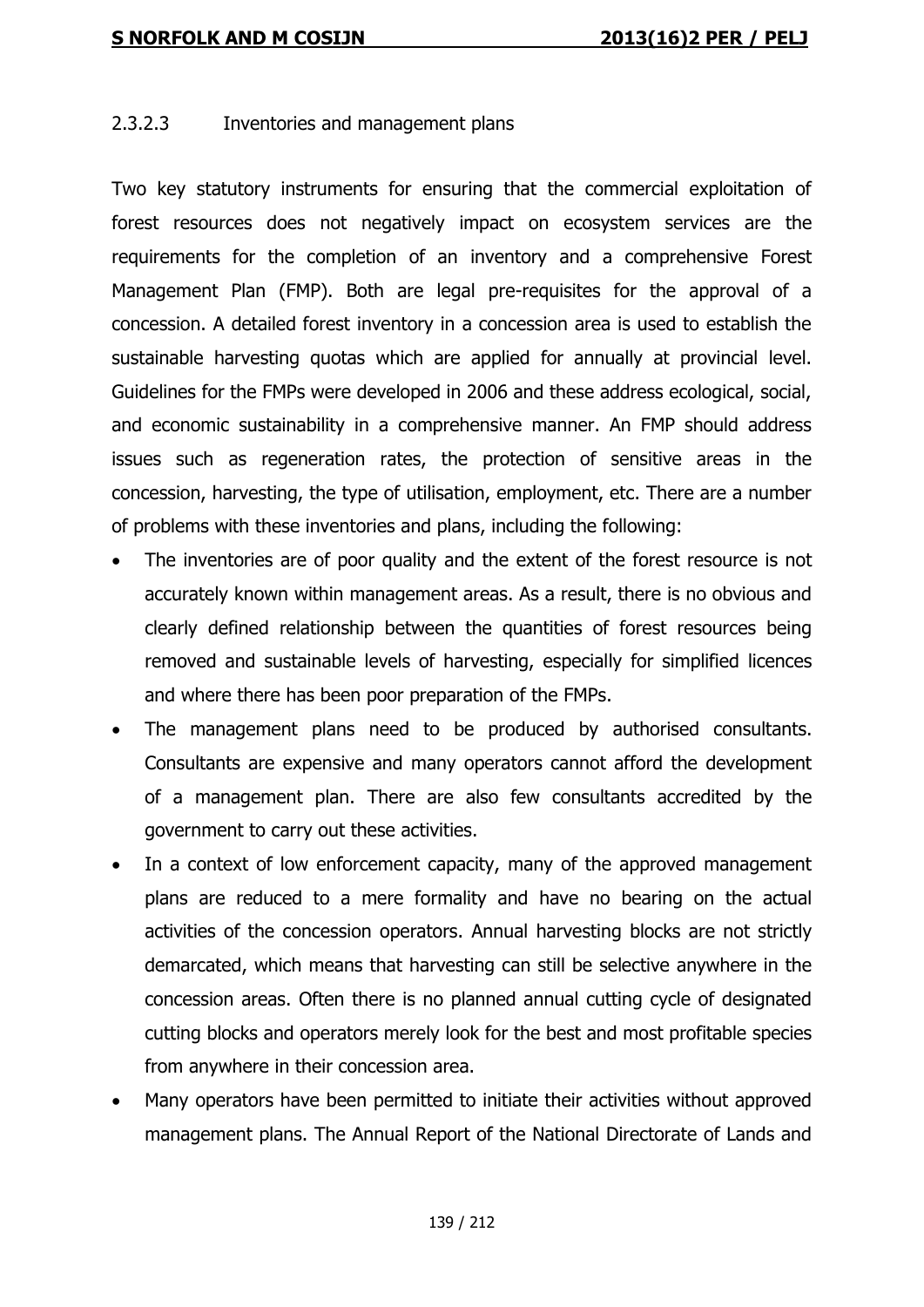Forests for 2007<sup>44</sup> shows that of the 137 existing concessions, only 72 had approved management plans.

 The simplified management plans for simple licence holders (SLHs) are also not being implemented as intended in the regulations. Rather than being a guide to best practice and helping to ensure the long-term management of the forest, they simply list marketable species and the quantity to be exploited.

### 2.3.2.4 Fuel wood and charcoal

One of the largest negative impacts on the forest resource comes from fuel wood collection and charcoal production. According to the law, any person that makes charcoal for commercial purposes has to be licensed. Only communities and households that extract wood for firewood and making charcoal for household use may do so without a licence. If they sell these resources outside the administrative post where they are resident, they must have either a simple licence or a concession to exploit the timber resources. The law also prohibits the use of hardwoods of certain types to be used for firewood and charcoal, but only if this is for commercial use. Branches and damaged trees of these species can be used, even in commercial exploitation.

In recent years there has been a movement to transfer the charcoal licensing fees from the transporters to the producers, imposing an extra cost per bag upon the producers in some community forest management pilot areas. Unfortunately, the response to this extra cost at producer level has been an increase in the scale of production, rather than an increase in prices. The most vulnerable group, in the least powerful negotiating position, has therefore been punished through the imposition of an extra tax. Huge demand in the urban centres, combined with large price differentials and the inefficiency of poorly paid inspectors, has also led to the appearance of organised groups of charcoal smugglers.

<sup>44</sup> DNTF Relatório Annual da Direcção de Florestas e Fauna Bravia.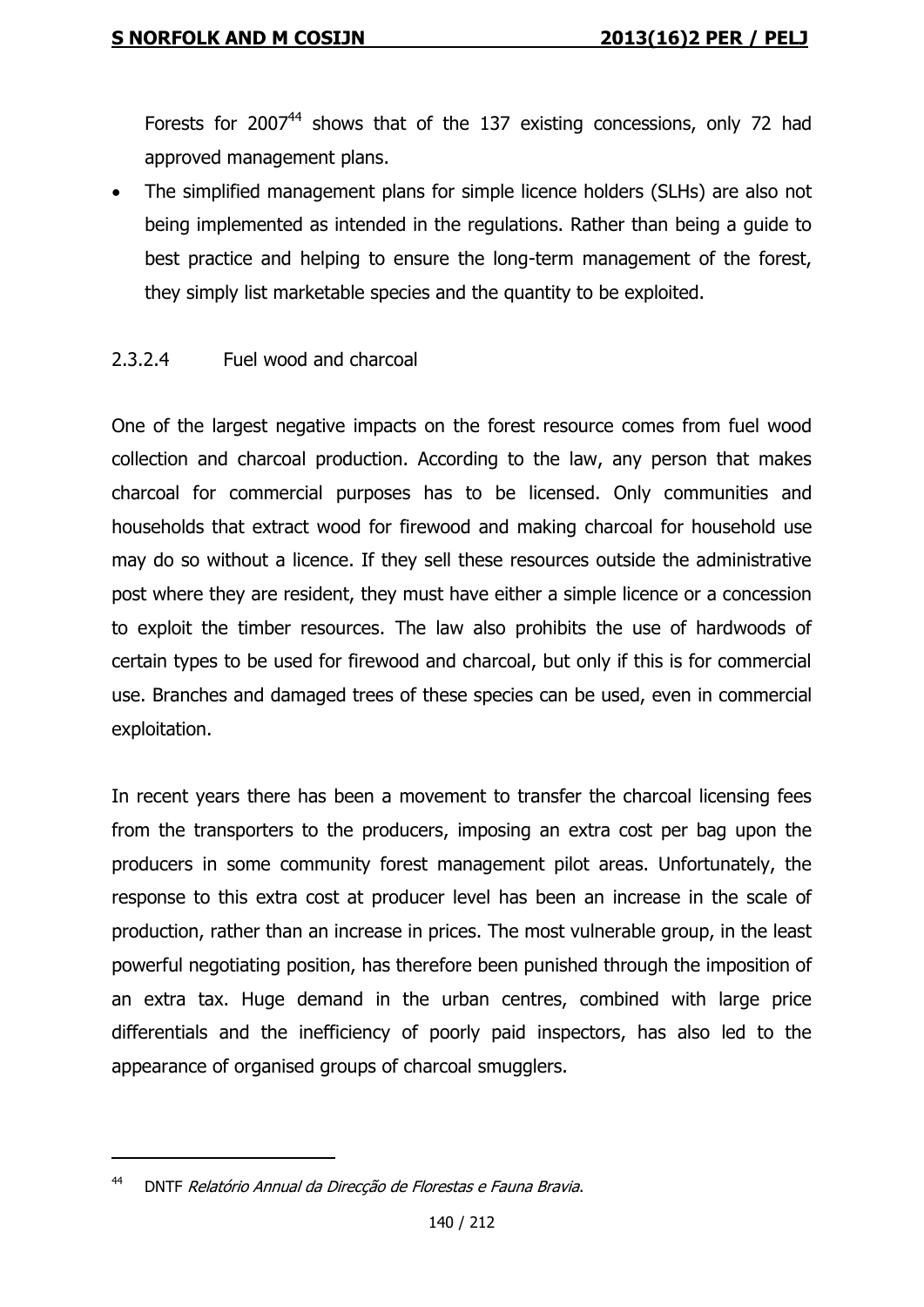### 2.3.3 Wildlife and food resources

The provisioning services inherent in the collection of food resources from the forests are legally protected in the Forest and Wildlife legislation, although there are restrictions placed upon these rights. It may be practiced only in areas that are for multiple use, areas that have been zoned as official hunting zones or as being of historical/cultural value, and in productive forest areas. To both practise the hunting and to benefit from the tax exemption, a person must be recognised by a particular community (in accordance with customary norms and practices) as a 'community hunter'. This right is not transmissible and must be verified by a state entity before it comes into existence.

One of the several forms of hunting licences that can be obtained relates to the capture of small game for subsistence purposes by local communities. Here, the law states that the newly formed local committees will be empowered to issue the licences, within the framework of management plans or sustainable norms. Which of these applies depends on the area in which the hunting is to take place. However, the regulations are confusing in this respect and do not refer to the role of the local committees at all, stipulating instead that the licence applicant must be 'recognised' as a local hunter. Licence approval request is done once per year to the governor via the Provincial Forest and Wildlife Services (SPFFB).<sup>45</sup>

### 2.3.4 Genetic resources

-

There is no legislation designed specifically to regulate the collection, exchange and transfer of plant genetic resources,<sup>46</sup> although the National Centre of Plant Resources, located in the Institute of Agricultural Research of Mozambique (IIAM), is the main institution promoting the protection of genetic resources through the

<sup>&</sup>lt;sup>45</sup> Article 68 *Forestry and Wildlife Law Regulations.* 

MEDIMOC is the only company in Mozambique officially allowed to import and export medical products, including domestically collected medicinal plant products. The company was created in 1977 as a government company, it was privatised in 1999, and now operates as a for-profit commercial company.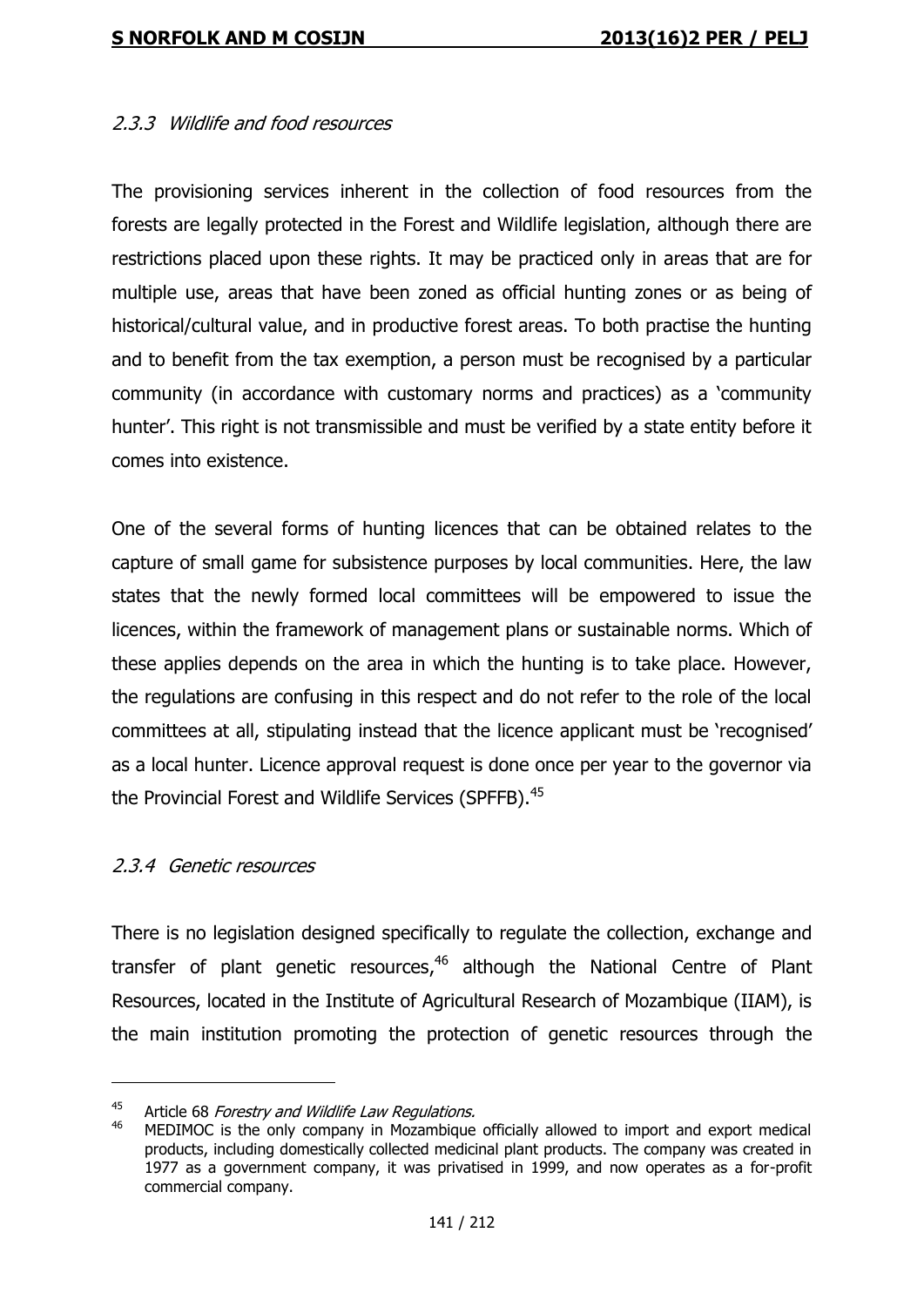preservation and promotion of sustainable use. While specific legislation on this topic is being developed, the collection, exchange and transfer of germplasm is apparently being regulated by the guidelines set out in the International Code of Conduct for Plant Germplasm Collecting and Transfer (see below). As no information is available on how this regulation is being implemented, who is responsible for it, and what products it may cover; it is extremely unlikely that any standards are being enforced with any degree of rigour. In terms of forestry resources, IIAM has had limited involvement except during Planet Reviewed Expedition (See [Box ,](#page-38-0) section 4.3) and focuses most of its efforts on agricultural research.

According to information from the Ministry of Agriculture (MINAG) a 'Variety Release Committee' has been established, partly to protect national breeders' rights. Further, a National Plant Genetic Resources Committee has been established to ensure the protection of the country's plant genetic resources; and legislation on Plant Breeders Rights has been drafted but has not yet been enacted. There is no legislation dealing with the introduction of genetically modified organisms (GMO), biotechnology and bio-safety, or regulations for risk assessment or management.

## **2.4 Protecting benefits obtained from the regulation of ecosystem processes**

The Environmental Law includes provisions for conducting environmental impact assessments (EIAs) for a range of projects that are likely to have significant impacts on the environment.<sup>47</sup> Proposed developments and activities are categorised according to their perceived potential impact on the environment and this categorisation will then guide the level of rigour with which assessments must be carried out. In addition, several sectoral policies refer to the necessity for EIAs to be carried out for development projects, including tourism, mining, oil and gas, forestry

<sup>&</sup>lt;sup>47</sup> See also Law and Regulation on EIA (Decree No 45/2004); Ministerial Diploma: Addendum to EIA Process Regulation No 45/2004 of 25 September (Diploma 198/2005); Alteration of the Articles 5, 15, 18, 20, 21, 24, 25 and 28 of the Environmental Impact Assessment Regulations of 29 September (Decree 41/2008).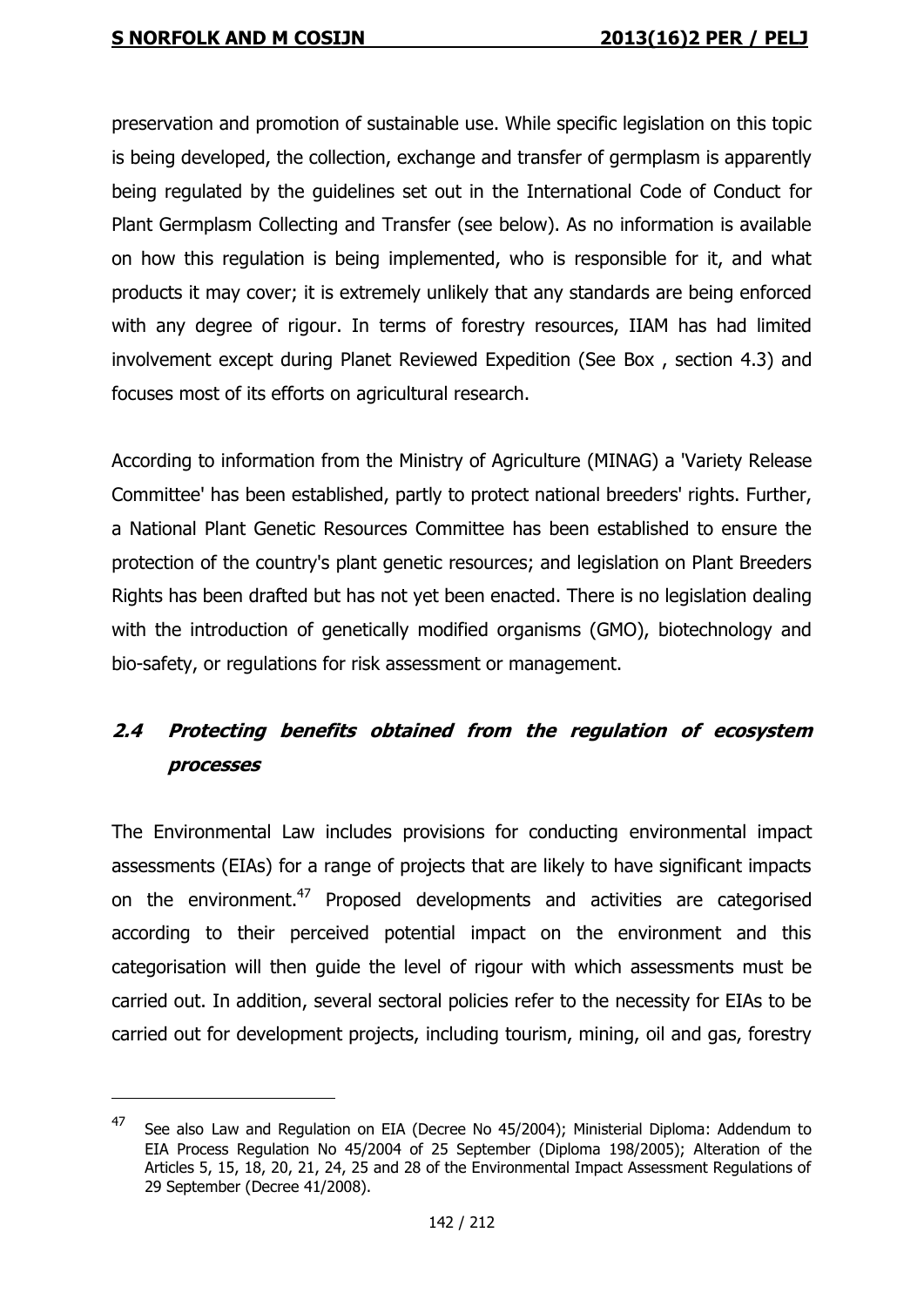and wildlife, roads and bridges.<sup>48</sup> It is the EIA process that ought to act as a major safeguard mechanism for the regulating services provided by forest ecosystems. The role of the EIAs is further examined in section [2.6](#page-25-0) below.

Mozambique has an increasing network of protected areas, covering  $147,345$  km<sup>3</sup> (18%) of the total country's surface area, including 13 forest reserves. The majority of the forest reserves, however, were established in the 1950s as timber production reserves, with only a few established to protect water catchments for example.<sup>49</sup> The contribution of forests to watershed maintenance (for the subsequent supply of drinking water, irrigation water, and for power generation) is little understood in Mozambique. The Regulations to the *Forestry and Wildlife Law* do not refer to water sources in the context of concessions or simple licences and the Land legislation merely states that areas within a certain distance of water sources and river courses are reserved to the state.

People are living within the boundaries of most of the protected areas due to historical circumstances including displacement during the civil war and natural disasters $50$ , but as they have limited forms of income and derive little financial benefit from tourism and other activities, they therefore exploit the forest resources within these areas. While government officials are encouraging these populations to resettle, either within the protected areas or outside but in concentrated communities, ostensibly to facilitate the provision of basic services such as water, there is large resistance to such efforts, as the resettlement areas are often far from the ecosystem services on which these communities rely, so that accepting such a move would result in increasing impoverishment.

<sup>48</sup> See also Norfolk and Cosijn "Development and the balancing of interests in Mozambique" 322-325.

 $49$  The national network of forest reserves is said to over-represent miombo and coastal forest, while under-representing mangrove and mopane. However, areas of these forest types are conserved in national parks and game reserves, as well as occasionally in locally conserved forest areas, such as the Chirindzene Sacred Forest (Müller, Sitoe and Mabunda *Assessment of the* Forest Reserve Network.).

 $50$  It is estimated that over 120,000 people are living within the national park areas.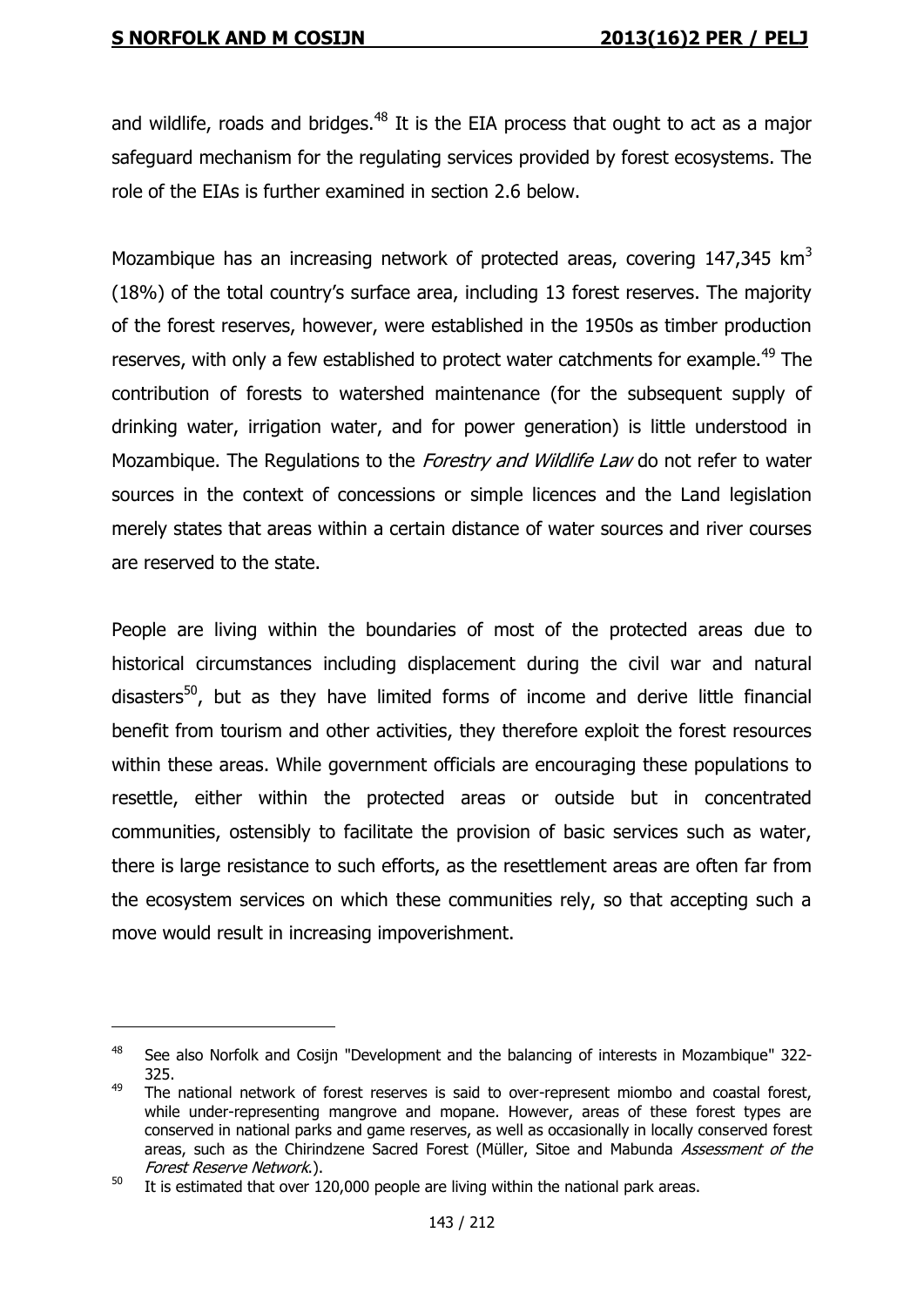Erosion is a major problem, and there is nothing in the sector legislation that deals with this. A major driver of erosion is deforestation, particularly as a consequence of extra-forest sector activities, such as the conversion of forest land to agriculture. The Forestry and Wildlife Regulations prohibit the use of forest fires as a means to clear land, except in very limited and tightly controlled circumstances, but this prohibition has had little impact on behaviour. While command-and-control is necessary, the limited capacity in terms of number and qualifications of government personnel at all levels entails the need for the development of more innovative approaches.

The *Environmental Law* contains provisions directly related to the conservation of biodiversity, prohibiting all activities that adversely affect the conservation, reproduction, quality, and quantity of biological resources, especially those threatened with extinction. The law also calls for the special protection of plant species threatened with extinction, or those botanical components, isolated or in groups, requiring protection due to their genetic potential or biological, cultural, or scientific value. These concepts remain undefined in the legislation and no concrete actions have yet been taken to put them into effect. The Forestry and Wildlife Law recognises the role of 'local communities' in the preservation and conservation of biodiversity but does little to flesh this role out, and the key instrument for underpinning local management practices, the local management councils (Conselhos Locais de Gestão Participativa - COGEPs), remains unimplemented.

### **2.5 The law and non-material benefits obtained from ecosystems**

The Forestry and Wildlife Law establishes the possibility for communities to 'register' the fact that a particular forest area holds cultural and religious significance for them. Article 13 defines such areas as:

…destined for the protection of religious interests and other sites of historical importance and cultural use, in accordance with the norms and customary practices of the respective local community.<sup>51</sup>

 $51$  Article 13(1) Forestry and Wildlife Law.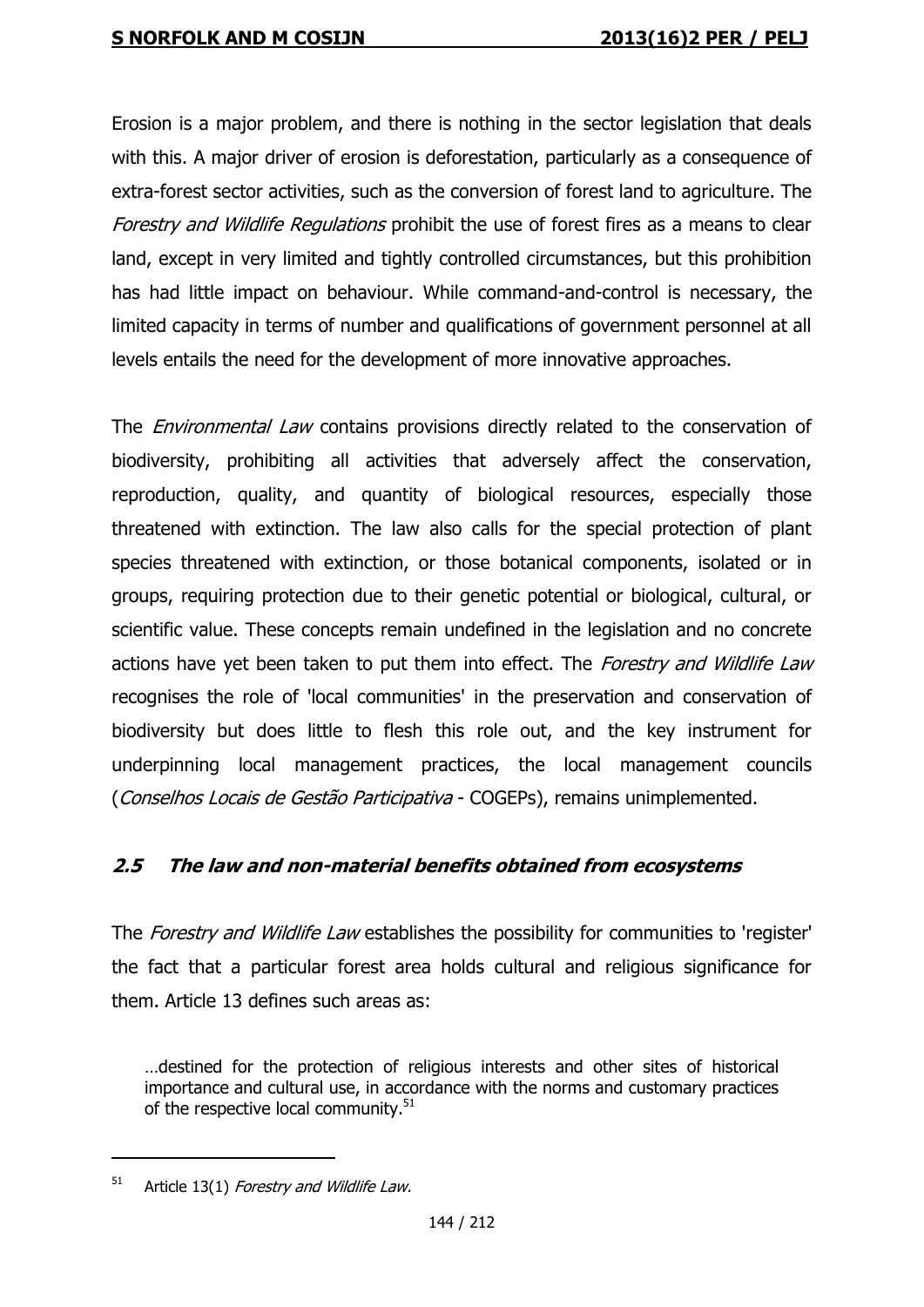Zones of Historical and Cultural Use and Value may be forests situated in rural cemeteries and cult worship areas, forests which contain plants used for traditional medicine, or home to wildlife used by cults. All are considered to be Zones of Historical and Cultural Use and Value, assuming that the exploitation of such species is not prohibited by law.<sup>52</sup> Within such areas, the law permits the use of resources in terms of customary practices. These uses are distinct from the subsistence level use rights that obtain generally in other areas, and centre mainly on the holding of traditional, cultural and religious ceremonies, as well as local-level prohibitions on entering areas at particular times. The regulations contain provisions that amplify how these areas may be registered. To obtain this status they must be officially declared by the provincial governor and geographically delimited, although the exercise of customary rights within the areas is not prejudiced by the absence of this declaration or the delimitation of the area. $53$ 

There are two areas of legislative doubt concerning this tenure regime. The first one relates to whether or not the *Forest Law* regulations satisfy the requirement for a particular decree defining the "terms and conditions" established in article 10(6) of the Forest Law. This article states that the Provincial Governors may so declare areas "on the terms and conditions to be defined by a Council of Ministers' decree". Since the *Regulations* do not define these terms and conditions, it is doubtful that they apply, and there may still be a legislative gap in this respect. The second area of doubt relates to the absence of a definition in the legislation of "delimitation of geographic area". These grey zones in the legislation may affect the implementation of the Zones of Historical and Cultural Use and Value.

In the 2006 national report under the CBD, $54$  Mozambique stated that it had not carried out an assessment of the knowledge, innovations and practices of farmers and indigenous and local communities in sustaining agricultural biodiversity and agro-ecosystem services for food production and food security.

<sup>&</sup>lt;sup>52</sup> Chapter II, s II, art 7 *Forestry and Wildlife Regulations*.

 $^{53}$  Article 11 *Forestry and Wildlife Regulations.*<br> $^{54}$  Consertium ACRIEOR Consult 2006 as sure:

<sup>54</sup> Consortium AGRIFOR Consult 2006 ec.europa.eu.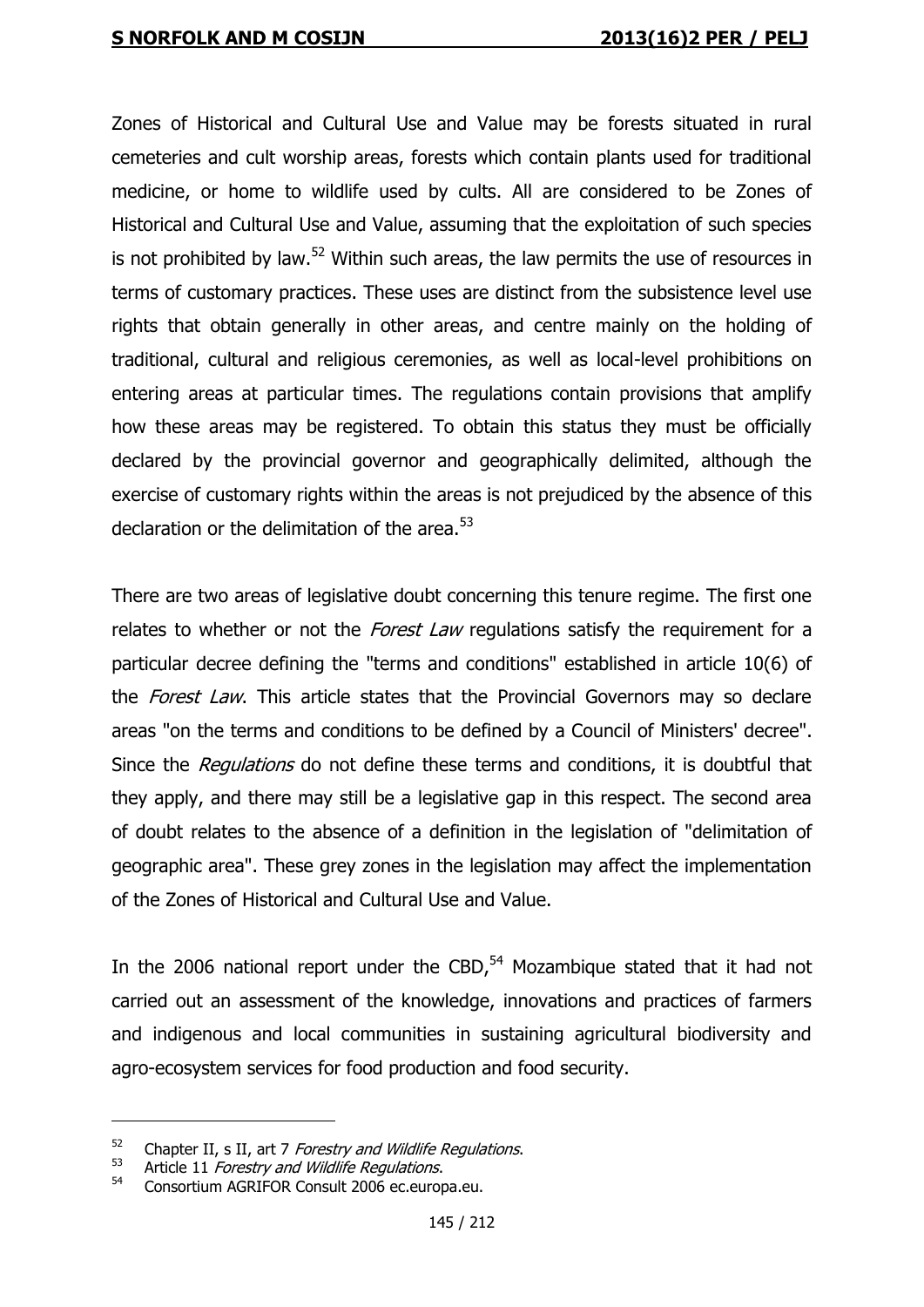### <span id="page-25-0"></span>**2.6 The role and status of environmental impact assessments**

As discussed in the section on drivers of change, there are numerous activities which are causing large-scale deforestation in Mozambique, including exotic forest plantations, commercial agriculture, the cultivation of biofuels, mining, and to a lesser extent livestock farming, unless pasture is planted. All of these require EIAs under the number of laws and decrees that regulate this process.<sup>55</sup> Decree 45/2004 introduces the categorisation of projects into various categories: Category A, which requires a full EIA (*Estudo de Impacto Ambiental*); Category B, requiring a Simplified Impact Assessment (*Estudo Ambiental Simplificado -* EAS); and Category C, which does not require either an EIA or an EAS, although an environmental management plan (EMP) may be requested by MICOA to ensure that any impacts are mitigated and managed.<sup>56</sup> All of the large-scale projects fall into Category A. In addition, all activities that occur within the protected area network are categorised as category A or B, depending on the scale of the proposed project.

For all Category A and B projects, the positive and negative impacts on the biophysical and socio-economic environments need to be evaluated and weighed against each other. All alternatives to the project need to be evaluated, and the resulting report must assess the impacts and propose mitigation measures. An EMP is then developed based on the potential impacts and proposed mitigation measures. The EMP for projects of Category A or B should also contain monitoring and auditing schedules, with scope for review of the EMP to ensure that best practices and learning are continually integrated into the documents. On the face of it, therefore, the framework for balancing development and managing ecosystem services within the EIA process appears sound.

<sup>&</sup>lt;sup>55</sup> The Law and Regulation on Environmental Impact Assessment (Decree 45/2004); Ministerial Diploma: Addendum to EIA Process Regulation 45/2004 of 25 September 2004 (Diploma 198/2005); Alteration of the Articles 5, 15, 18, 20, 21, 24, 25 and 28 of the *Environmental* Impact Assessment Regulations of 29 September (Decree 41/2008).

 $56$  The decree also includes the various stages of the process, including the documentation for submission, government timeframes for evaluation, the public participation process, licensing payment requirements and the registration of environmental consultants.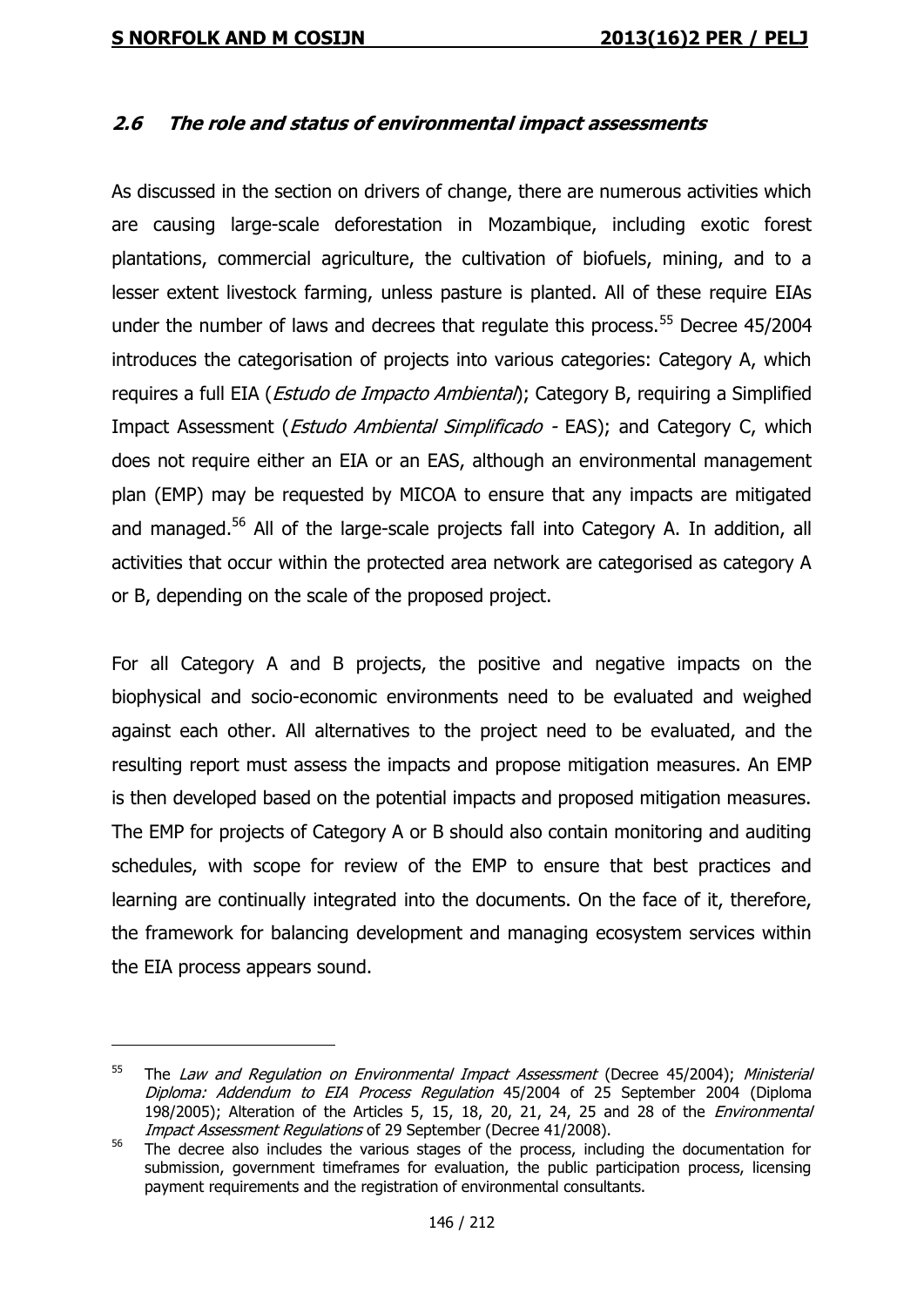There are, however, some fundamental limitations in the process, which in many instances cause ecosystem services to be severely degraded and the well-being of local communities to be ignored, including the following: $57$ 

- Many of the consulting firms accredited to conduct EIAs have limited professional capacity and insufficient experience to understand and correctly identify how the ecological systems are functioning and interacting in the identified project area, the potential impacts and appropriate mitigating measures, especially in large scale developments such as commercial agriculture and the cultivation of biofuels.
- Within the national, regional and international EIA firms which operate in Mozambique there is limited knowledge of the long-term impacts of large-scale projects on the Mozambican environment due to a lack of research and monitoring. Much of the information is extrapolated from the experiences of other countries and never verified locally.
- MICOA has limited financial and human capacity to adequately evaluate EIAs and to undertake the long-term monitoring and auditing of projects to develop a deeper understanding of their impacts. In addition, the decentralisation of powers has shifted the responsibilities for evaluating all category B projects to the provincial offices of MICOA, which have even more severely restricted capacity. Projects which could have a severe impact may be passed with almost no comment, since generically they meet the criteria for categorisation (i.e. any project less than 350 ha for irrigated agriculture is regarded at Category B and they are seen as promoting the development of a particular district); this despite the fact that they may have severe impacts offsite (e.g. in terms of forest clearance and water quality and quantity downstream).
- There is very limited evaluation of alternatives, as the proponent is often reluctant to discuss these and there is lack of the professional experience that would make it possible to propose these.
- The majority of EIAs occur within a planning vacuum and are assessed individually and out of context. Cumulative impacts are rarely considered. When

 $57$  Based on our experiences as consultants in the field. See also Norfolk and Cosijn "Development" and the balancing of interests in Mozambique" 322-325.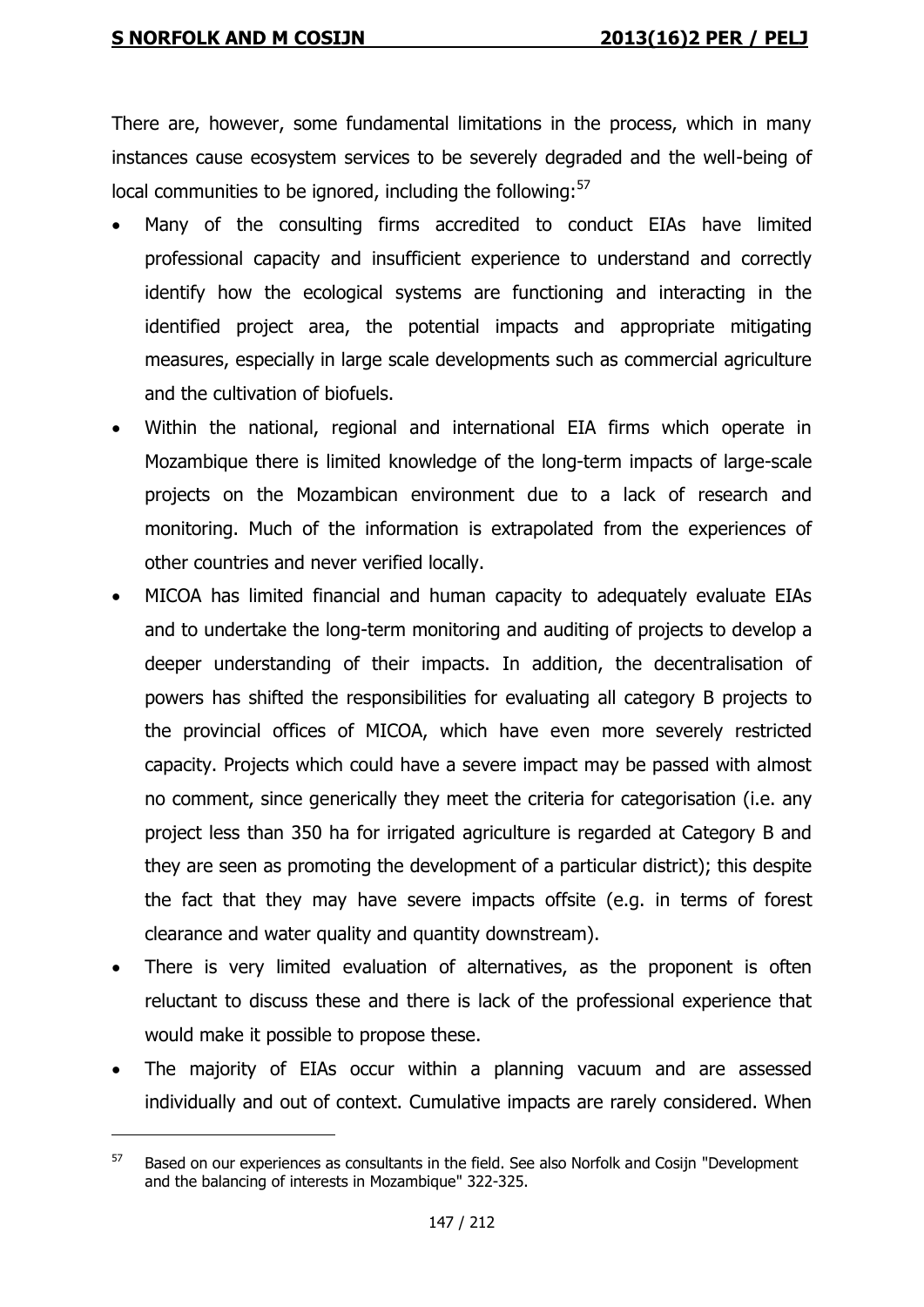they are, the evaluation is very poor. Rarely are downstream impacts considered. Strategic evaluations are presently being undertaken only to determine which areas should be retained as indigenous forest due to their sensitivity, biodiversity, or landscape value. This process is discussed below, but to date has not been effective in guiding development and providing a development framework for forest ecosystem services management. The pervasive subtle message is that miombo woodlands have no real value. The services they provide are not acknowledged, and economic development must take precedence.

- The indirect impacts (such as increased logging through the opening up of the hinterland, in-migration, losses in biodiversity, social pathologies in neighbouring communities, and the breakdown of social structures) are very inadequately addressed. This failure is further exacerbated when communities are resettled out of the project area into surrounding locations.
- There is presently a national drive for sector ministries to approve EIAs and not MICOA, especially in the context of the extraction of oil and gas, and mining. This may have benefits in terms of better technical understanding, but it is likely to be to the detriment of the environmental services, as forests are undervalued in terms of their economic value.

## **2.7 The contribution of international conventions ratified by Mozambique**

The Government of Mozambique signed the *Convention on Biological Diversity* (CBD) in 1992 and ratified it in 1995. Article 6 of the Convention on Biological Diversity calls upon all parties to develop national strategies reflecting the agreements in the Convention. This was completed by Mozambique in 1997. However, the monitoring of progress is difficult because Mozambique has failed to develop any national standards or specifics in relation to the global targets and indicators adopted under the Convention. Reporting on progress in the latest national report is notable for the many references to the "limited technical and financial resources" available for implementation of the activities. It also draws attention to the: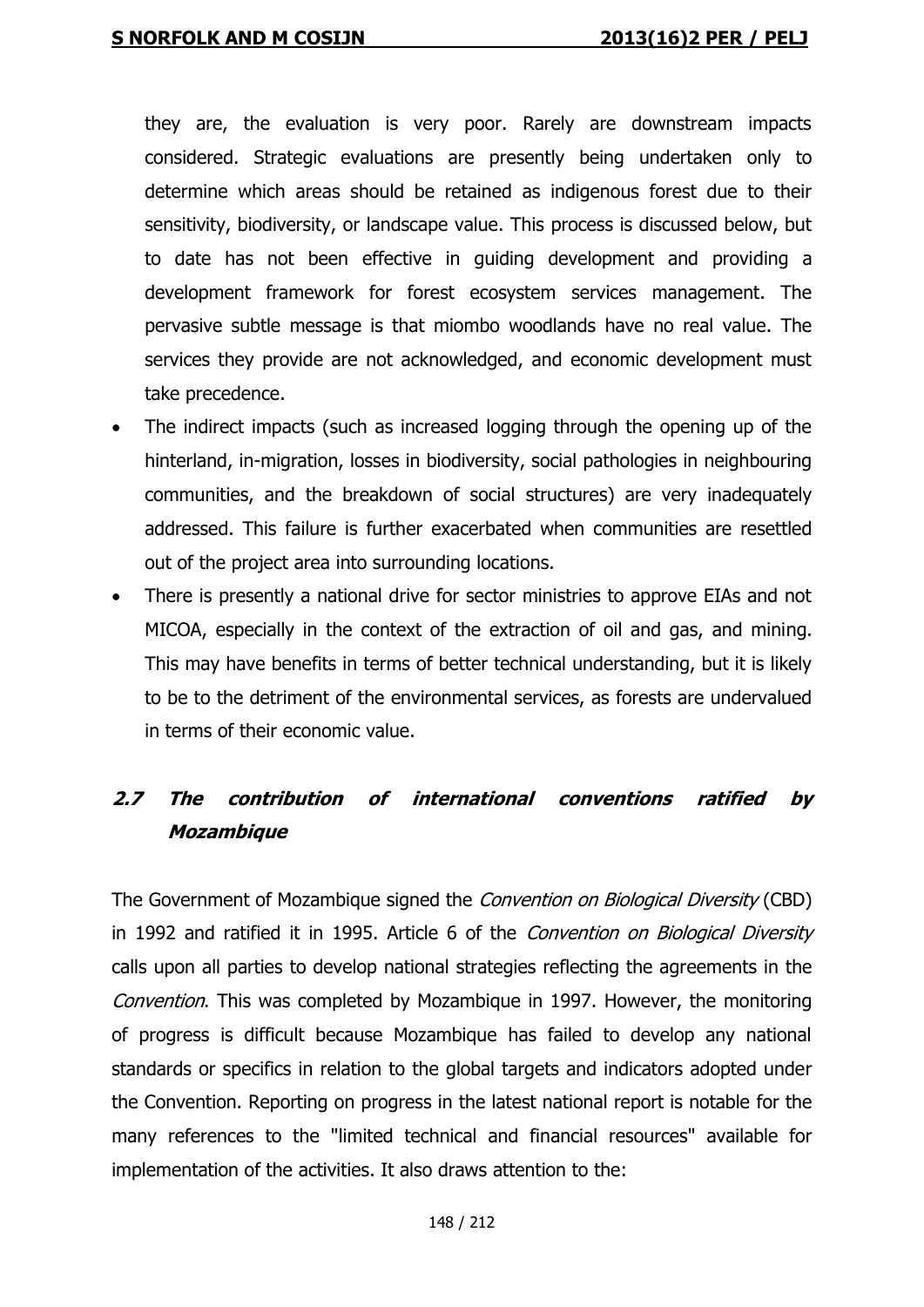- Low level of coordination and articulation among different institutions, with overlapping mandates
- Lack of definition of priorities relating to environment and biodiversity during the planning and budgeting of different activities
- Weak implementation of current legislation and policies
- Weak technical and financial capability to enforce the current legislation
- Limited sharing of information related to biodiversity among institutions
- Lack of systematization of the country's biodiversity information.

In addition, there is high reliance on foreign donors to drive the integration of biodiversity and environmental issues into government activities through budgetary support.<sup>58</sup> This financing is becoming precarious due to increased international financial stresses, but also because of donor reluctance to provide financing if performance proves to be poor.

Mozambique signed the *UN Convention to Combat Desertification* (UNCCD) on September 28th 1995 and it was ratified on 13 March 1997. It entered into force on 11 June of the same year. A National Action Plan for implementing the UNCCD in Mozambique has, however, not yet been approved. MICOA is the government institution responsible for the coordination of the implementation of the UNCCD and the National Action Plan (once adopted). Other state institutions are involved in the implementation, and MICOA hosts a National Coordinating Body (NCB), the organ in charge of the supervision of implementation of the Convention. The NCB does not have legal existence yet.

Mozambique signed (12 June 1992) and ratified (25 August 1995) the United Nations Framework Convention on Climate Change of 1992. It entered into force on the 23 November 1995. The GoM has submitted its Initial National Communication to the UNFCCC Secretariat in 2006, fulfilling its obligations to the Convention in

 $58$  6.3% of the budget allocated for environmental activities came from foreign donors, and 1.6% from government, which was a mere 5% of the budget (Cabral and Francisco *Environmental* Institutions).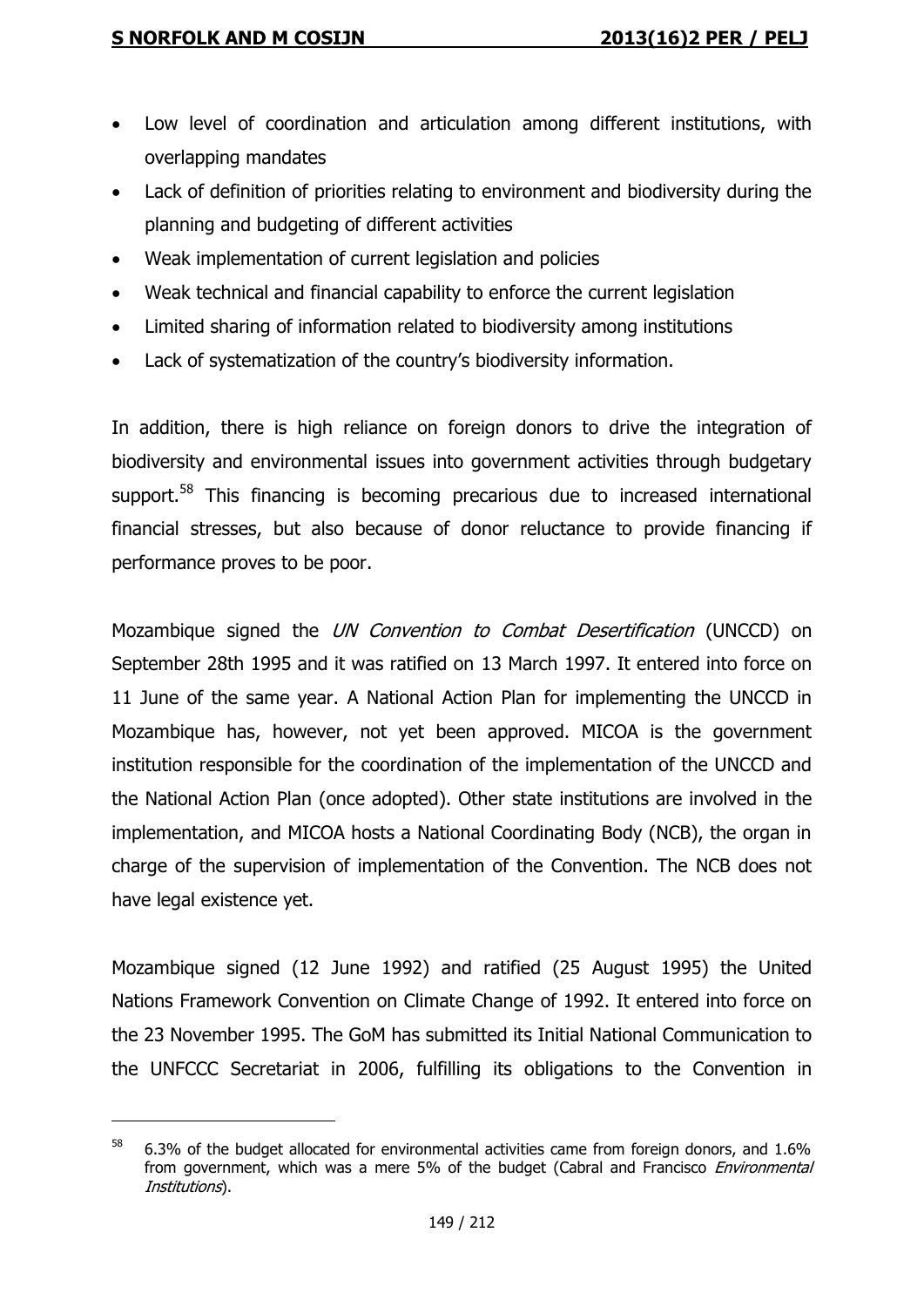accordance with Article 12. At the COP 17 in Durban in 2011, the Minister of Energy announced that Mozambique had completed its second national communication.

The SADC Protocol on Forestry is a regional policy framework designed to foster cooperation in forestry and to provide a common vision and approach to the management of the region's forest resources. The then SADC Forestry Sector Technical Coordination Unit began work on the protocol in 1998 in collaboration with the World Conservation Union (IUCN). Mozambique was one of three SADC countries (the others were Botswana and Namibia) that did not sign the Protocol in October 2002, and has yet to do so.

### **3 Key issues in the governance of forest ecosystem services**

### **3.1 Integration and institutional coordination**

MICOA is a coordination agency, not an implementation agency, and has the mandate only to coordinate environmental action carried out by other sectoral ministries.<sup>59</sup> The perception is that MICOA experiences serious difficulties in performing this coordinating role effectively. Part of the problem is that the mechanisms for coordination are not spelled out. Another problem is that MICOA has little political leverage over other sectoral ministries and hence limited scope for influencing sector policies. This limited capacity to influence is exacerbated by the fact that MICOA is poorly endowed in terms of human and financial resources. Examples include the fact that for both the award of simple licences and concession allocations, the MICOA should also have a say in the management plan. This hardly ever takes place. Similarly, an environmental impact assessment is required for forest plantations to establish potential impacts and mitigation measures related to introducing alien species and large areas of monoculture. Again, this seems to take place rarely before the rights to plantations are adjudicated.

 $59$  See also Norfolk and Cosijn "Development and the balancing of interests in Mozambique" 306-308 on the work of MICOA, the Ministries and CONDES.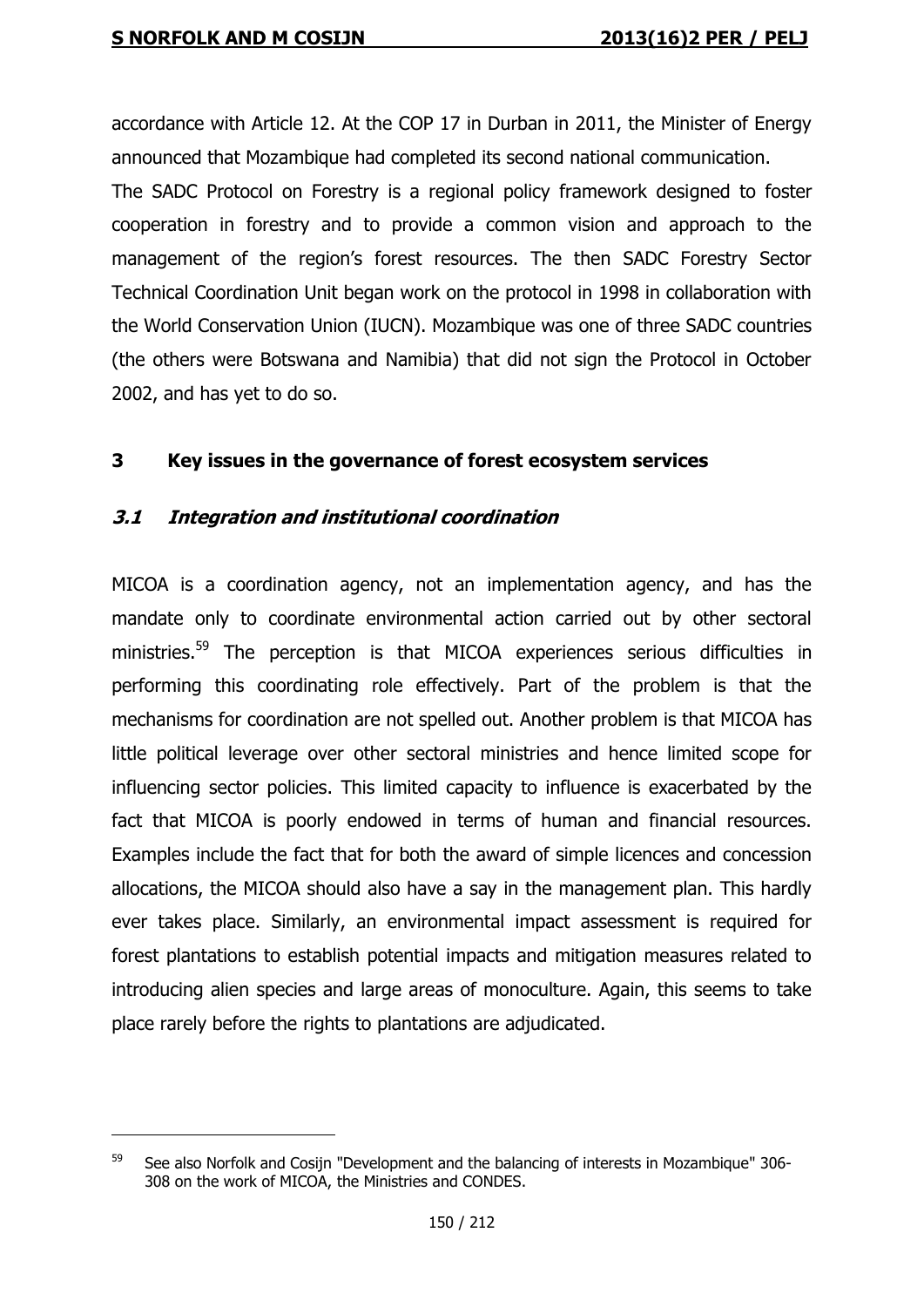The National Council for Sustainable Development (CONDES) still does not have a strong presence in environment policy debate or sectoral coordination despite reporting directly to the prime minister's office and consisting of a cross-section of ministers. The council is chaired by MICOA and has the potential to influence policy debate, but so far has not promoted dialogue on important environmental issues during the preparation of sector policies.

### **3.2 Cooperative governance and shared decision-making**

The links between governance, democracy, and biodiversity conservation are mutually reinforcing. There are four essential elements of effective democratic governance to consider in biodiversity conservation programmes: participation, decentralisation, information and advocacy, and policy and law. With secure rights and access to land and other resources, local communities can more effectively collaborate in conservation and development programmes. Improvements in public access to information about biodiversity, natural resources, and the environment allow people to more effectively manage and plan for a sustainable future. A suitable enabling environment, in the form of relevant environmental legislation, appropriate reforms, and accountable and transparent mechanisms for policy making is necessary to ensure that resources are managed sustainably over time.

The country's official report under the CBD, from 2009, makes two very interesting observations in respect to governance:<sup>60</sup>

- Firstly, it acknowledges that decisions regarding natural resources utilisation are made mainly without taking into account the results of research, noting that the only time research results and scientific information are used is when there is conflict and controversy
- Secondly, it notes that a lack of investment in research results in uninformed political decision making. This is particularly notable in the land and forest sectors.

 $60$  On cooperative governance in Mozambique, see also See also Norfolk and Cosijn "Development and the balancing of interests in Mozambique" 331-333.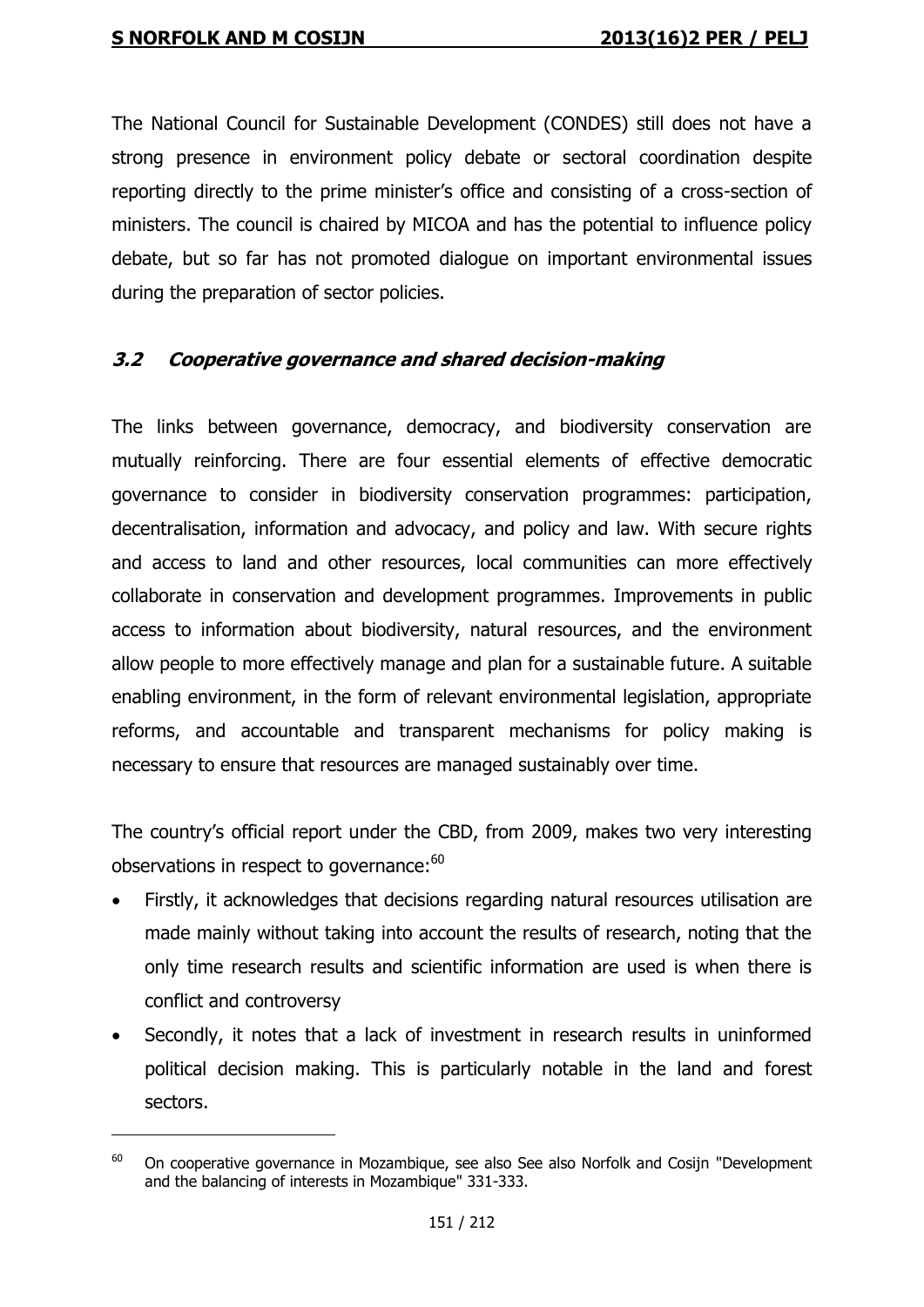One of the most important aspects of differentiated access to resources is the question of who decides on resource allocation at what level. This is linked with the state structure, and functions from the national to the local level as determined by the State Administration Ministry on one hand, and the representation of the various government departments from the national to the local level on the other. In Mozambique, representation and functions become ambiguous lower down the structure of governance. In fact at certain points, especially at the local level, there are other structures that emerge, especially traditional authorities and related hierarchies. Positive law is increasingly replaced by or complemented by customary law. We have noted already how the COGEPs, a positive mechanism for ensuring participation and transparency in forest resource allocation and protection, remain an unimplemented instrument of the law.

### **3.3 Compliance and enforcement**

The DNTF is responsible for the management and exploitation of forest resources and biodiversity; the management of land and the allocation of rights to use and exploit, supervision and law enforcement, and monitoring infractions and issuing legal penalties. The logging of hardwoods is controlled solely by the DNTF and has increased dramatically in the last 15 years, with the main markets being Asia, and specifically China, with 80% of all logs being sent to this destination. The three provinces of Sofala, Zambézia and Cabo Delgado account for 70% of this log cut.

The charcoal chain has been divided into two main areas in terms of governmental institutional arrangements:

 The supply component is under the Ministry of Agriculture through the National Forest Directorate. This directorate focuses on forest industries, concessions, community forestry and wildlife due to the pressure it experiences from the forest industrial sector and private companies, and pays little attention is given to charcoal and wood-fuel supply.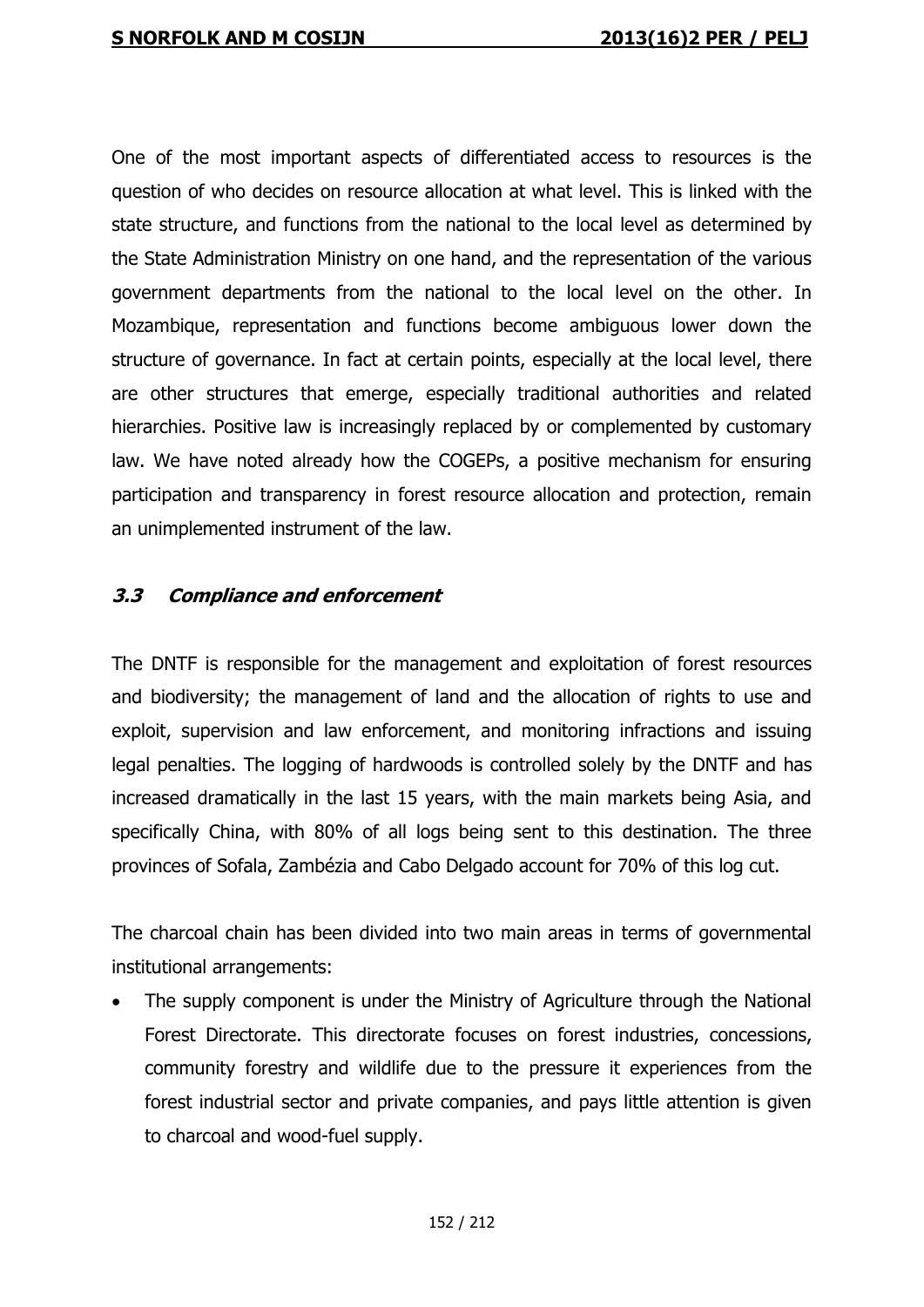The consumer component is the responsibility of the Ministry of Energy and Industry, through the National Energy Directorate. In this directorate attention is centred mainly on electricity supply and fossil fuels due to the pressure of donor communities and energy companies.

Charcoal production falls within an institutional vacuum and interventions in the wood-fuel sector have resulted neither in effective regulation nor in effective control of the sector.<sup>61</sup> Between 2007 and 2009 the number of licences for charcoal increased by 35%, while it decreased for firewood. The licenced volume of timber for poles increased by 45% between 2007 and 2009 [\(Table2](#page-32-0) -). In 2009 it was estimated that there were only 1,500 small and medium enterprises $62$  registered to produce and sell charcoal, but 150,000 unauthorised producers, with between 1% and 5% of charcoal production currently registered.<sup>63</sup> The total market value is estimated at US\$32 to 44 million, considerably higher than for hardwood logging. Similar trends are seen with the other non-timber products such as honey, firewood, and handicraft, although to a lesser extent than with charcoal (see [Table 3\)](#page-32-1).

| <b>Product</b>          | <b>No</b><br><b>Licenses</b> | <b>Licensed volume</b> |         |           |       |
|-------------------------|------------------------------|------------------------|---------|-----------|-------|
|                         | 2009                         | 2007                   | 2008    | 2009      | TC(%) |
| <b>Charcoal</b><br>bags | 1,473                        | 781,566                | 996,066 | 1,345,007 | 35    |
| <b>Firewood</b>         | 177                          | 46,952                 | 46,486  | 37,326    | 20    |
| <b>Poles</b>            | 168                          | 8,849                  | 7,734   | 11,188    | 45    |
| <b>Bamboo</b>           | 110                          | 12,352                 | 7,246   | 5,241     | 28    |

<span id="page-32-0"></span>**Table2 - Trend of licenses for biomass energy and construction materials, 2007-2009<sup>64</sup>**

### <span id="page-32-1"></span>**Table 3– Estimates of non-timber forest product (NTFP) small and medium enterprises (SME)<sup>65</sup> Type of product Authorised Unauthorised**

|--|

 $61$  Van der Plas 1995 www.worldbank.org.

<u>.</u>

 $^{64}$  Nhancale *et al Small and Medium Forest Enterprises.*<br> $^{65}$  Nhancale *et al Small and Medium Forest Enterprises*.

Nhancale et al Small and Medium Forest Enterprises 10.

 $62$  These tend to be family- or community-based enterprises. At the lower end of the scale they operate with limited investment. At the higher end they may be organized into associations and some statistical data will be available.

 $^{63}$  Nhancale *et al Small and Medium Forest Enterprises*.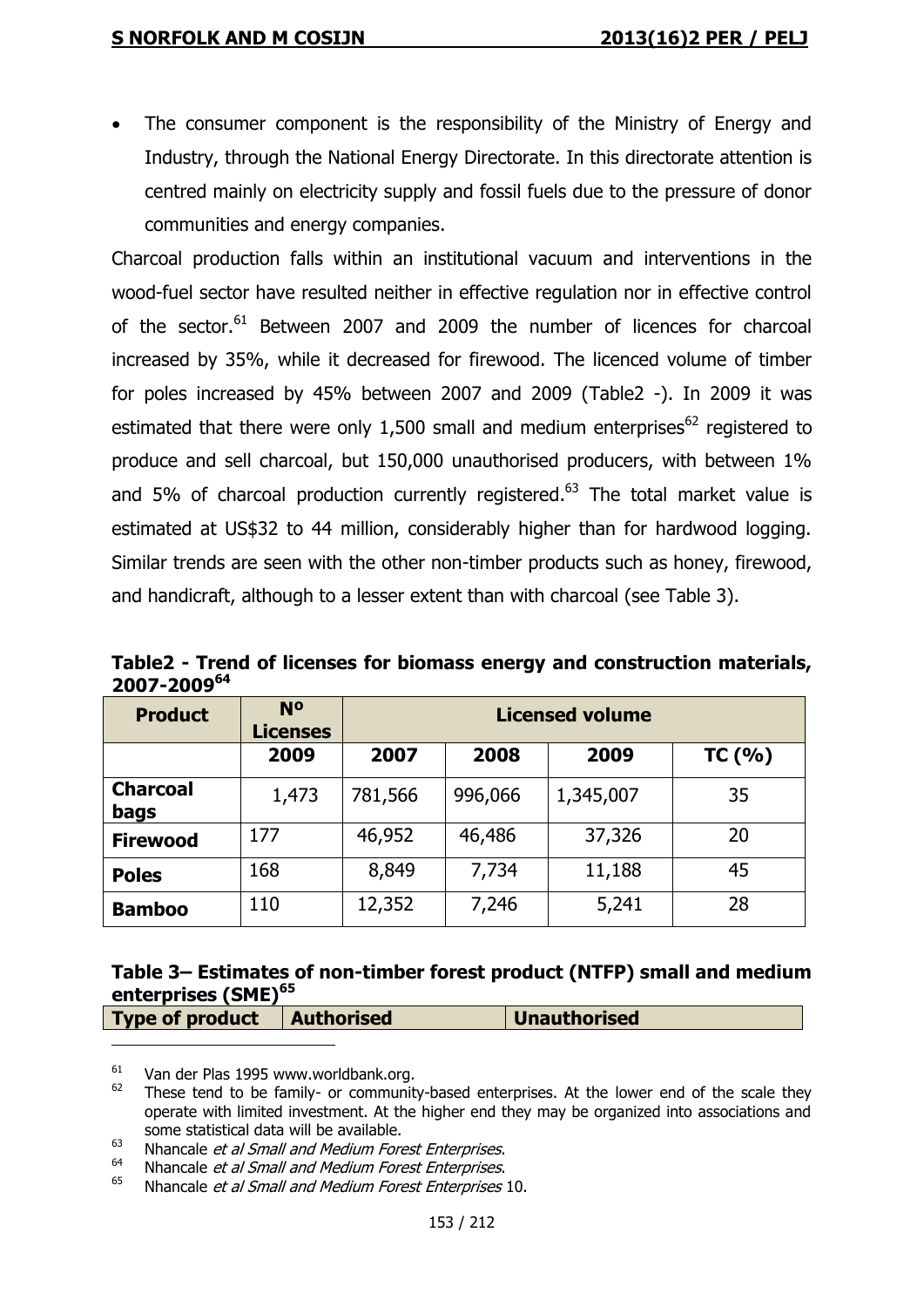-

|              |                    | (SMEs that are licensed   (SMEs that are neither registered |
|--------------|--------------------|-------------------------------------------------------------|
|              | and/or registered) | licensed but are<br>well<br>nor                             |
|              |                    | organised)                                                  |
| Honey        | 4,000              | 30,000                                                      |
| Handicraft   | 1,000              | 6,000                                                       |
| Charcoal     | 1,500              | 150,000                                                     |
| Firewood     | 350                | 9,000                                                       |
| <b>Total</b> | 6,850              | 195,000                                                     |

More recently the Ministry of Agriculture and Ministry of Energy have created funds (Energy Fund and Agriculture Development Fund) to promote the sustainable management of forests through NGOs and community involvement. The bureaucracy and procedures to have access to such funds makes it almost impossible for communities and forests to benefit from them.

The main issues in terms of the lack of compliance and the failure of the general management of forest resources are complex and include:

- the low capacity of government to monitor hardwood and other forest product extraction due to poor vocational training of staff, which tends to occur on the job;
- the lack of resources such as vehicles and radios, which limits the ability of staff to monitor the quotas,
- the fact that there are too few government check points, as a result of which permits are being used repeatedly, and
- certain concession holders may be extracting from outside their concession areas. This is very difficult to control and results in over-extraction and the depletion of the hardwoods.

In addition, the strong demand from the external market coincides with the poor governance associated with the extraction of hardwoods in particular. There are many vested interests in the exploitation of hardwoods, which is highly politicised. Corruption is rife<sup>66</sup> throughout the value chain from the misuse of the simple

<sup>&</sup>lt;sup>66</sup> Environmental Investigation Agency First Class Connections: Log Smuggling, Illegal Logging and Corruption in Mozambique; Mackenzie, Smith and Fairfield, 2005 Insight 416-420.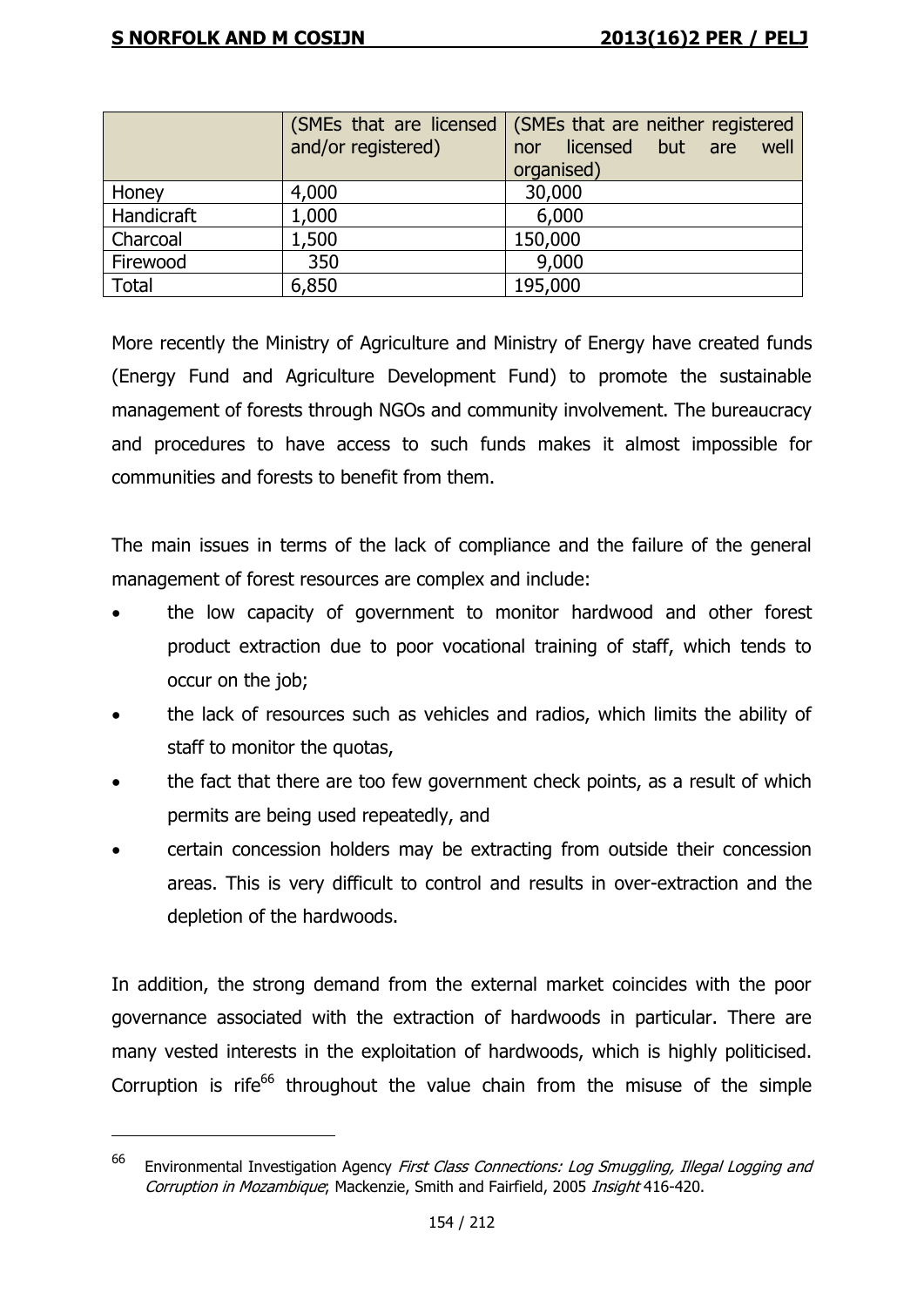licencing system, to transporting the wood, to exporting the logs, which should be processed in-country according to the law. The net result is in many cases a lack of will to effectively control their extraction. Also, unless the market demand for these resources is controlled, these resources will continue to be over-exploited legally and illegally. With the decentralisation process, it is presently the Governors and District Administrators, who are political appointments, who control the activities that occur at a provincial and district level. There is a sense of unease amongst national-level ministries that the technical aspects of forestry (and other sectors such as agriculture and livestock) are being undervalued and neglected, that essentially there is a loss of effective control of such activities, and that the interests of FRELIMO are being put before those of good management.

District and provincial authorities are increasingly under pressure to generate incomes as part of decentralisation, but also due to the decreasing funding available from international donors.<sup>67</sup> Concern is being expressed in environmental circles that this is resulting in logging licences being issued above sustainable levels, to generate incomes.

In terms of the production of charcoal, unless there are alternative, cheap and effective energy sources this will continue to be one of the main energy sources in Mozambique While the government has a policy to electrify rural areas, the focus is on larger settlements. In remote areas, fires are used for cooking and for light. For cooking purposes, electricity is still an expensive option for most people. Charcoal and firewood are substantially cheaper alternatives. Unless there is a shift in the pattern of pricing, the demand, especially for charcoal, will continue to grow.

 $67$  This is due to the financial crisis in some instances, but also because donors are reducing their budget support.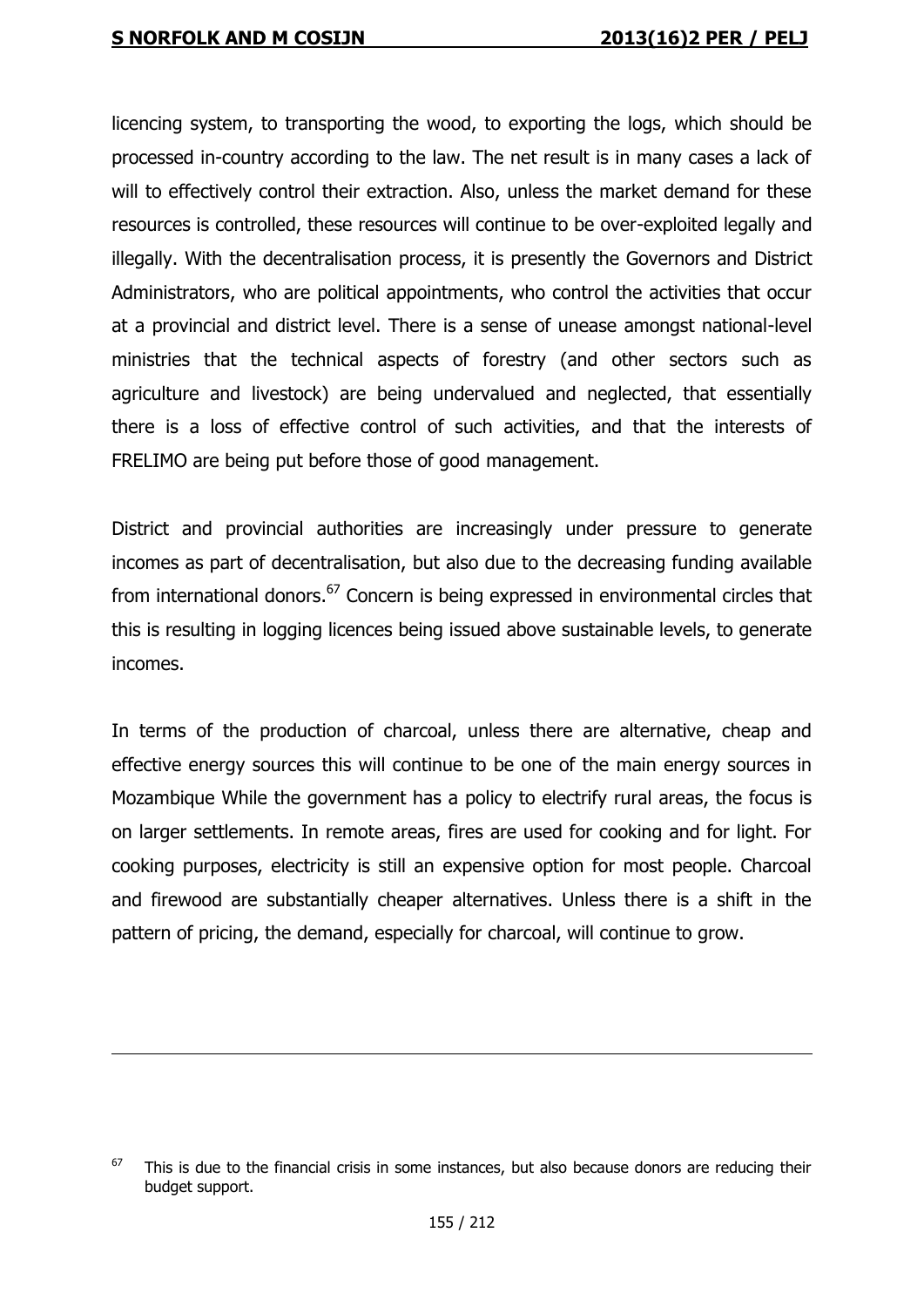Finally, the most complex issue related to the limited control over non-timber products is that their harvesting, processing (where applicable) and sale substantially support the livelihoods of many thousands of people, and until there are viable alternative income sources there is a general reluctance to control their exploitation. The law at this stage is unable to deal with customary use rights when they become commercialised.

### **4 The contribution from planning and research**

### **4.1 Strategic environmental assessments (SEAs)**

Due to the observed limitations of the EIA process, especially in terms of cumulative and indirect effects and an inability to resolve conflicts between various sector stakeholders,<sup>68</sup> MICOA initiated a strategic environmental impact assessment process in 2008. The focus has been on the coastal zone, due to the rapidly developing oil and gas industry and mining industry, the fact that 70% of the Mozambican population lives within 100km of the coast, and the high sensitivity of many of the ecosystems. A Strategic Environmental Unit was set up within MICOA, funded by the Dutch Government. The coastal area was split into three areas, north, central and south. Climatologically and physically these areas are different, and in addition they experience different pressures. For example, in the south the pressures relate to urbanisation and tourism development along the coast. In the north, the pressures relate to the oil and gas industry and mining. The aim of the SEA process has been to assess existing environmental and socio-economic conditions. The process is focusing on priority development sectors, such as forestry, fisheries, agriculture (including biofuels), transport and energy in areas under great pressure in terms of the demand for land for development initiatives, and attempts to resolve some of the conflicts and understand the potential trade-offs. The long-term objective will be to provide an overall framework for sustainable development and livelihoods generation, including acceptable changes that can occur.

<sup>&</sup>lt;sup>68</sup> DEAT Strategic Environmental Assessments.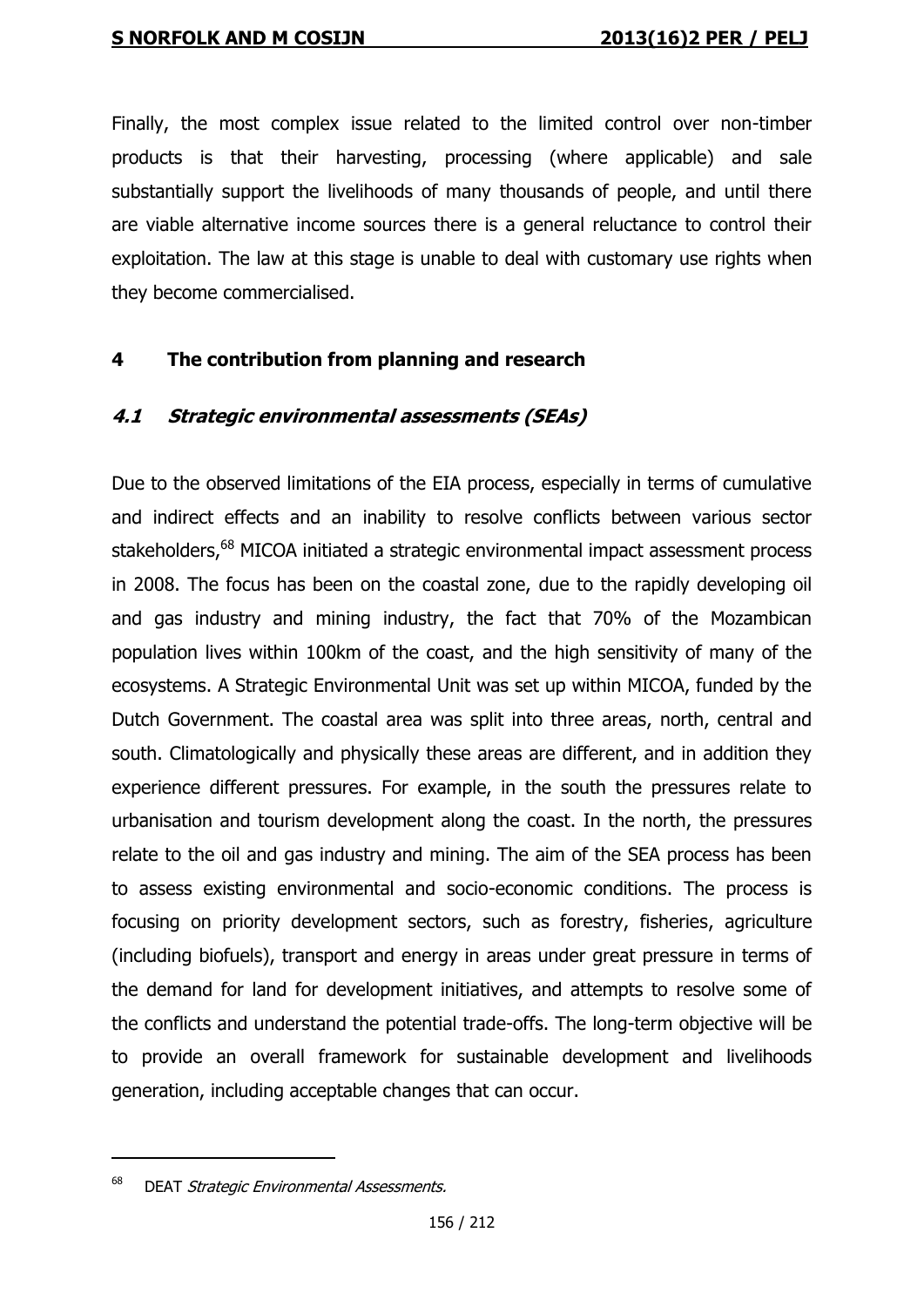However, the process has been fraught with many difficulties. Trying to undertake an SEA process for a coastal area almost 3000 km long would be regarded as ambitious, even in countries where there is a large body of experienced professionals. In Mozambique, this is the first time SEAs are being implemented, and the lack of experienced professionals has been a huge limitation, both in terms of the consultants who are undertaking the assessment and the capacity in MICOA. At MICOA level, most of the team have no environmental experience and come from a low socio-economic base. There have been many staff changes and SEA training occurred in 2012 only.

To date, the draft documents have been prepared for the three zones and public consultations have been undertaken in the coastal districts. There has been limited analysis on the environmental drivers of change, acceptable trade-offs which could occur, and potential strategies which could be implemented to minimise the degradation. It is unclear how the integrity of the ecosystem systems will be retained and resilience ensured, especially for the forest ecosystem services. It is also unclear how the SEA process will feed into the territorial planning and district planning processes, as no process has yet been defined for this. Doubts are being expressed as to whether this process will also be able to unhinge itself from the political interests in the various sectors, so that environmental resilience will be retained and thresholds not exceeded.

### **4.2 Territorial planning and forest inventories**

-

Territorial planning is a 'new' sector in Mozambique, and has only recently been underpinned by a legislative framework. It is a generally progressive framework, in the sense that it translates into practice most recent international thinking on planning.<sup>69</sup> Beyond the specific legal framework, it is also strongly rooted in a

 $69$  A principle agreed upon by the consensus of delegations from 92 FAO member states, including Mozambique, during the International Conference on Agrarian Reform and Rural Development (ICARRD), held in Porto Alegre, March 2006, is that "Land and other natural resources are not only economic assets but also cultural, social and historical assets. Therefore, there is a need to address them in an integrated and territorial way through negotiation, dialogue and participatory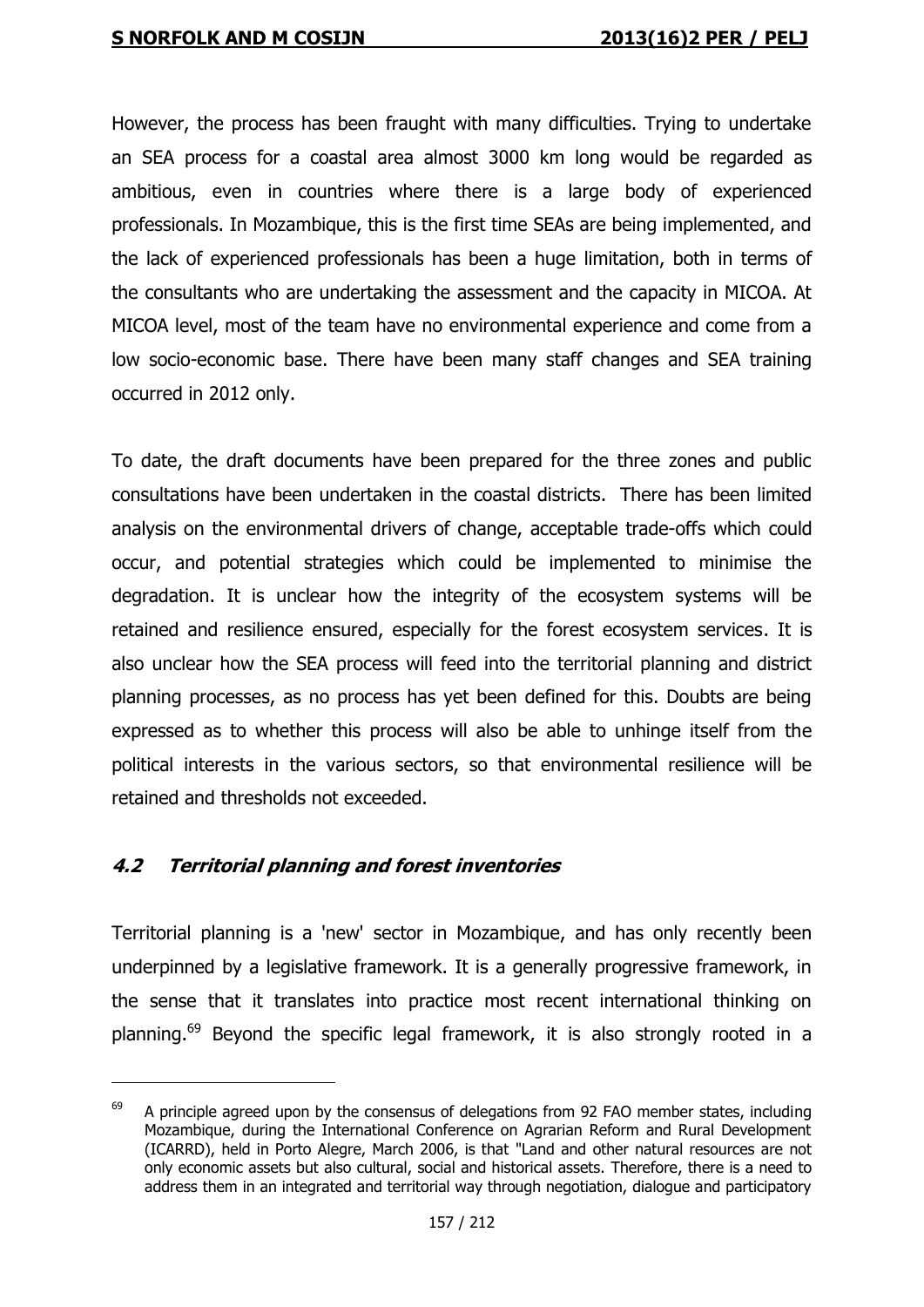-

number of related processes that embrace a raft of similar basic principles. This underlines the belief of decision makers in its strength as a tool to support the meeting of objectives that go beyond the territorial planning framework.

It is partly the recent character of the framework, combined with a lack of experience in implementation, that has focussed territorial and land-use planning efforts on completing the narrow legislative obligations of the new framework rather than on responding to the bigger picture of economic development and governance expressed in other policies and laws. In common with other sectors, an ambitious policy is not backed up by the resources for its implementation, and there is a notable lack of the strategic thinking necessary to tackle this in the medium to long term. Also in common with other policy development processes, the subsequent development of the detailed regulations falls short of providing practical guidance. This lacuna is compounded further when bureaucratic actors are left the task of developing guidelines and operating procedures.

The national forest inventories, $70$  all of which provide an assessment of forest resources, including total, commercial and conservation volumes, the location and distribution of productive forest, species composition and forest structures, ought to feed into these territorial planning process but have not done so. Forest inventory maps are a tool to prioritise specific areas with good potential for investment in the exploitation of forest resources, whilst identifying those areas where forest ecosystems ought to be protected. Forest inventories are also essential to prioritise areas that can be considered for the promotion of REDD+ -related funding that promotes the conservation of biomass and biodiversity at the community level.

approaches". The technical document "Participatory and Negotiated Territorial Development (PNTD)", prepared by the FAO on the basis of a number of land use/territorial planning activities, including in Mozambique, provides good insight into recent thinking. www.icarrd.org.

 $70$  Saket Updating of the Exploratory National Forest Inventory; Malleux Avaliação dos Recursos Florestais.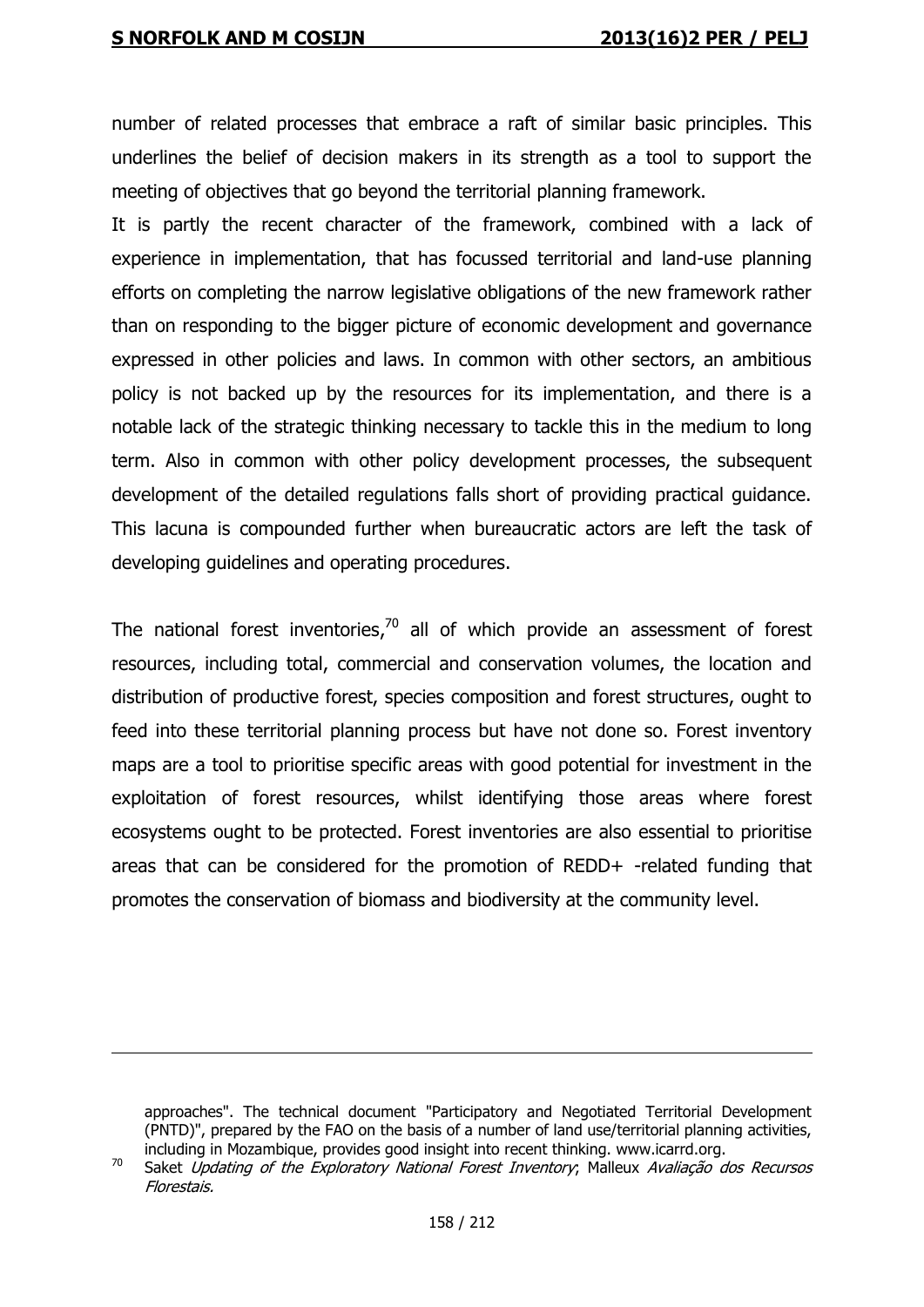### **4.3 Research institutions and monitoring**

The institutions undertaking research into natural resource management and ecosystem services include private and public academic institutions, government ministries, donors, and NGOs.

At present there are over 29 higher learning institutions in Mozambique,16 public and 13 private, many of which have faculties throughout the country based on

educational priorities established by the government, as well as the priorities of each university itself.<sup>71</sup> There are three public universities which offer courses in natural resource management, with the University of Eduardo Mondlane (UEM) being the main public university for these studies. Almost all research is undertaken in the public universities. Much of their research is used by government as a basis for policy-making. UEM coordinated the research for the  $1<sup>st</sup>$  State of the Environment Report released in May 2011.<sup>72</sup>

There are many limitations, though, which do not favour

<u>.</u>

#### <span id="page-38-0"></span>**Box 4 - The Planet Reviewed Expedition in Mozambique (2008 and 2009)**

Coastal forests have been comparatively well studied in Kenya and Tanzania, but they are very poorly known in Mozambique, even though this country has the largest remaining coastal forest area along the east coast of Africa. Only a very small area is formally protected in the country. An initiative funded and organised through a French NGO, Pro Natura International, and the Paris Natural History Museum, resulted in a reconnaissance and two expedition to Mozambique led by specialists from Kew Gardens, one in November 2008 and the other in November 2009, in conjunction with partners from the Institute of Agrarian Investigation (Instituto de Investigação Agrária de Moçambique (IIAM)), in particular the National Herbarium and Forestry Research Section. The expeditions focused on the coastal forests of Cabo Delgado Province. The main objectives were to determine the distribution, extent, and types of coastal forests in Cabo Delgado Province of north Mozambique; document species composition through field survey and collecting; and provide training in the field and at Kew to Mozambican partners.

A workshop in Maputo (May 2011) presented the findings to the Mozambican authorities. From a collection of over 2000 plants a checklist of 740 plant species was produced, including 36 new species and 68 new records for Mozambique. The remaining extent of forest was calculated using remote sensing and equalled around 400 sq. km. This is significantly less than had previously been suggested. It is estimated that around 80% of the area has been lost during the past 150 years.

As a result of this initiative, national authorities are attempting to develop a more comprehensive approach to the management and conservation of these areas through the Coastal SEIA process, as well as NGOs such as WWF East African Coastal Forest Eco-region Programme, and other donors. The exact nature of the programme has yet to be seen.

<sup>&</sup>lt;sup>71</sup> Pedersen *On the Road to the Knowledge Economy*.<br> $72$  See Norfolk and Cosiin "Development and the balan

<sup>72</sup> See Norfolk and Cosijn "Development and the balancing of interests in Mozambique" 297-298.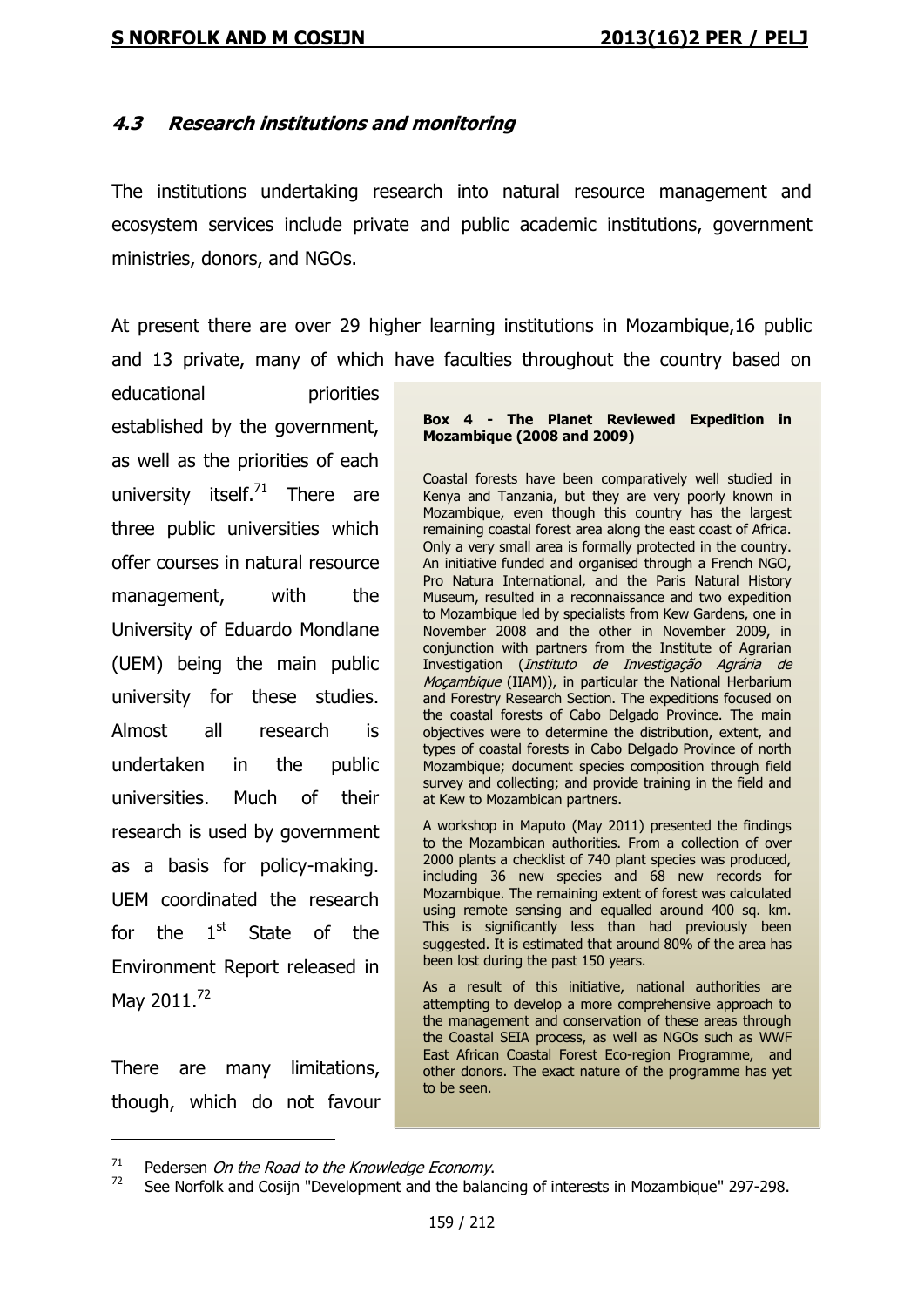rigorous scientific research, including a lack of highly trained academic staff (only 14.8% have a PhD); the lack of stable teaching staff, as they are better remunerated in private sector enterprises or externally in the region; the low numbers of students undertaking science studies at tertiary level due to very poor teaching at high-school level;<sup>73</sup> and the fact that appointments and promotions within public universities are based more on political affiliation than academic competency.<sup>74</sup>

Due to the lack of finances,  $75$  research tends to occur in proximity to large cities, where access is relatively easy. A large number of studies have been undertaken in the Maputo Province, but few studies have been undertaken in areas such as Niassa Province due to its remoteness and the lack of academic institutions based in the Province.

In addition, it is difficult to access the research and monitoring undertaken as most of it is not placed online. For example, the first State of the Environment Report for Mozambique, $76$  a critical baseline document in understanding the changes occurring in ecosystems, is not available online. Inter-disciplinary studies, which are key to the management of ecosystems such as forests, are very underdeveloped, although the SIDA programme mentioned above may assist in contributing in this area. Finally, grass-root community knowledge is rarely captured adequately, as most research occurs at a courser scale.

In the Mozambique Science, Technology and Innovation Strategy Report (MOTIS)<sup>77</sup> there is an acknowledgement that poor research capabilities limit the prospects of using natural resources in a manner that reduces poverty, while limiting resource degradation. In MOTIS the government committed itself to increasing research capacity in the natural sciences and engineering, through promoting human resource

<sup>&</sup>lt;sup>73</sup> Council of Ministers *MOTIS*; Pedersen *On the Road to the Knowledge Economy*.

<sup>&</sup>lt;sup>74</sup> Bussotti 2010 pambazuka.org.<br> $^{75}$  Over 800% of the research in 24

<sup>&</sup>lt;sup>75</sup> Over 80% of the research in 2006 was funded by donors (Council of Ministers, 2006).

 $^{76}$  MICOA *State of the Environment.*<br> $^{77}$  Council of Minictors *MOTIS* 

Council of Ministers MOTIS.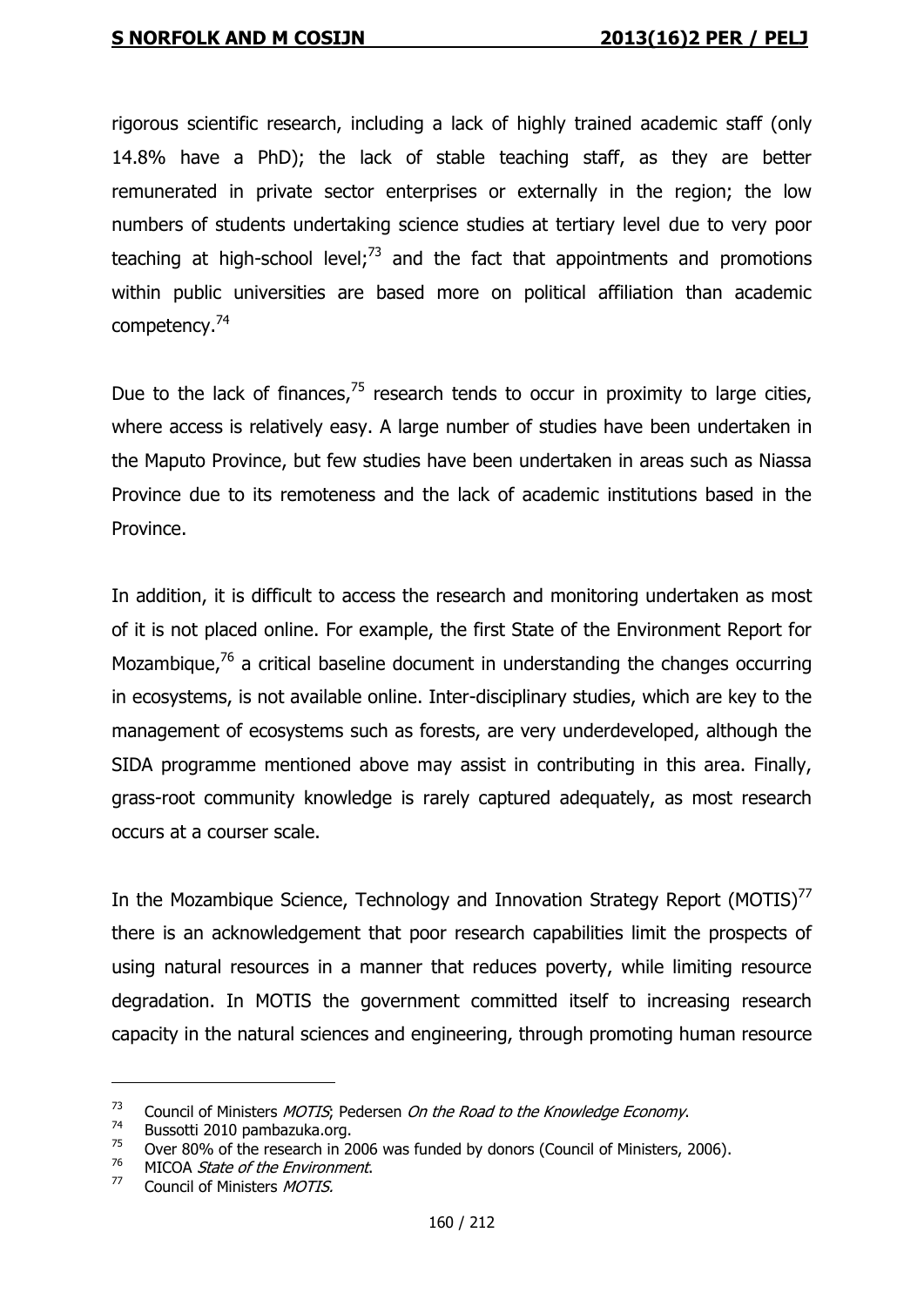development (i.e. improving research standards and increasing the number of graduates in the sciences; increasing the number of students completing secondary school science; developing regional and international cooperation; and developing facilities such as laboratories, especially in high schools. In addition, environmental sustainability is seen as a crosscutting theme in conjunction with gender and HIV. The focus is on research and innovation around governance and institutions, disaster prevention and management, and ethno-botany. The plan is very ambitious and aims to produce almost 7000 academic scientists by 2025, 15% of whom would be qualified in natural resource management. At present there are fewer than 500 of such scientists.<sup>78</sup>

Some progress is being made towards achieving these goals. For example, there are two new initiatives within the UEM that will assist to improve the research capacity. One of them is a programme led by the UN University, in which Germany's Dresden University of Technology (DUT) and UEM will develop a formal relationship to conduct policy-relevant collaborative research, and Master's degrees and PhD programmes focused on natural resources and the ecosystem services they provide, under the name of the Integrated Management of Material Fluxes and of Resources (UNU-FLORES). A key component of the programme will also be training and the development of locally based research solutions. Climate change and developing ways of addressing the impacts will also be a key component with a focus on forests and their role in the macro system.

The second is an initiative taken through SAREC, SIDA's Department for Research and Development Co-operation, which funds twelve programmes, in nine faculties at the University. Future cooperation is focused on improving integrated and interdisciplinary research in the sciences, engineering, arts, veterinary sciences, IT, and history.

In addition there is a government initiative with funding from the European Union, which arose as a result of the release of the first State of the Environment Report in

 $78$  Pedersen On the Road to the Knowledge Economy.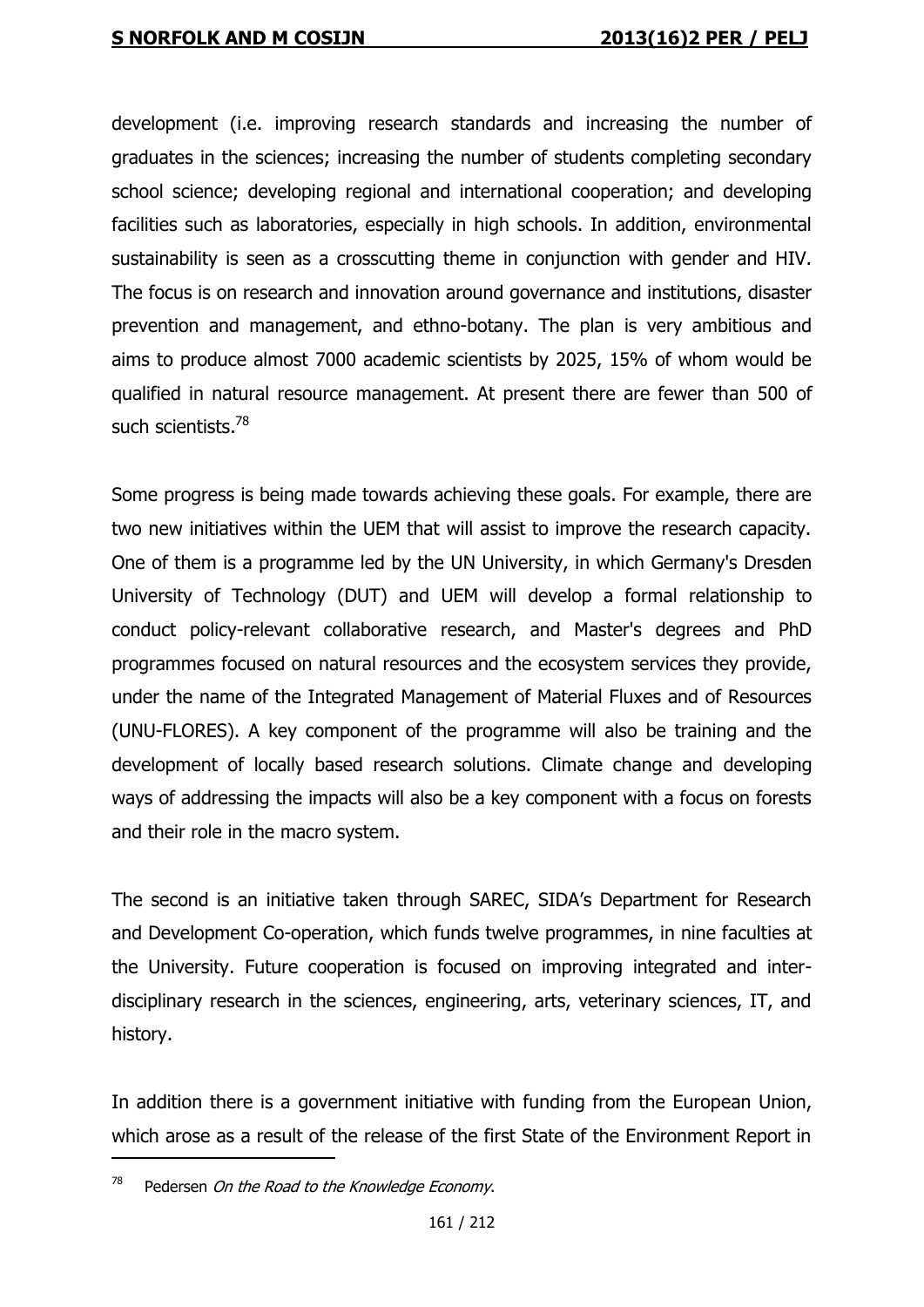May 2011, and the identification of gaps in information, as well as the decline in the natural resource base. An environmental quality agency and laboratory will be established. The key foci will be on forest ecosystems and climate change, in reaction to the research findings reflected in the Report, which indicate these as key factors in terms of poverty reduction and the economic development of the country.

At a broader level, donors, international research institutions and NGOs have invested large resources in research which will either feed into their own specific programmes or into government decision making. These are too many to list, but some examples include the following:

- the Planet Reviewed Expedition (see Box 4);
- the University of Edinburgh research into carbon sequestration by miombo tree species, as part of the Envirotrade carbon trading and tree planting programme in the buffer area of Gorongosa National Park;
- The Bioversity International Programme in Niassa Reserve relating to the use of trees and how this could be more effectively managed;
- the WWF Eastern Africa Coastal Forest Ecoregion Programme, which is supporting research into the remaining coastal forests in Mozambique, both in terms of their biodiversity and their use for sustainable livelihoods; and
- the research and modelling for the INGC report on climate change and potential scenarios and impacts prepared by INGC and UEM $^{79}$  and funded by Denmark, UNDP and GTZ, on which key strategies are now being proposed for climate change programmes, including forest replanting, wildfire control, etc.

These studies are playing a valuable contribution to the understanding of forest ecosystem services and their inter-action with human well-being. However, there is often difficulty with translating this knowledge into action which would increase human resilience and community well-being, and reduce poverty.

 $79$  Van Logchem and Brito (eds) Synthesis Report.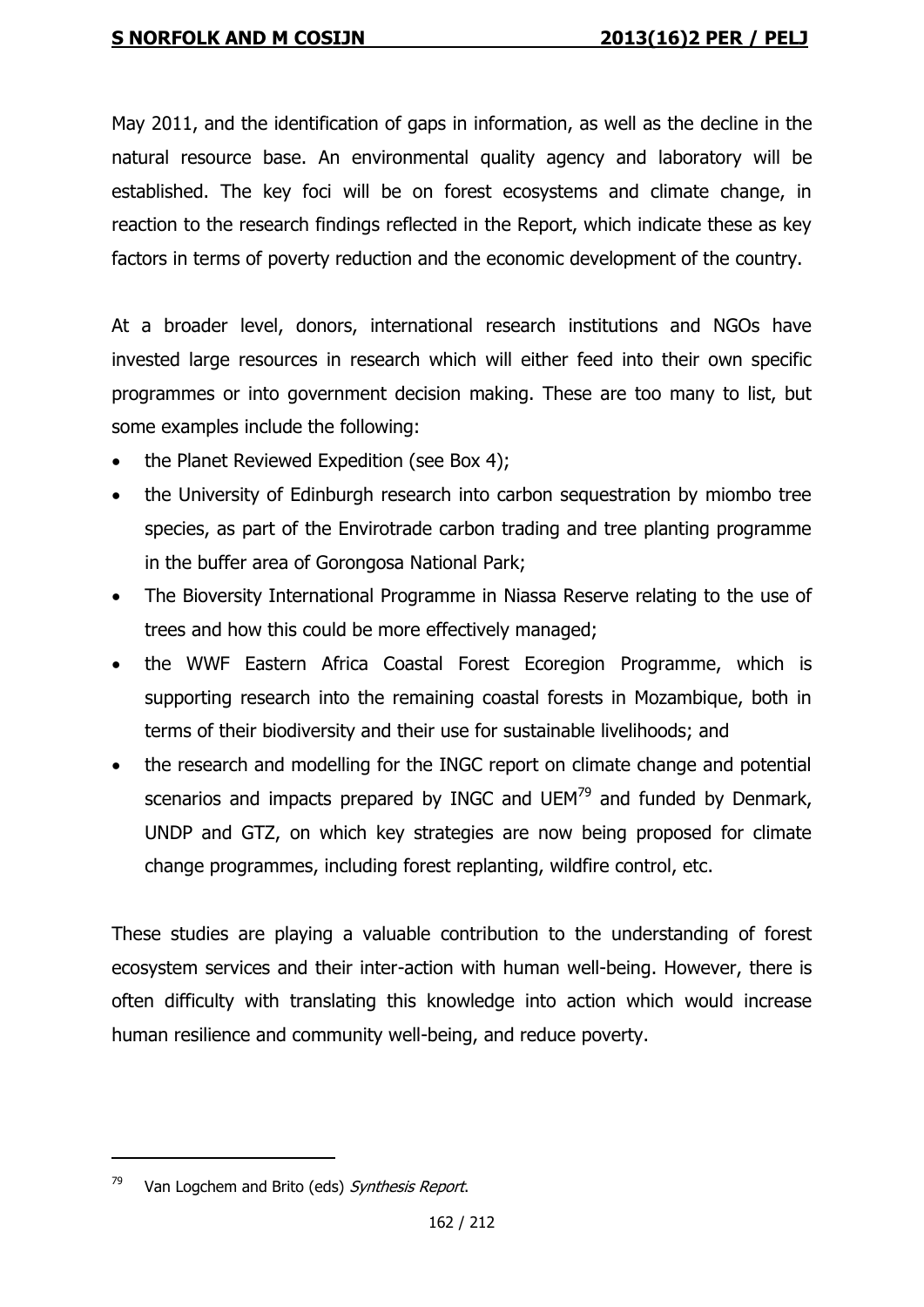It is indicative of the lack of knowledge about forests that the Planet Reviewed Expedition found 36 new species and 68 newly recorded species in Mozambique. In addition, 7000 hectares of virgin rainforest were discovered on Mt Mabu when in 2009 a search using Google Earth revealed the area. This area has high biodiversity because the forest is largely untouched due to its isolation and protection by local communities who used the forest as a refuge during the civil war. Five new butterfly species and a new variety of adder were found during the initial expedition.<sup>80</sup>

### **5 The economics of forest ecosystems**

### **5.1 Genuine valuation of services provided by forests**

Despite the social, environmental and economic value of biodiversity and ecosystem services, there is currently a lack of knowledge, tools and techniques to estimate their "true" value. By not quantifying in monetary terms the contributions of the ecosystem services provided by the forests, Mozambique is seriously undervaluing their importance.

If, for example, the value of each forest ecosystem service (such as its being a source of water and air, a carbon store, the ground of biodiversity, a producer of soil nutrients, a mitigator of erosion and flooding) were considered in the fiscal account of the nation, there would be greater responsibility in the way this resource was used and enjoyed.

Two examples serve to illustrate the impact that this kind of accounting could have on current thinking:

 According to the Stockholm International Water Institute, the total economic value of mangrove forests globally stands at USD 6,075 per ha per year. Assuming that the same average can be used for Mozambique, even a 0.1%

<sup>80</sup> Bird Life International 2009 www.sciencedaily.com.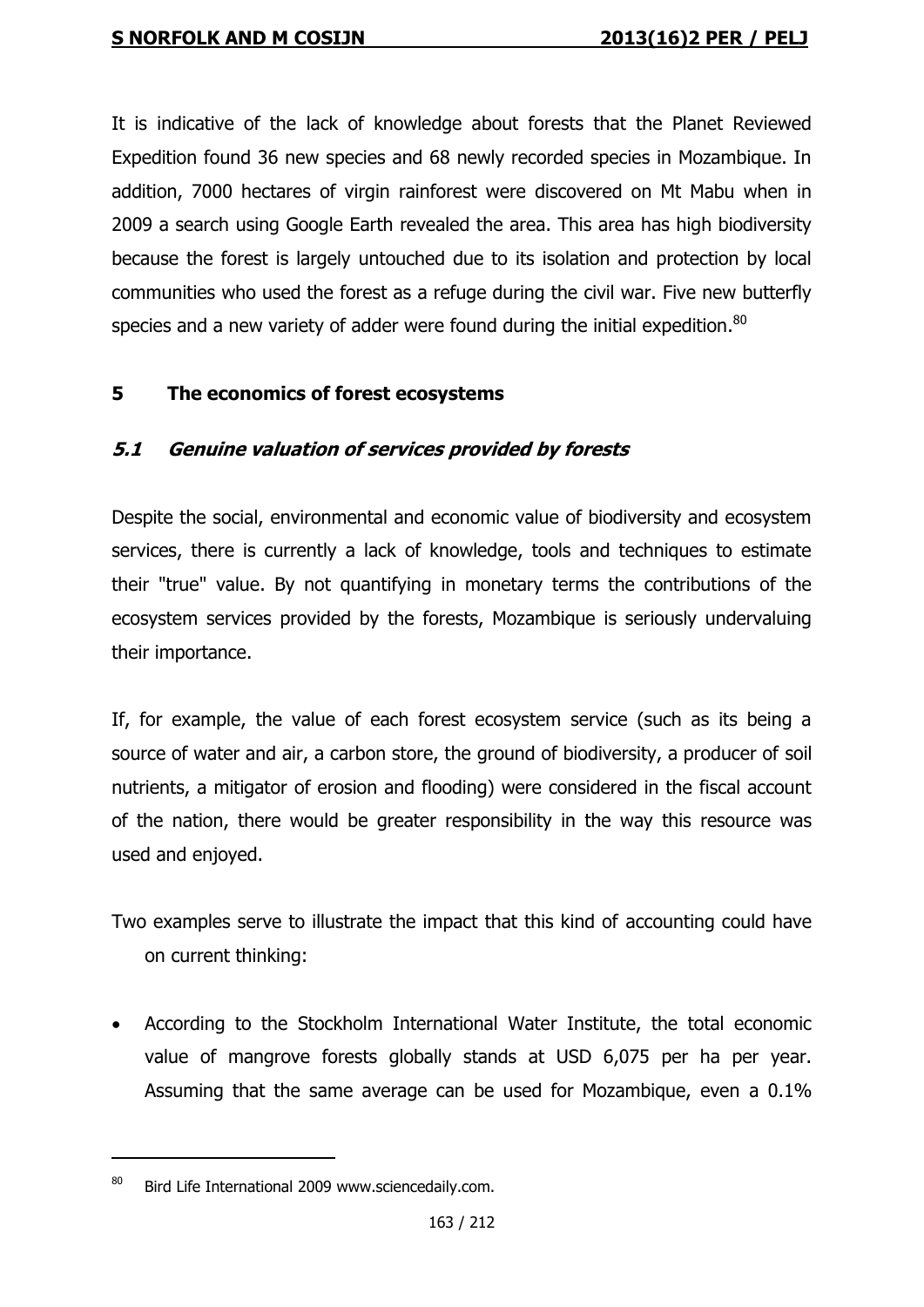annual reduction in mangrove areas may cost the national economy some USD 2 million. $81$ 

 An analysis of the socio economic aspects of coastal forests of Mozambique confirms that the livelihoods of coastal populations are supported by resources such as timber, construction materials, fruits, tubers, meat, honey, and medicinal plants. The authors estimate that the value of the use of medicinal plants alone from coastal forests may reach USD 80 million per year.<sup>82</sup>

### **5.2 PES & REDD+**

Payment for ecosystem services (PES) is increasingly popular in developing countries as a means of supporting conservation and the sustainable management of forest ecosystems. The benefits are seen as the ability of PES to support environmental conservation while allowing for economic development or for the support of local communities, as well as the understanding that if ecosystem services do not have an economic value and are not accounted for they are unlikely to be sustainably managed. PES can also provide a framework for trade-offs between use and management, while supporting livelihoods.<sup>83</sup> These payments are linked to carbon sequestration as part of climate change and adaptation programmes; to water quality retention through forest catchment management; to biodiversity management and protection through forest conservation and management; and to clean development mechanisms relating to energy use which limits the use of forest products.

There are already a number of carbon sequestration projects in Mozambique operated by NGOs or private companies, including:

 the planting of 54 000ha of exotic forests in Lurio (Nampula Province) by the Green Resources, a Norwegian Company, and of 54 000ha in the Sanga District (Niassa Province) by the Malonda Tree Company. The benefits of these two

<sup>81</sup> Assuming the total area to be 396,080ha – as per the 1990 inventory.

 $^{82}$  Albano 2004 coastalforests.tfcg.org.

Corbera, Gonzalez Sobernis and Brown 2009 Ecological Economics.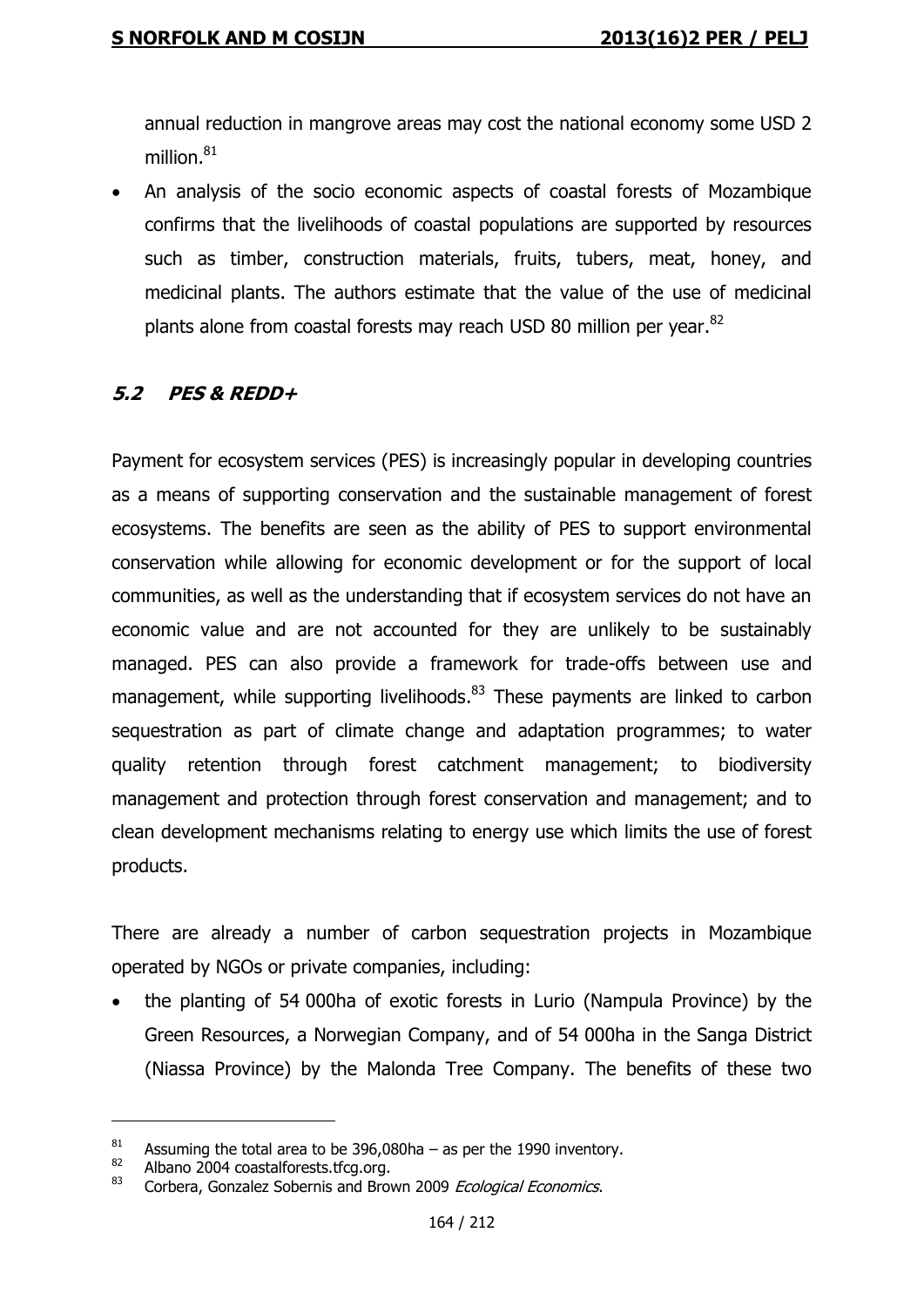projects are that trees will be grown for construction material and firewood. There are major concerns, though, that the exotic plantations will deplete groundwater sources and that their establishment as monocultures will result in large losses of biodiversity in these areas.

 The Carbon Livelihoods Projects run by the UK company Envirotrade, which is operating in the Quirimbas National Park, in the Nhampakue and Inhamitanga Forest Reserves and in the buffer of the Gorongosa National Park in Nhambita community. The objective is to create alternative livelihoods in order to reduce the pressure on natural resources in the reserves and national parks, and to reduce forest clearance for agriculture and energy requirements, through the planting of nitrogen fixers such as fruit trees, and to improve agricultural practices. All activities are supported by academic researchers from the University of Edinburgh, and the application of their studies, such as the carbon sequestration ability of indigenous miombo and mopane trees.

Such projects are relatively small-scale, however. Internationally, Mozambique has been selected as one of the countries for the implementation of a REDD+ programme that was initially proposed at UNFCCC-COP 11, which was held in Montreal in 2005. The process of developing workable mechanisms has been

complex at an international as well as a national level. In 2008 Mozambique prepared and submitted a Readiness Plan Idea Note (R-PN) to the World Bank's Forest Carbon Partnership Facility (FCPF). In 2009 a National REDD+ Working Group was set up with the aim of developing a REDD+ strategy which would be used as a basis for pilot projects, as well as of preparing the Readiness Preparation Proposal (R-PP). In addition in 2009 MICOA and the Sustainable Amazon Foundation (Fundação Amazonas Sustentável- FAS) in Brazil signed a memorandum of understanding

#### <span id="page-44-0"></span>**Box 5 - Governance aspects which deter effective PES implementation (Bond et al, 2009)**

Lenient enforcement of existing forest laws and regulations

Incompatibilities between land-use and forest laws

Forest rules that favour large-scale commercial developments over local interests

Corruption and patronage that facilitate illegal activities (e.g. illegal logging)

Unclear or overridden local rights of ownership and access to resources

Onerous or absent procedures for communities to secure rights

Weak institutional accountability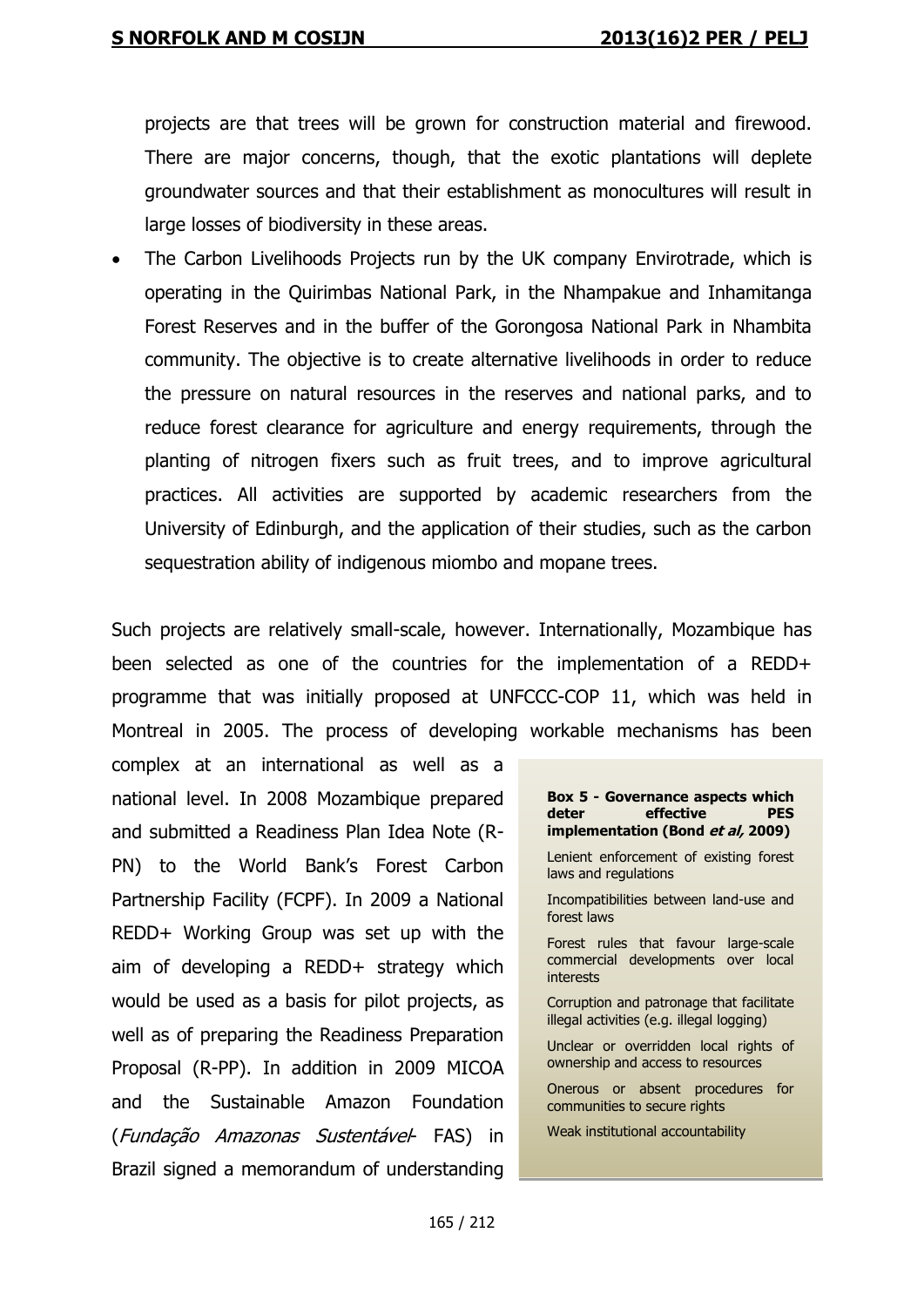as part of the South-South cooperation on REDD+, which aims to promote zero deforestation and develop a working relationship through cross-experience exchanges in terms of implementation, the development of PES mechanisms, the design of a consultation process for the REDD+ strategy, and the sharing of technical experience in monitoring, reporting and verification.<sup>84</sup> This process was integral to the release of the draft REDD+ strategy in 2010.

MICOA and DNTF, under MINAG, are leading the process. MICOA is coordinating the process but MINAG will be responsible for the implementation, with research support from Eduardo Mondlane University. There is recognition in the draft REDD+ strategy that the main causes of deforestation are not controlled by the forestry sector but by other ministries, such as energy and mining. There is a clear recognition that intersectoral coordination will be critical to the success of reducing deforestation.

The REDD+ strategy also calls for a pro-poor implementation methodology, recognising the high dependency of Mozambicans on forestry resources. The draft strategy therefore proposes a payment for ecosystem services (PES) approach, which will target local communities involved in subsistence agriculture.<sup>85</sup>

The initial consultations were conducted in 2010 at national, provincial and district level in Niassa, Nampula, Zambézia, Tete, Gaza and Maputo, as well as at community level in Tete. In 2011 the focus of the consultations was on the district and private sectors, and also involved a national campaign to raise awareness of REDD+ itself.

According to Wertz-Kanounnikoff, Sitoe and Salamao,<sup>86</sup> the REDD+ process in Mozambique has largely been driven by Mozambicans and not consultants, as the draft REDD+ strategy was written before FCPF support of the R-PP development

 $84$  The South-South initiative was provided with technical and financial support by the Norwegian Embassy in Maputo, as it was realised that Mozambique had very limited experience in PES implementation, especially at Government level.

 $85$  Wertz-Kanounnikoff, Sitoe and Salamao *How is REDD+ Unfolding*; Nhantumbo and Izindine Preparing for REDD.

<sup>86</sup> Wertz-Kanounnikoff, Sitoe and Salamao How is REDD+ Unfolding.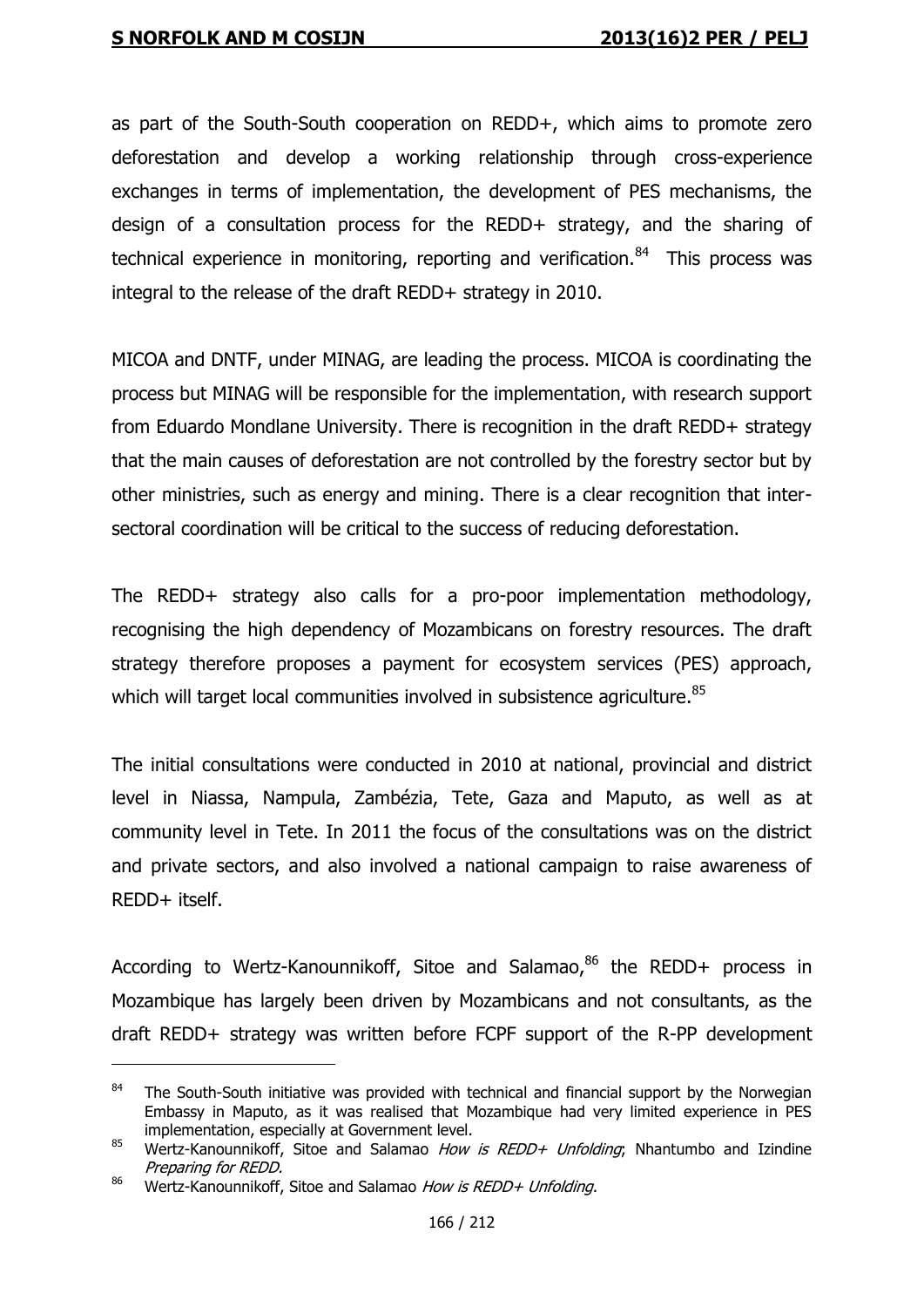was requested, and it has therefore been more inclusive than in other countries. In addition the South-South initiative has played a significant role in the thinking informing the strategic approach of REDD+.

However, there are still many challenges. The first is to develop ways in which the REDD+ process can target the sectors which are the drivers of deforestation, and to decide what activities should be prioritised. To date inter-sectoral coordination has been weakly implemented and other sector ministries do not regard the implementation of REDD+ as a high priority.<sup>87</sup>

Secondly, there is a concern that REDD+ funding will be used to finance exotic tree planting and biofuel projects which will have adverse impacts on indigenous forests, biodiversity, and water regulating systems. If this were to occur, it could result in increased conflict over land and natural resources.<sup>88</sup>

Thirdly, while the legislative framework exists which affords substantial use and ownership rights to communities with regards to forestry, and allows communities to participate in sustainable forestry management, there has been limited implementation on the ground of the benefit sharing. This is so, although more than 70 community-based natural resource management (CBNRMs) initiatives have been established since the 1990s.<sup>89</sup> Limitations include the communities' lack of the capacity to access and use the rights which are legally theirs, including the 20% royalties from timber concessions. Lessons need to be learnt from these experiences to ensure that the payments for REDD+ based activities reach the communities and are used to enhance livelihoods. The ability to negotiate trade-offs between stakeholders will also be key to the process.

The fourth challenge is the lack of real information and research on carbon sequestration and the effective functioning of PES in general in a Mozambican

<sup>87</sup> Wertz-Kanounnikoff, Sitoe and Salamao How is  $REDD+$  Unfolding.

<sup>&</sup>lt;sup>88</sup> Justiça Ambiental *REDD in Mozambique.*<br> $\frac{89}{2}$  Mota Kanouppikeff, Sites and Salamas

Wertz-Kanounnikoff, Sitoe and Salamao How is REDD+ Unfolding; Nhantumbo and Izindine Preparing for REDD.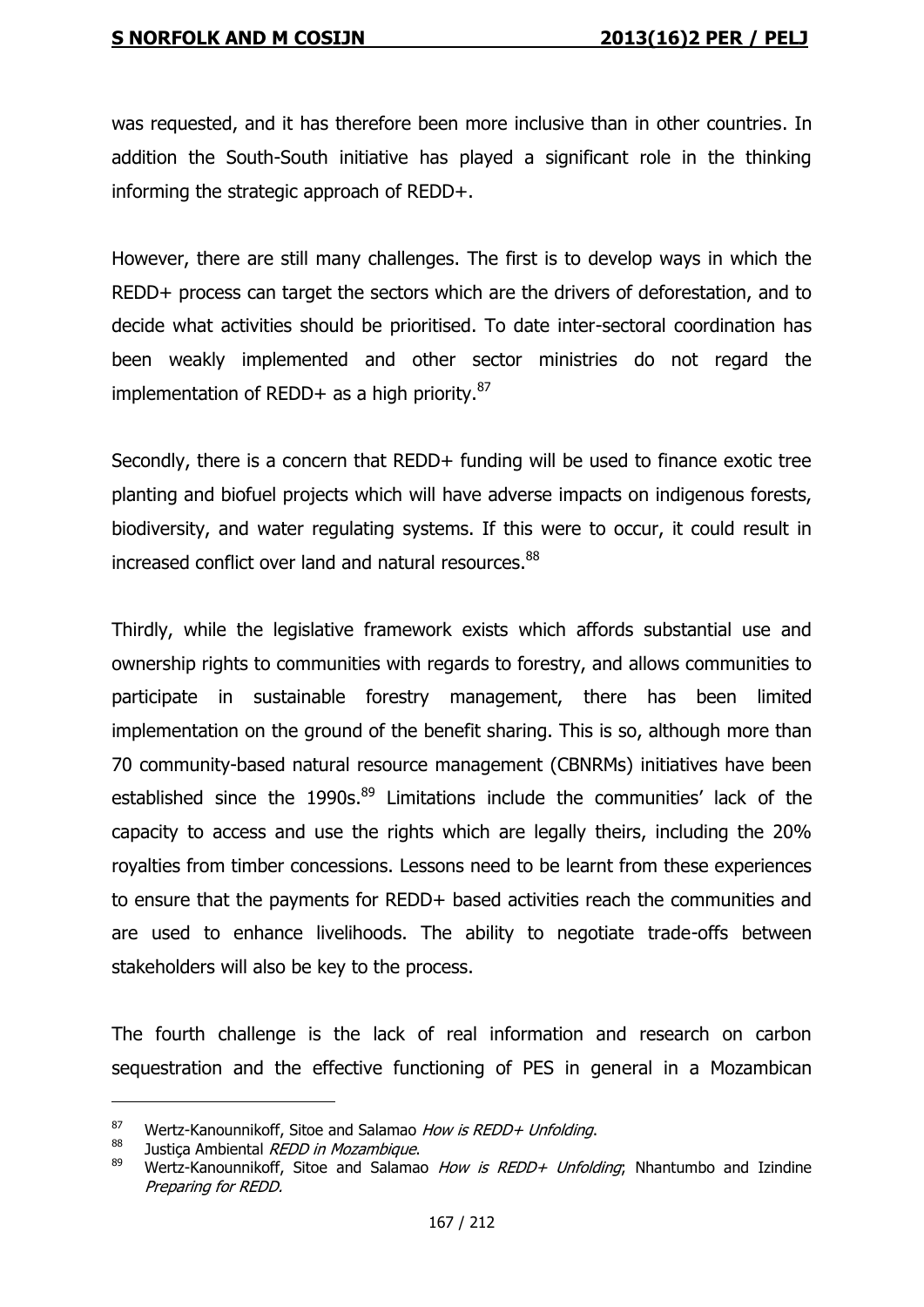environment. The monitoring of the effectiveness of implementation will be a large challenge as well, in terms of developing access to data at a reasonable cost, due to the lack of technical capacity in the country and the need for transparent data analysis and management.<sup>90</sup> There are concerns that REDD+ will be used fraudulently and that forest systems will not be managed or protected, as communities will not have received the financial benefits promised in the process. As stated by [Peter Younger,](http://bit.ly/9jPqfc) Interpol environment crimes specialist, in October 2009:<sup>91</sup>

Alarm bells are ringing. It is simply too big to monitor. The potential for criminality is vast and has not been taken into account by the people who set it up… Organised crime syndicates are eyeing the nascent forest carbon market. … Fraud could include claiming credits for forests that do not exist or were not protected or by land grabs. It starts with bribery or intimidation of officials, then there's threats and violence against those people. There's forged documents too. Carbon trading transcends borders. I do not see any input from any law enforcement agency in planning REDD.

Due to the governance complexities described in the previous section, as well as those listed in [Box 5](#page-44-0), there are grave concerns in Mozambique regarding whether or not PES and REDD+ will be effective in a Mozambican context.

Finally, and linked to the present lack of monitoring and systems of accountability, there is a real challenge in terms of leveraging financing for REDD+ initiatives. The lack of the capacity to monitoring activities will be a huge limitation. However, without this capacity, long-term financial investment by donors will be difficult to come by. This difficulty has been exacerbated by the world economic crisis, where donors are increasingly cautious in terms of their financial investments and need to see clear and tangible results and benefits for the money invested.

### **5.3 Other economic instruments**

<u>.</u>

Little has so far been done to examine the potential for other economic instruments in influencing behaviour with respect to the services provided by forests. We have

<sup>90</sup> Bond *et al Incentives to Sustain Forest Ecosystem Services.*<br>91 Midal 2009 http://www.guardian.co.uk/epyrapment/2009/o

<sup>91</sup> Vidal 2009 http://www.guardian.co.uk/environment/2009/oct/05/un-forest-protection.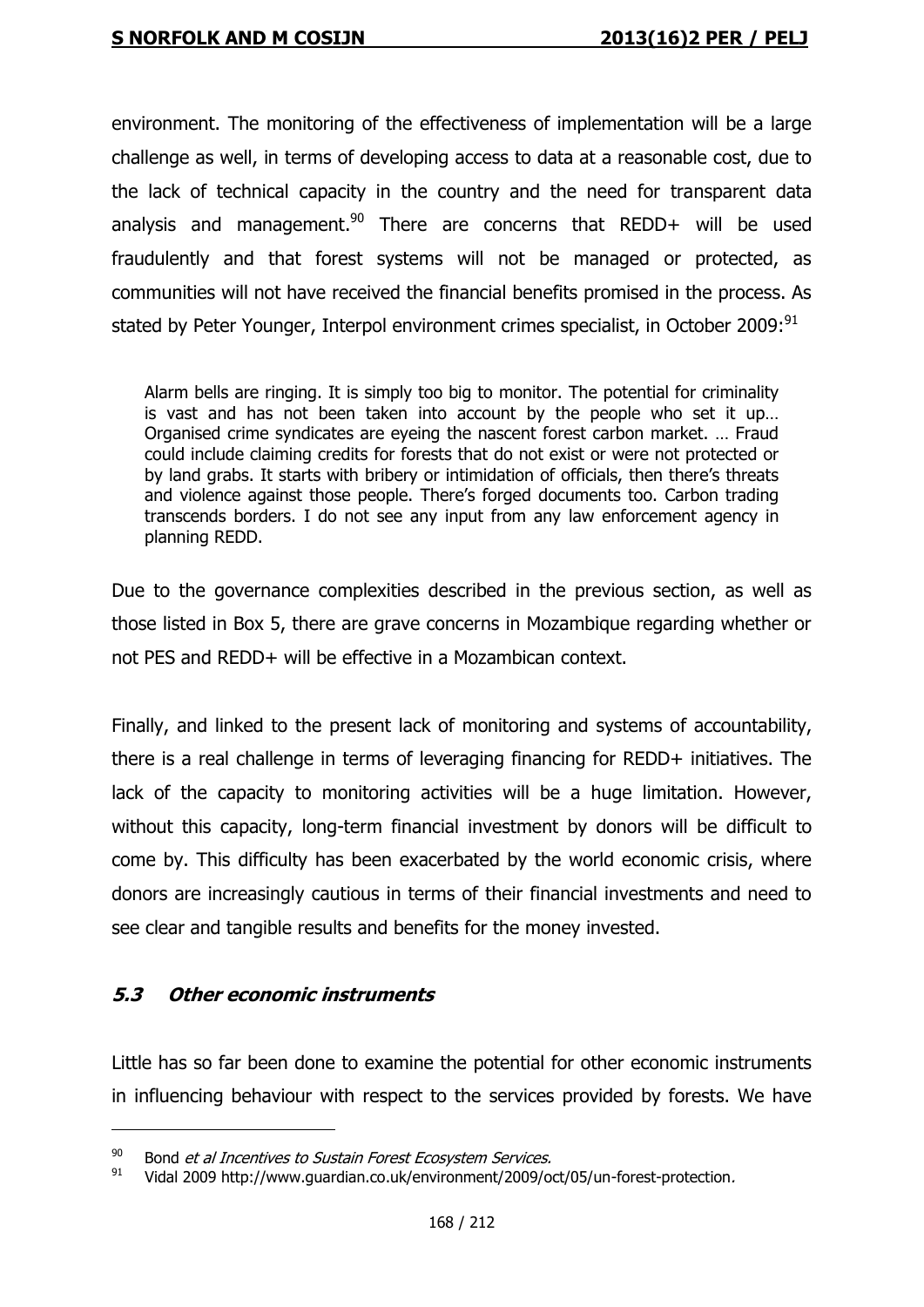noted already that the key mechanism for channelling revenue back to local community groups, the payment of the 20% of stumpage fees, has been slow in implementation and remains hampered by overly bureaucratic procedures. In addition, there are no mechanisms, for example, for systematically updating the forest timber royalties based on the market prices of the products or the fluctuation of the exchange rate. This means that not only the government loses revenue, but that communities lose out too. The government's policy and mechanisms for encouraging the competitive processing of higher added-value wood products have also been weak and undermined by the pressure to export logs by both simple licensees and concessionaires. The system of fines and particularly the mechanism for the collection of the money and payment to the local authorities is weak.

### **6 Conclusion**

Laws and legal recognition can achieve only so much. The legal framework for the protection and management of forest ecosystem services in Mozambique is comprehensive and fully protects the rights of the communities which depend on the forests for their livelihoods. However, governance is relatively weak with respect to the existing institutions and regulations at local and national levels which are meant to mediate access to and the use of these ecosystem services. The high reliance on forest resources for the livelihoods of over 80% of the population means that the government resolve to enforce the legislation is often weakened, as there are limited alternative sources of income generation in the rural areas.

It is clear that the present trend of deforestation is not sustainable in terms of maintaining the forest ecosystem and services it provides. Given the lack of strong governance systems, the capacity to enforce the existing legislation, and a strategic perspective on the use, management and conservation of the country's forests, the pressures on them are likely to increase. The SEAs, territorial planning and REDD+ are still in their infancy, and one must hope that they will prove stronger than indicated in this paper and, with the right political and donor backing, and supported by applied research and monitoring, will provide clear direction to the necessary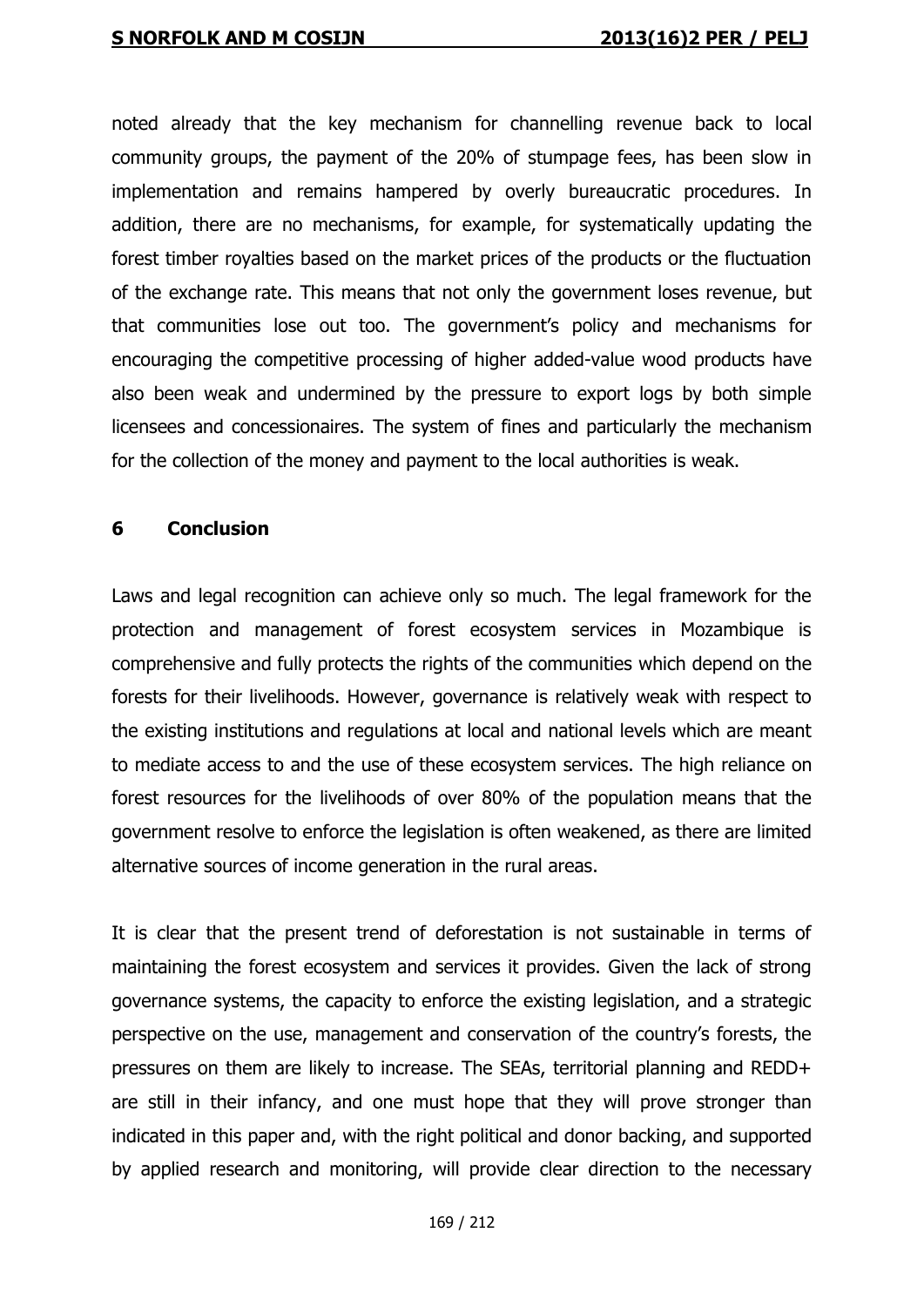interventions. In addition, capacity will need to be developed at all levels of society and government, with a focus on the rights of communities to have access to forest resources. Systems of adaptive co-management should be promoted wherever possible.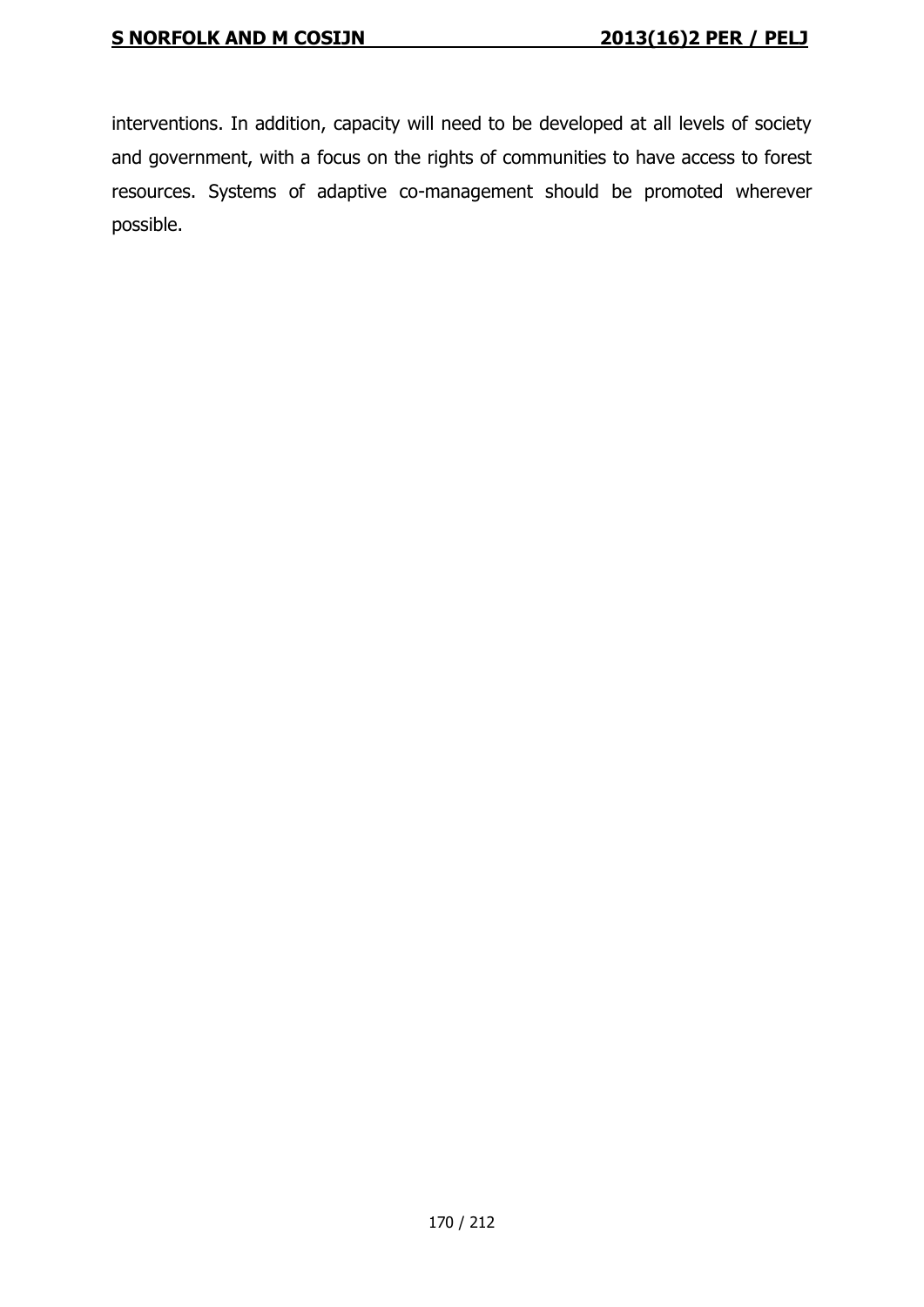| <b>State of ecosystem</b><br>services in<br><b>Mozambique</b>                                | <b>Human induced drivers of change</b>                                                                                                                                                                       |  |  |
|----------------------------------------------------------------------------------------------|--------------------------------------------------------------------------------------------------------------------------------------------------------------------------------------------------------------|--|--|
| <b>Rapid declines in</b><br><b>biodiversity</b> (with                                        | Rapid deforestation and habitat fragmentation from<br>wood extraction and logging, conversion of areas to agriculture,                                                                                       |  |  |
| MICOA (2008) predicting<br>up to 80% losses by 2025                                          | Slash and burn agriculture, and hunting with fire<br>resulting in damage or destruction to forests                                                                                                           |  |  |
| around high density<br>areas, transport corridors<br>and coastal zone)                       | Over-exploitation of fuel resources for charcoal and<br><b>firewood,</b> especially surrounding urban areas and along main<br>transport corridors                                                            |  |  |
|                                                                                              | <b>Exploitation of mineral resources, resulting in forest</b><br>clearance                                                                                                                                   |  |  |
|                                                                                              | <b>Illegal hunting</b>                                                                                                                                                                                       |  |  |
| <b>Food and Fibre</b>                                                                        | Low agricultural productivity                                                                                                                                                                                |  |  |
| provision (with<br>increasing child                                                          | Soil degradation, reducing production                                                                                                                                                                        |  |  |
| malnutrition and                                                                             | <b>Rainfall variability, causing both droughts and floods</b>                                                                                                                                                |  |  |
|                                                                                              | Livestock diseases, diminishing herds                                                                                                                                                                        |  |  |
|                                                                                              | <b>Plant diseases</b> (e.g. cassava brown-streaking disease, coconut<br>yellow wilting disease, cashew ( <i>oidio)</i> , impacting on food<br>production, food security and income generating opportunities. |  |  |
| Water supply,<br>purification and                                                            | <b>Deforestation</b> (as above), causing changes in water flows and<br>sedimentation.                                                                                                                        |  |  |
| regulation (with<br>increasing floods and at<br>same time surface waters                     | Industrial development, causing pollution from chemical<br>discharges                                                                                                                                        |  |  |
| drying up for longer<br>periods. INGC (2009)                                                 | <b>Mining development</b> resulting in forestry clearance, increased<br>sedimentation, changes in water levels                                                                                               |  |  |
| predicts major water<br>scarcity across                                                      | Lack of sanitary facilities causing soil, surface and ground<br>water contamination                                                                                                                          |  |  |
| Mozambique starting in<br>2025)                                                              | <b>Clearance of wetlands</b> for urbanisation and agriculture,<br>causing water quality declines and increased flooding<br>downstream                                                                        |  |  |
|                                                                                              | <b>Over-extraction of water upstream</b> mainly in neighbouring<br>countries, causing reduction of flows in Mozambique                                                                                       |  |  |
| <b>Fuel provision (Sitoe</b><br>(2007) has indicated an                                      | Slash and burn agriculture, and hunting with fire<br>resulting in damage or destruction to forests                                                                                                           |  |  |
| average consumption of<br>woodfuel of 2m <sup>3</sup> /person/<br>year. This is greater than | Deforestation for commercial agriculture, commercial<br>forestry and urbanisation                                                                                                                            |  |  |
| the annual regeneration<br>rates of miombo<br>woodlands per hectare.                         | Over-exploitation of fuel resources for charcoal and<br><b>firewood,</b> especially surrounding urban areas and along main<br>transport corridors                                                            |  |  |

Annexure 1 - **Summary of the state of the ecosystem services in Mozambique and the human induced drivers of change**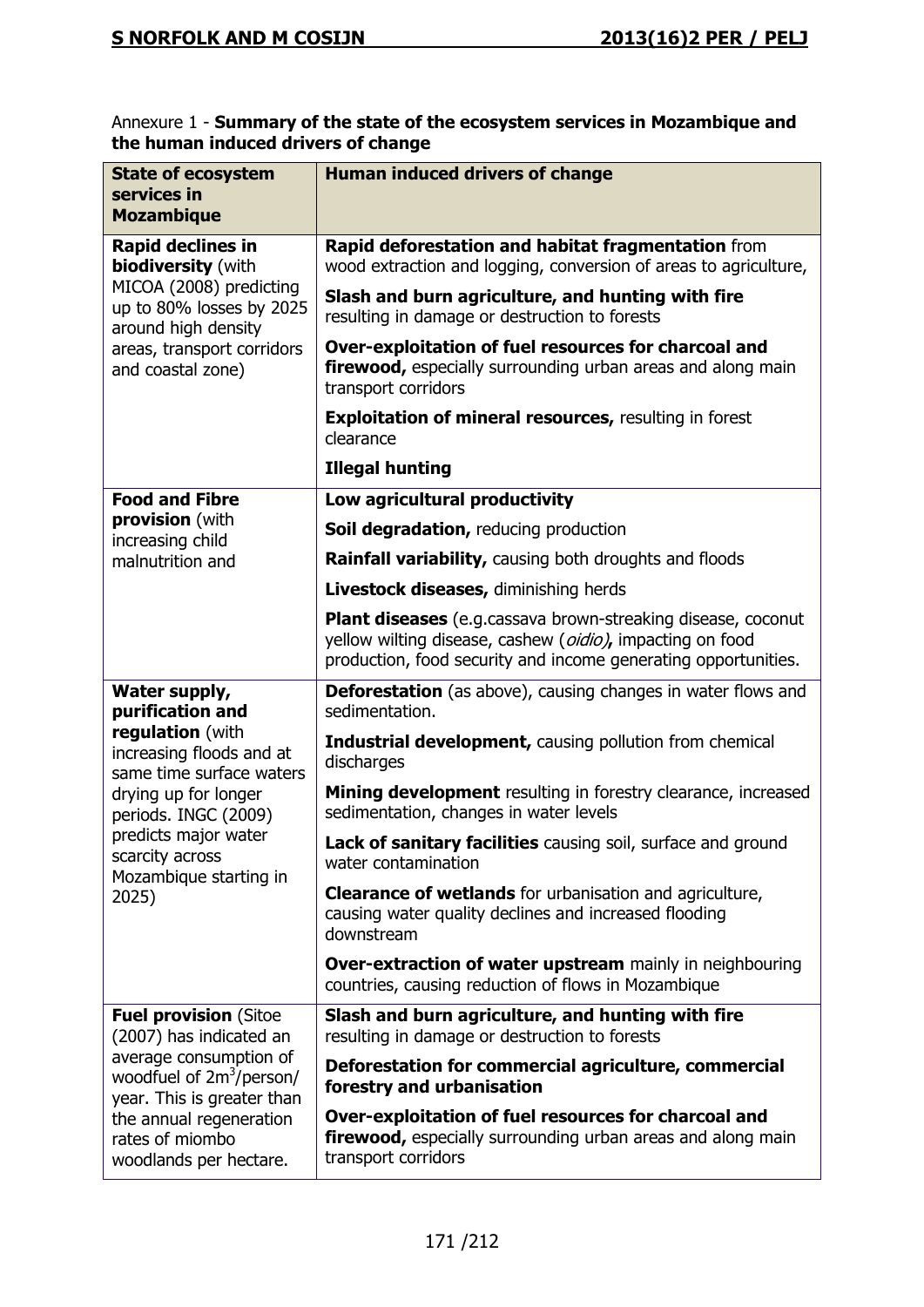| <b>State of ecosystem</b><br>services in<br><b>Mozambique</b> | <b>Human induced drivers of change</b>                                |
|---------------------------------------------------------------|-----------------------------------------------------------------------|
|                                                               | Logging both legal and illegal diminishing biodiversity of<br>species |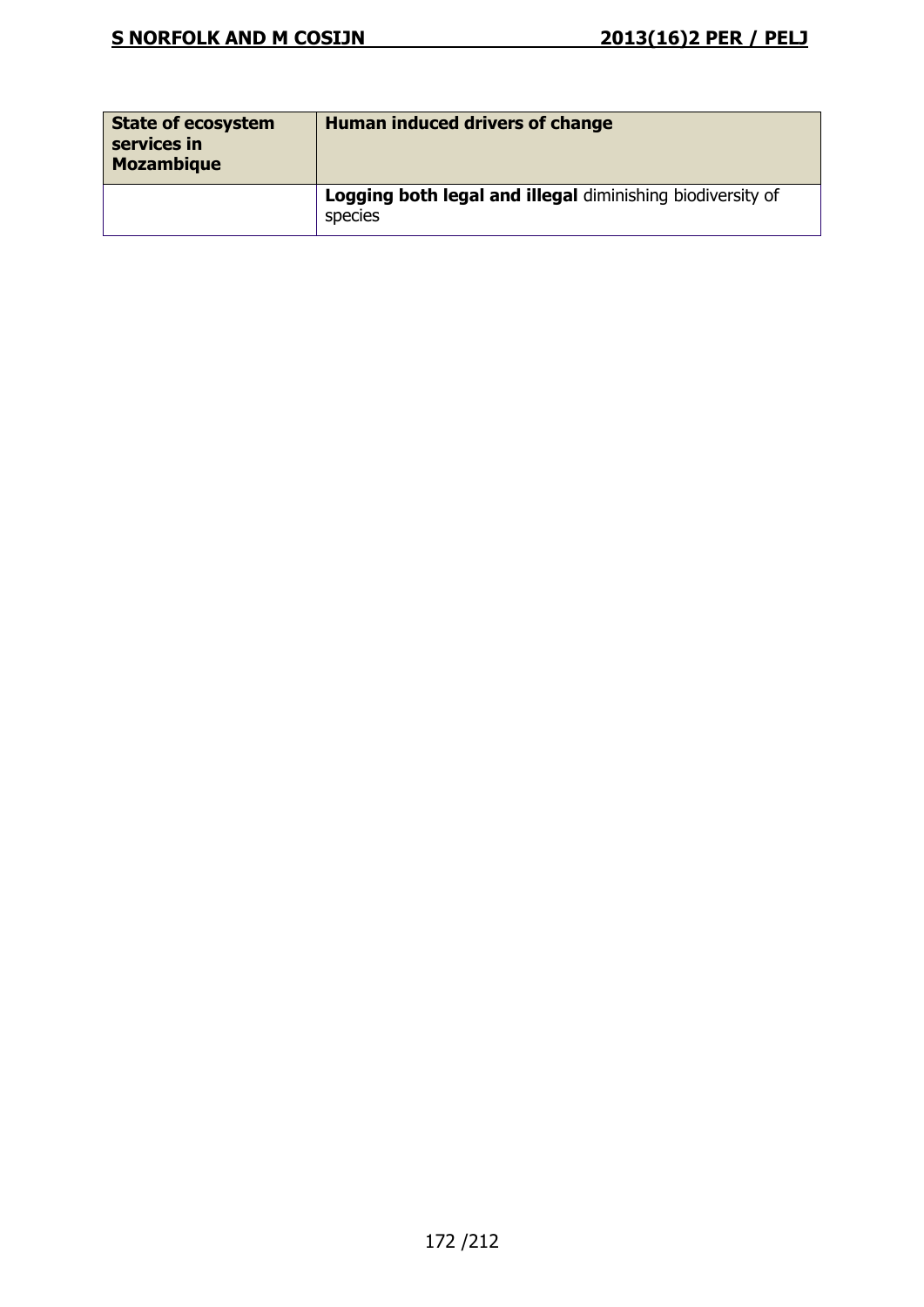### **Bibliography**

Arampatzis, Manos and Manou "Governance and Ecosystem Management"

Arampatzis S, Manos B and Manou D "Governance and Ecosystems Management for Conservation of Biodiversity" in Proceedings of the 4th International Conference on Citizens and Governance for Sustainable Development (CIGSUD), Vilnius Lithuania, September, 2006

### Bond et al Incentives to Sustain Forest Ecosystem Services

Bond I et al Incentives to Sustain Forest Ecosystem Services: A Review and Lessons Learnt for REDD (International Institute for Environment and Development London 2009)

### Brunkhorst 2004 ESEP

Brunkhorst DJ "Turning Points Towards Sustainability: Integrative Science and Policy for Novel (but Real) Landscape Futures" 2004 Ethics in Science and Environmental Politics 83-91

### Cabral and Francisco Environmental Institutions

Cabral L and Francisco D Environmental Institutions, Public Expenditure and the Role for Development Partners: Mozambique Case Study (ODI London 2008)

### Corbera, Gonzalez Sobernis and Brown 2009 Ecological Economics

Corbera E, Gonzalez Sobernis C and Brown K "Institutional Dimensions of Payment for Ecological Services: An Analysis of Mexico's Carbon Forestry Programme" 2009 Ecological Economics 743-761

### Council of Ministers MOTIS

Council of Ministers Mozambique Science, Technology and Innovation Strategy (MOTIS) (The Council Maputo 2006)

### 173 /212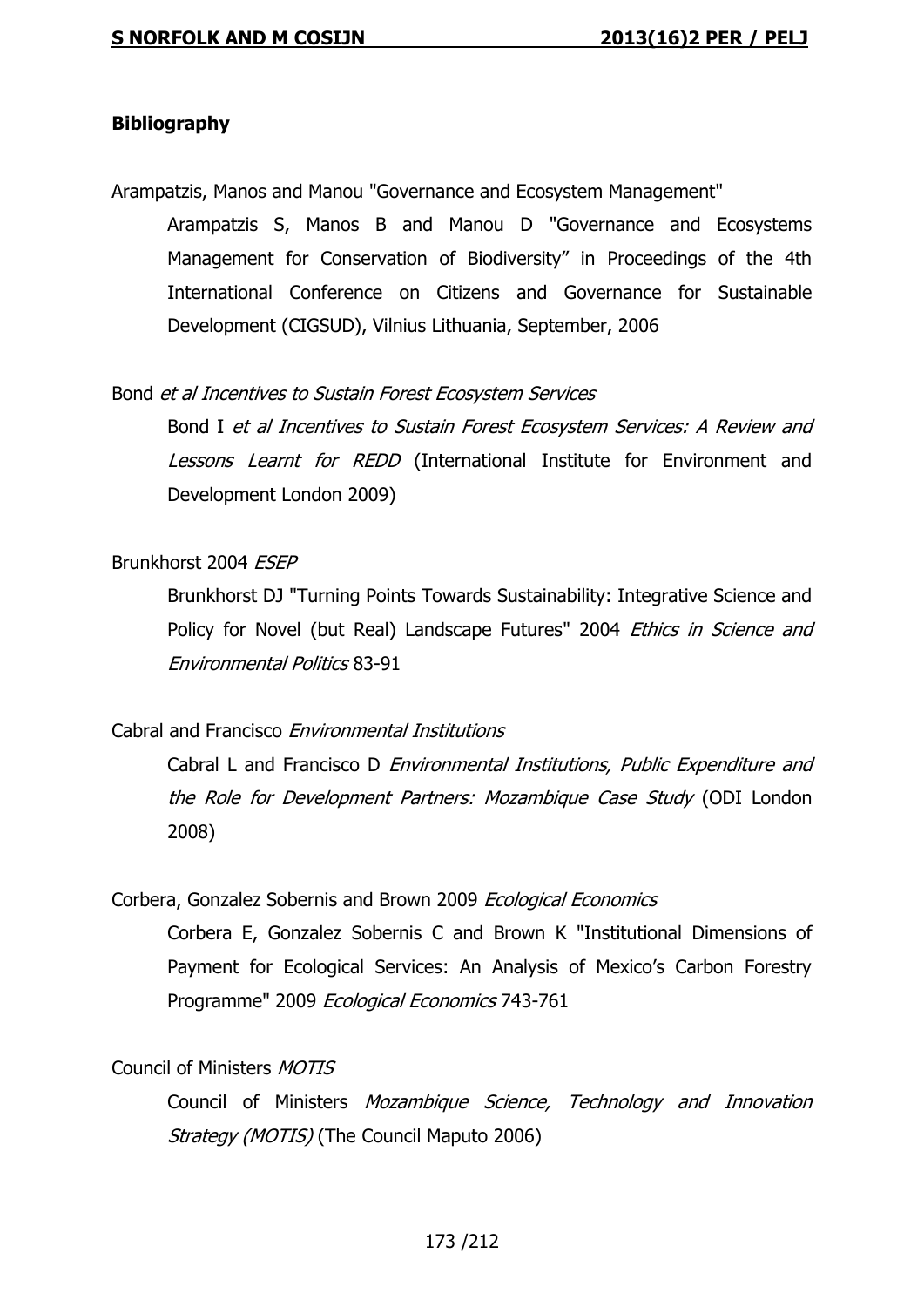### **S NORFOLK AND M COSIJN 2013(16)2 PER / PELJ**

DEAT Strategic Environmental Assessments

Department of Environmental Affairs and Tourism Strategic Environmental Assessments, Integrated Environmental Management: Information Sheet 10 (DEAT Pretoria 2004)

DNTF Relatorio Annual do Sector de Terras e Florestas Direcção Nacional de Terras e Florestas Relatorio Annual do Sector de Terras e Florestas (GoM Maputo 2008)

DNTF Relatório Annual da Direcção de Florestas e Fauna Bravia Direcção Nacional de Terras e Florestas Relatório Annual da Direcção de Florestas e Fauna Bravia - 2007 (GoM Maputo 2008)

Hanlon Poverty Decreasing in Mozambique?

Hanlon J Is Poverty Decreasing in Mozambique? Paper Presented to the Inaugural Conference of the Instituto de Estudos Sociais e Economicos, 19 September 2007 (IESE Maputo 2007)

Huitric Biodiversity, Ecosystem Services and Resilience Huitric M (ed) Biodiversity, Ecosystem Services and Resilience Governance for a Future with Global Changes (Stockholm University Stockholm 2009)

Johnstone, Cau and Norfolk Forestry Legislation

Johnstone R, Cau B and Norfolk S Forestry Legislation in Mozambique: Compliance and the Impact on Forest Communities (IIED London 2004)

Justiça Ambiental REDD in Mozambique

Justiça Ambiental REDD in Mozambique: An Independent Monitoring Report (Justica Ambiental Maputo 2010)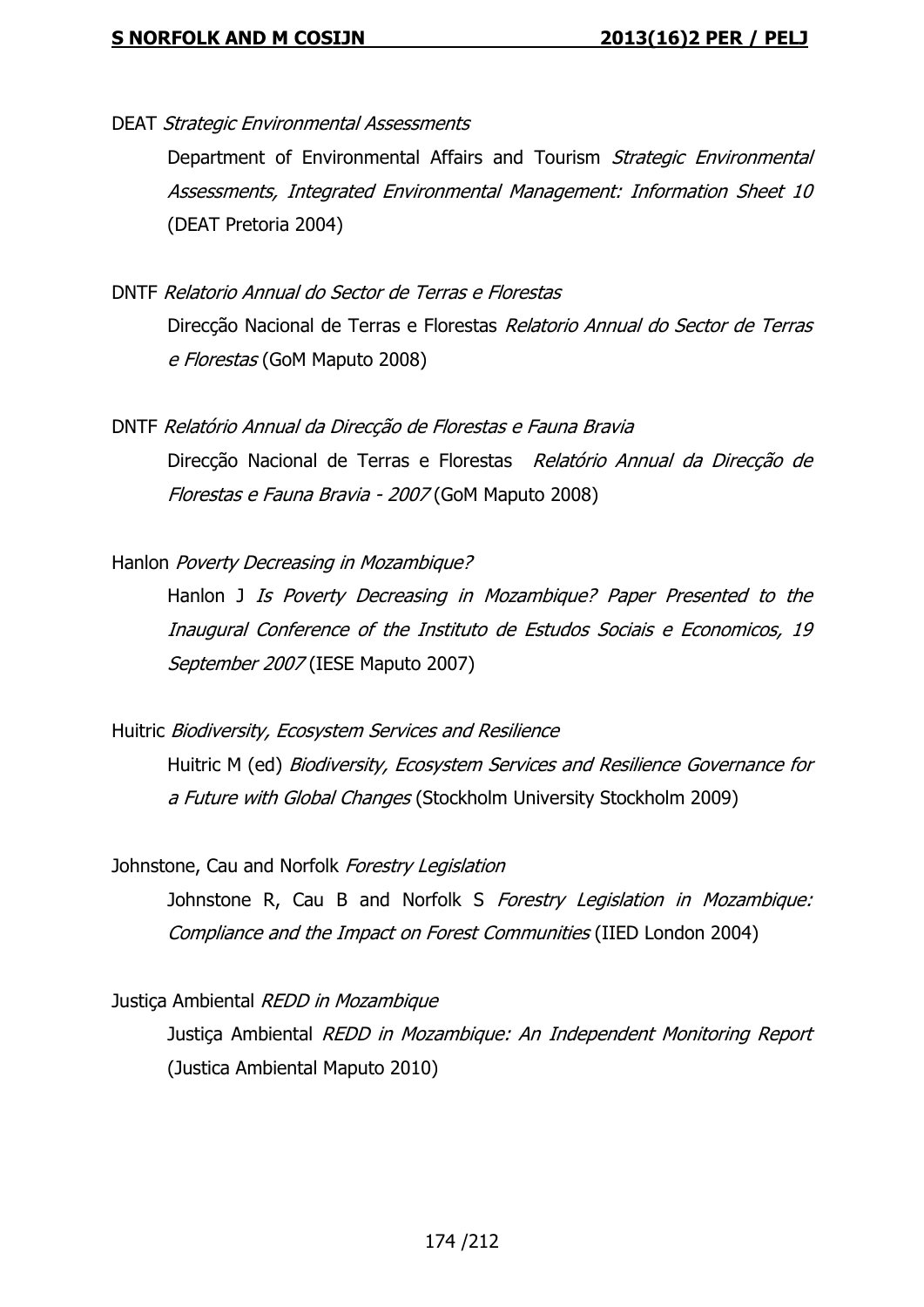Katere, Minag and Vanhanen (eds) Making Sub-Saharan African Forests Work Katere Y, Minag P and Vanhanen H (eds) Making Sub-Saharan African Forests Work for People and Nature: Policy Approaches in a Changing Global Environment (WFSE/ICRAF/CIFOR/METLA Nairobi 2009)

Mackenzie, Smith and Fairfield, 2005 Insight

Mackenzie RKT, Smith RS and Fairfield CA "New Directions for NDT in Forestry" 2005 Insight 47(7):416-420.

MacQueen Power to the Poor

MacQueen D Power to the Poor: Sustainable Energy at the Base of the Pyramid (IIED London 2009)

### Malleux Avaliação dos Recursos Florestais

Malleux J Avaliação dos Recursos Florestais da República Popular de Moçambique (GoM/FAO Maputo 1980)

Marzolli Avaliacao Integrada das Florestas

Marzolli A Avaliacao Integrada das Florestas de Mocambique. Inventario Florestal Nacional (DNTF Maputo 2007)

### MICOA Evaluation of the Interaction between Biodiversity and Poverty

Ministério para a Coordenação da Acção Ambiental Report on the Study of the Evaluation of the Interaction between Biodiversity and Poverty in Mozambique (GoM Maputo 2008)

### MICOA State of the Environment

Ministério para a Coordenação da Acção Ambiental State of the Environment Report: First Report (GoM Maputo 2011)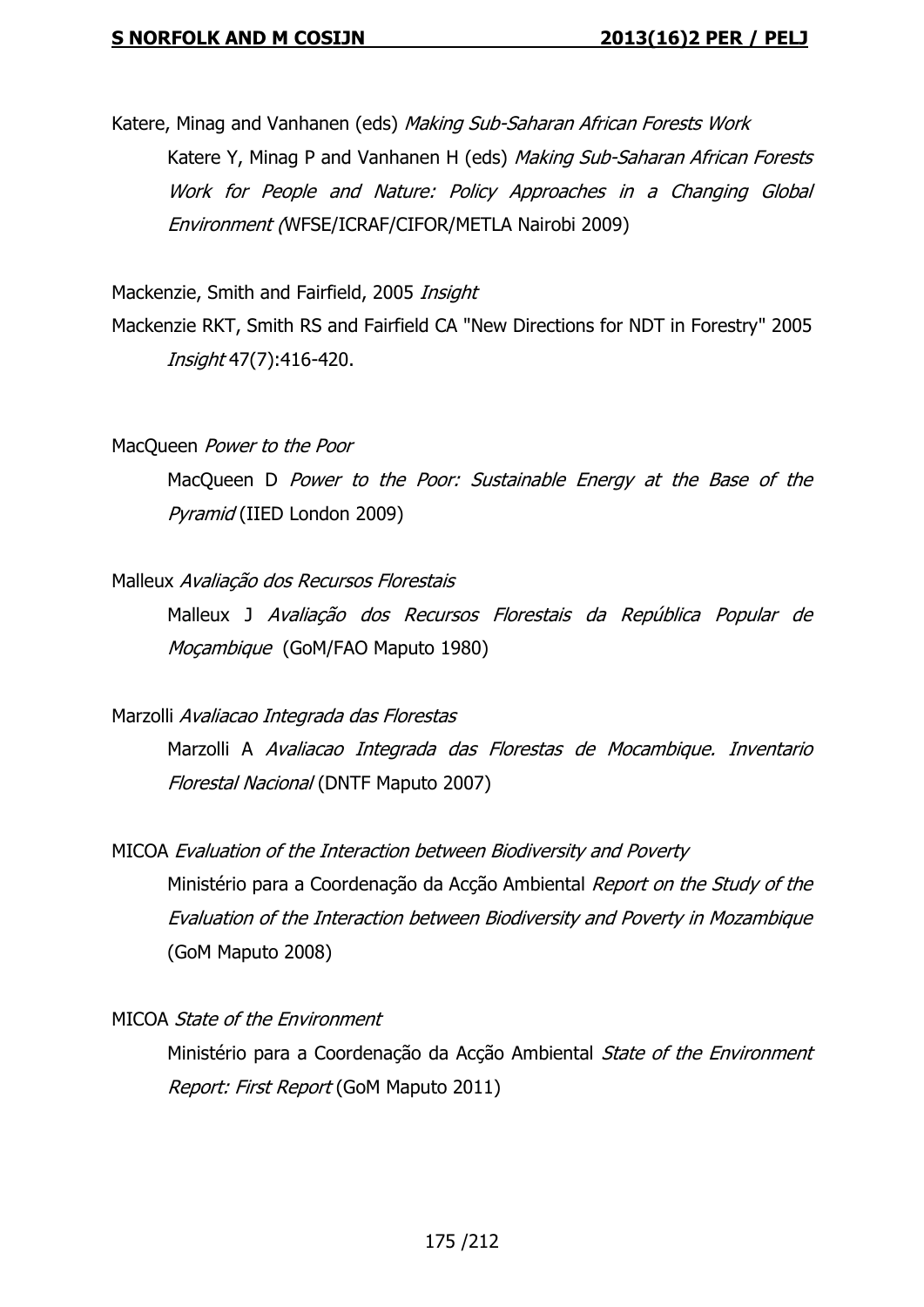Millennium Ecosystem Assessment Ecosystems and Human Well-being Millennium Ecosystem Assessment Ecosystems and Human Well-being: Synthesis (Island Press Washington DC 2005)

Ministerio da Industria e Comercio Estrategia para o Desenvolvimento Ministerio da Industria e Comercio Estrategia para o Desenvolvimento das Micro, Pequenas e Medias Empresas em Mocambique (GoM Maputo 2005)

Mourana and Serra 20 Passos para Sustentabilidade Florestal Mourana B and Serra C 20 Passos para Sustentabilidade Florestal em Moçambique (CIP/Amigos da Floresta Maputo 2011)

Müller, Sitoe and Mabunda Assessment of the Forest Reserve Network Müller T, Sitoe A and Mabunda R Assessment of the Forest Reserve Network in Mozambique (WWF Mozambique Maputo 2005)

Nhancale et al Small and Medium Forest Enterprises

Nhancale B et al Small and Medium Forest Enterprises in Mozambique - IIED Small and Medium Forest Enterprises Series No 25 (Centro Terra Viva and IIED London 2009)

Nhantumbo and Izindine Preparing for REDD

Nhantumbo I and Izindine S Preparing for REDD in Dryland Forests: Investigating the Options and Potential Synergy for REDD Payments in Miombo Eco-region (Mozambique Country Study) (IIED Edinburgh 2009)

Nhantumbo and Salomão Biofuels, Land Access and Rural Livelihoods Nhantumbo I and Salomão A Biofuels, Land Access and Rural Livelihoods in Mozambique (IIED London 2010)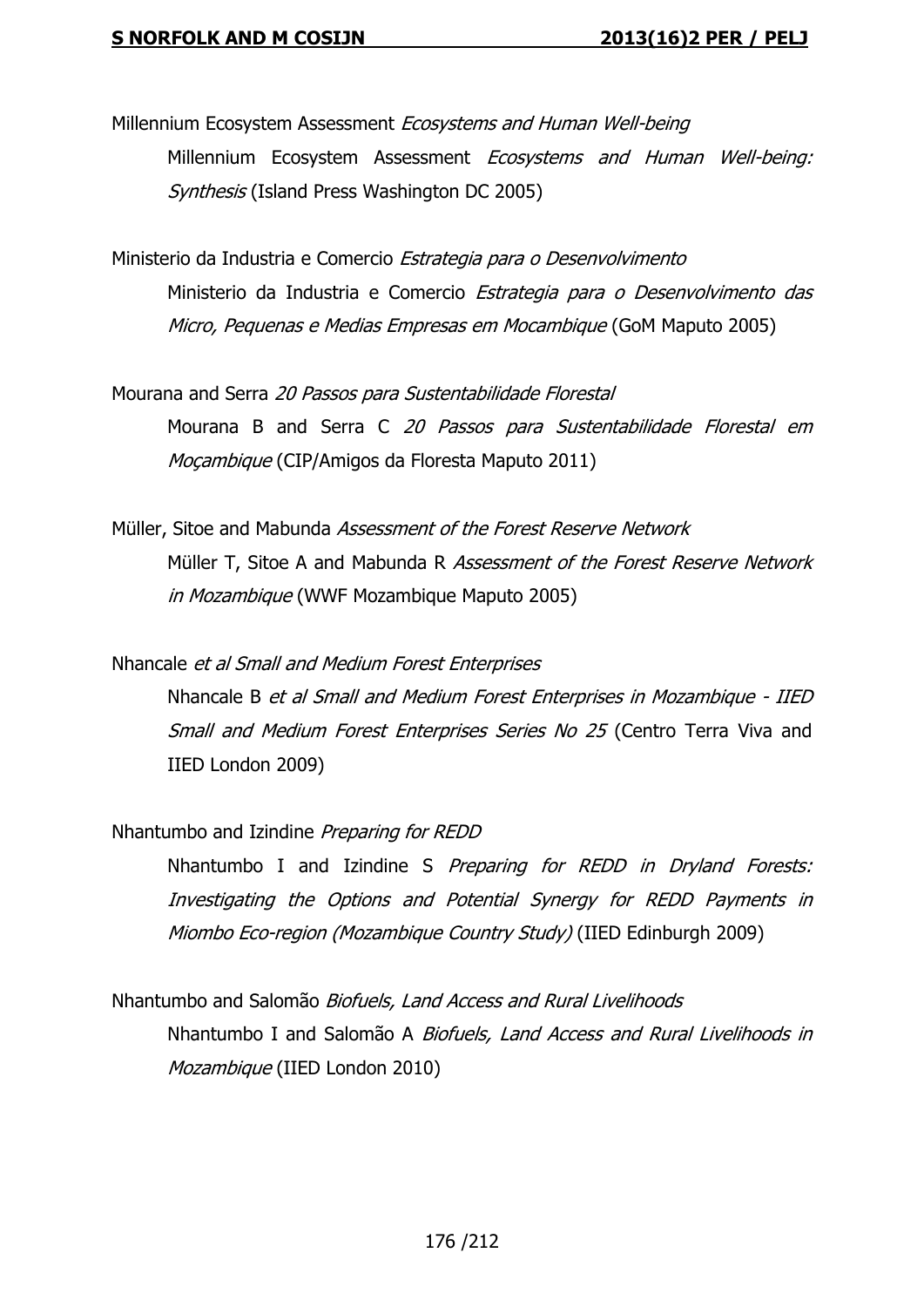Pedersen On the Road to the Knowledge Economy

Pedersen LF On the Road to the Knowledge Economy. An Analysis of the Case of Mozambique in the Introduction of Knowledge and Skills as a Foundation for Economic Growth (Master's Thesis Aalborg University 2008)

Rechkemmer and Von Falkenhayn 2009 European Physical Journal Conferences Rechkemmer A and Von Falkenhayn L "The Human Dimension of Global Environmental Change: Ecosystem Services, Resilience and Governance" 2009 European Physical Journal Conferences 1, 3-17

Saket Updating of the Exploratory National Forest Inventory Saket M Report on the Updating of the Exploratory National Forest Inventory (FAO Rome 1994)

Shackelton et al Links Between Ecosystems and Poverty Alleviation Shackelton C et al Links Between Ecosystems and Poverty Alleviation: Situational Analysis for Arid and Semi-arid Lands in Southern Africa (Consortium on Ecosystems and Poverty in Sub-Saharan Africa London 2008)

### Sitoe Avaliacao dos Niveis de Consume de Energia

Sitoe A Avaliacao dos Niveis de Consume de Energia de Biomass nas Provincias de Tete, Nampula, Zambezia, Sofala, Gaza e Maputo (GoM Maputo 2007)

UN World Statistics Pocketbook

United Nations World Statistics Pocketbook: Country Profile Mozambique (UN New York 2010)

### Van Logchem and Brito (eds) Synthesis Report

Van Logchem B and Brito R (eds) Synthesis Report: Study on the Impact of Climate Change on Disaster Risk in Mozambique: Climate Change Report (INGC Maputo 2009)

### 177 /212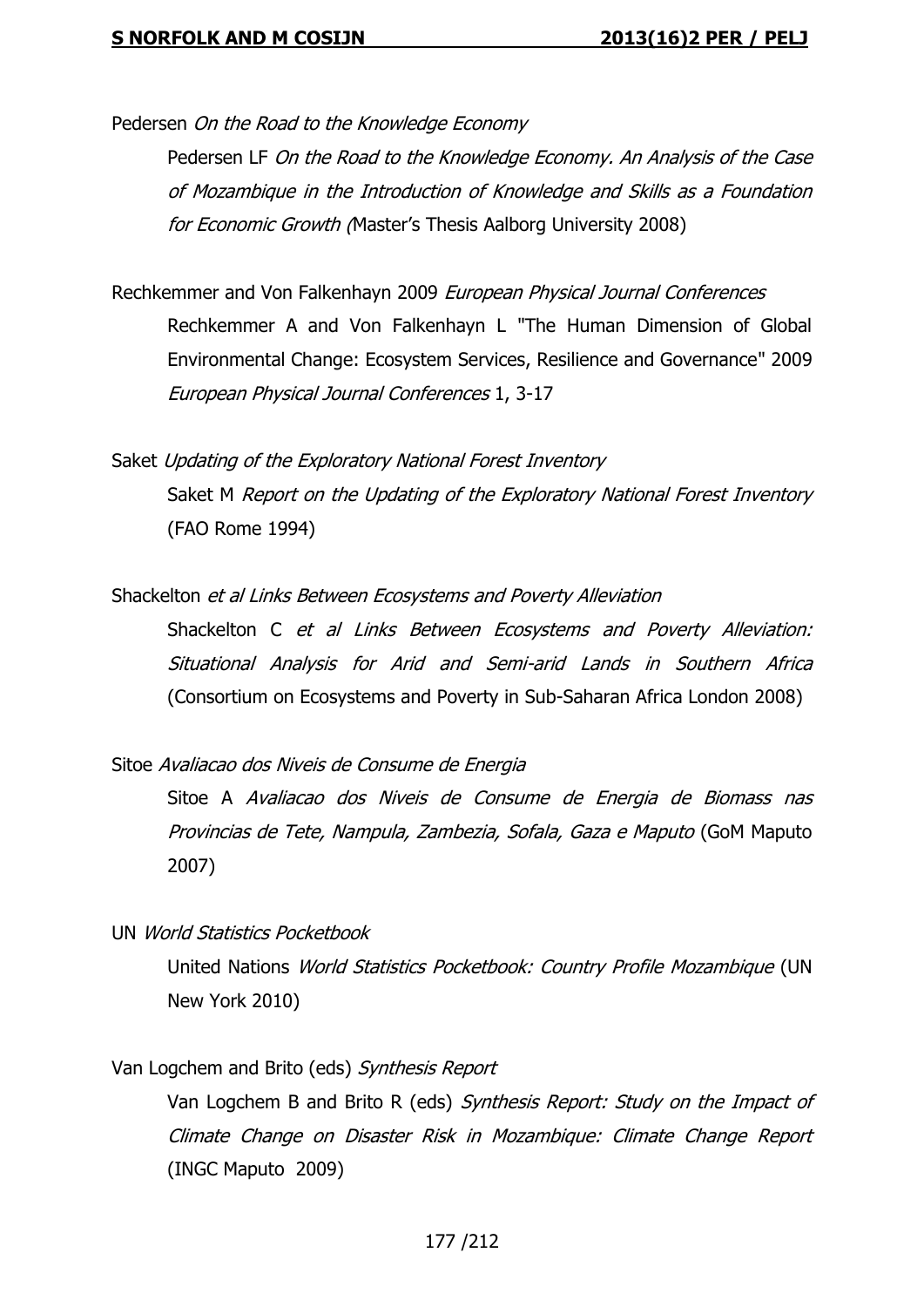Wertz-Kanounnikoff, Sitoe and Salamao How is REDD+ Unfolding Wertz-Kanounnikoff S, Sitoe A and Salamao A How is REDD+ Unfolding in Southern Africa's Dry Forests? A Snapshot from Mozambique: Info Brief No 37 (CIFOR Bogor 2011)

Wilson et al Innovating for Environment and Society Wilson E et al (2009) Innovating for Environment and Society: An Overview (London IIED 2009)

Wong, Roy and Duraiappah Connecting Poverty and Ecosystem Services Wong C, Roy M and Duraiappah A Connecting Poverty and Ecosystem Services. A series of Seven Country Scoping Studies: Focus on Mozambique (UNEP Nairobi 2005)

WRI Millenium Ecosystem Assessment Synthesis Report World Resource Institute The Millenium Ecosystem Assessment Synthesis Report (WRI Washington DC 2005)

### **Register of legislation**

Constitution of Mozambique, 1990 Environmental Framework Law 20/97 Environmental Impact Assessment Regulations (Decree 41/2008) Forestry and Wildlife Law 10/99 Forestry and Wildlife Regulations (Decree 12/2002) Forestry and Wildlife Policy (Resolution 8/97) Land Law 19/97 and related Regulations (Decree 66/98 and Ministerial Diploma 29- A/2000) Law and Regulation on Environmental Impact Assessment (Decree 45/2004) Law  $4/90$  of  $26<sup>th</sup>$  September Law  $7/98$  of  $15<sup>th</sup>$  June Ministerial Diploma (93/2005)

### 178 /212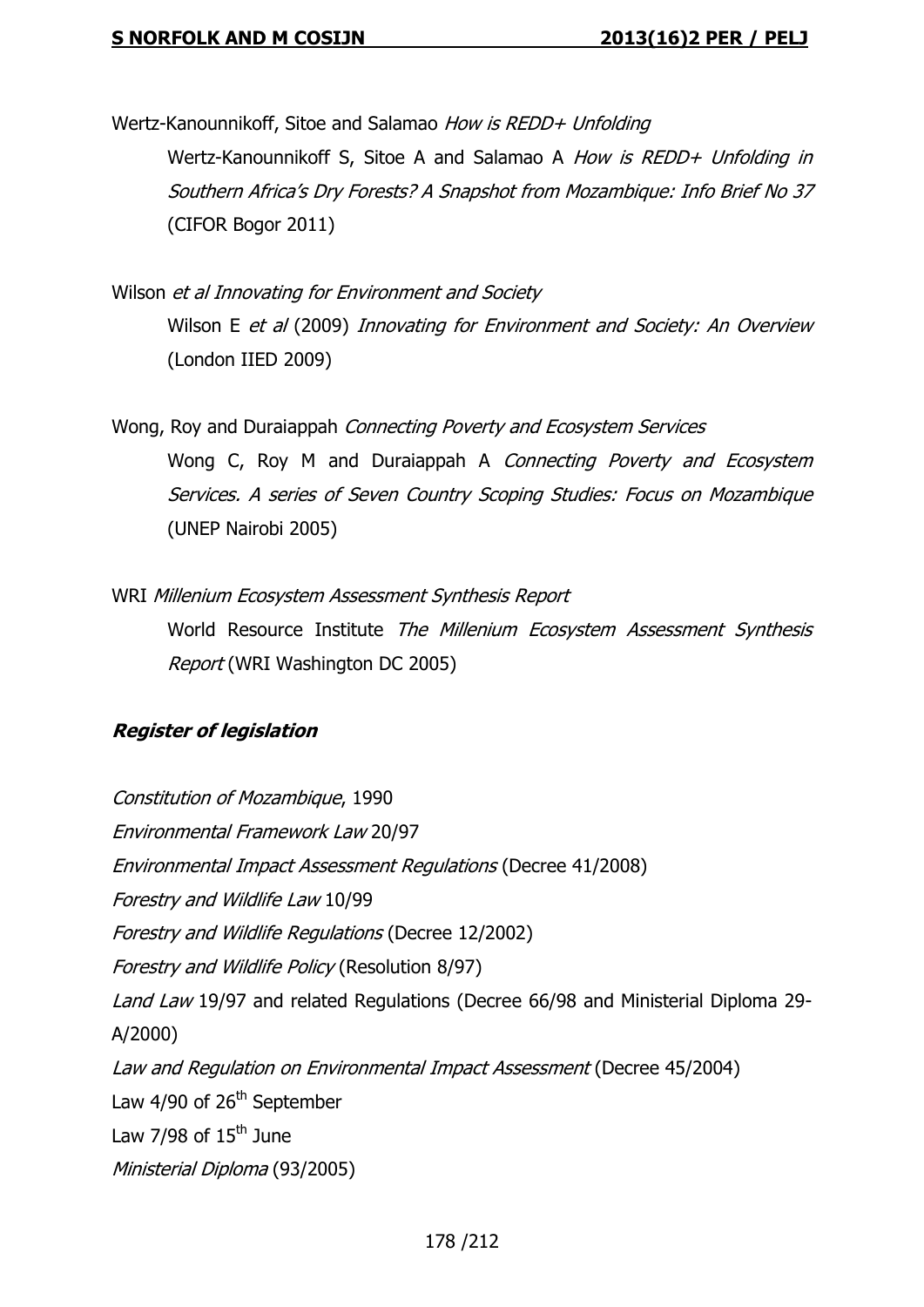Ministerial Diploma: Addendum to EIA Process Regulation 45/2004 (198/2005)

### **Register of international instruments**

Convention on Biological Diversity (1992) SADC Protocol on Forestry (2002) UN Convention to Combat Desertification (1995) UN Framework Convention on Climate Change (1995)

### **Register of internet resources**

### Albano 2004 coastalforests.tfcg.org

Albano G 2004 Coastal Forests of Mozambique: Socio-economic Aspects – Review coastalforests.tfcg.org/pubs/SocioEco-MZQ.pdf [date of use 1 Jun 2013]

### Bird Life International 2009 www.sciencedaily.com

Bird Life International 2009 Many New Species Discovered in Hidden Mozambique Oasis with Help of Google Earth www.sciencedaily.com- /releases/2009/01/090131125244.htm [date of use 15 Feb 2012]

### Bussotti 2010 pambazuka.org

Bussotti L 2010 Rejuventating the Mozambican Knowledge Factory pambazuka.org/en/category/features/68561 [date of use 1 Jun 2013]

#### Cash et al 2006 www.ecologyandsociety.org

Cash DW et al "Scale and Cross-scale Dynamics: Governance and Information in a Multi-level World" 2006 *Ecology and Society* 11(2):8 www.ecologyandsociety.org/vol11/iss2/art8/ [date of use 29 May 2013]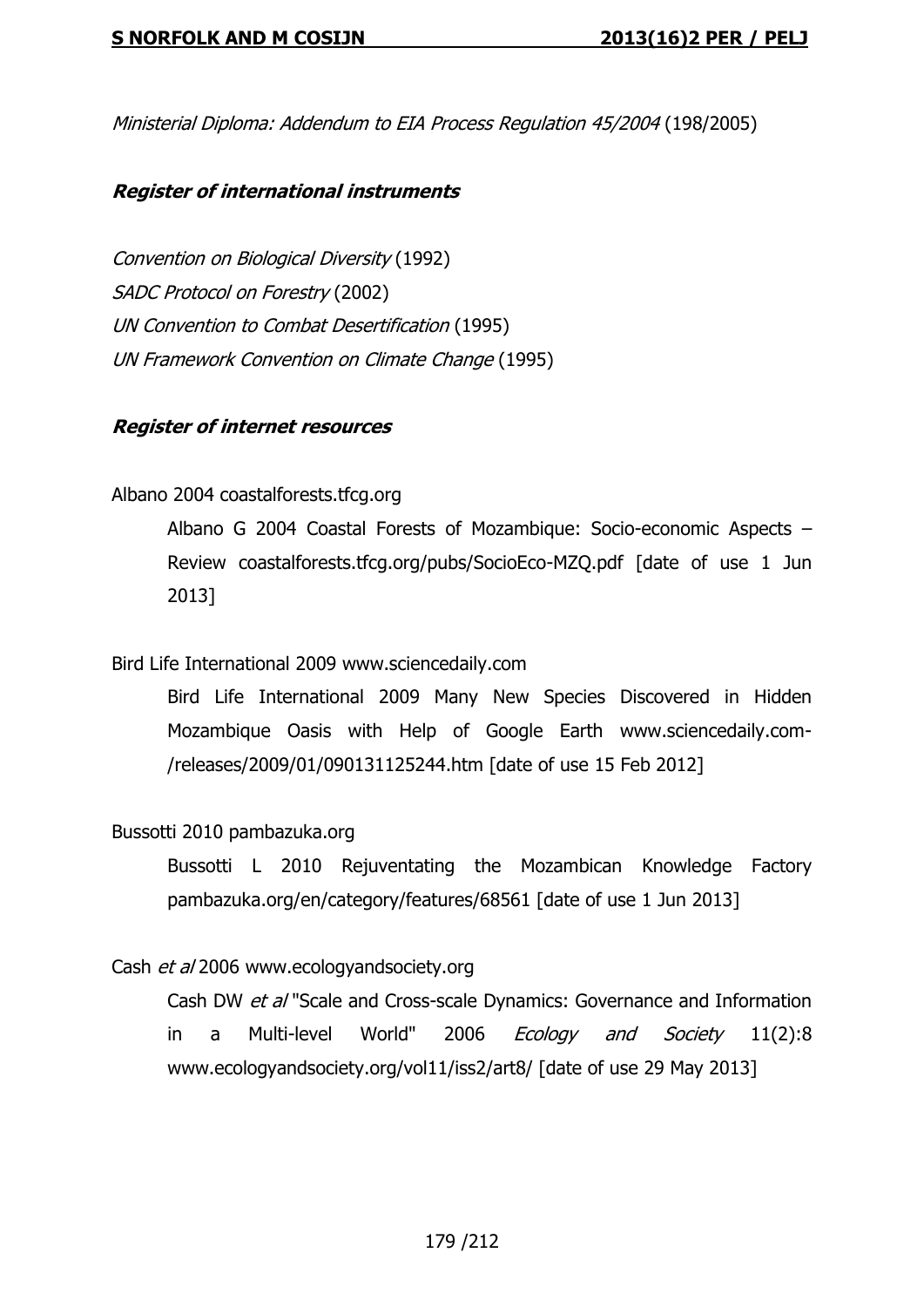Consortium AGRIFOR Consult 2006 ec.europa.eu

Consortium AGRIFOR Consult 2006 Country Environmental Profile for Mozambique: Draft Final Report ec.europa.eu/development/icenter/ repository/CEP\_Mozambique\_200607.pdf [date of use 1 Jun 2013]

Environmental Investigation Agency First Class Connections: Log Smuggling, Illegal Logging and Corruption in Mozambique

Environmental Investigation Agency First Class Connections: Log Smuggling, Illegal Logging and Corruption in Mozambique (DFID 2013) http://illegallogging.info/item\_single.php?it\_id=1422&it=document [date of use 14 June 2013]

FAO 2005 www.fao.org

Food and Agriculture Organisation of the United Nations: Rural Development Division 2005 An approach to rural development: Participatory and Negotiated Territorial Development www.fao.org/sd/dim\_pe2/docs/pe2\_050402d1 \_en.pdf [date of use 2 Jun 2013]

### McNeely 2010 irgc.org

McNeely JA 2010 People, Ecosystems and Climate: Governance Risks from Degradation of Ecosystem Services in the Face of Ongoing Climate Change irgc.org/wp-

content/uploads/2012/04/ER\_and\_Ecosystem\_Services\_\_McNeely.pdf [date of use 29 May 2013]

### Norfolk S and Cosijn M

Norfolk S and Cosijn M "Development and the balancing of interests in Mozambique" in Faure M and Du Plessis W Balancing of Interests in Environmental Law in Africa (PULP Pretoria 2011) 295-340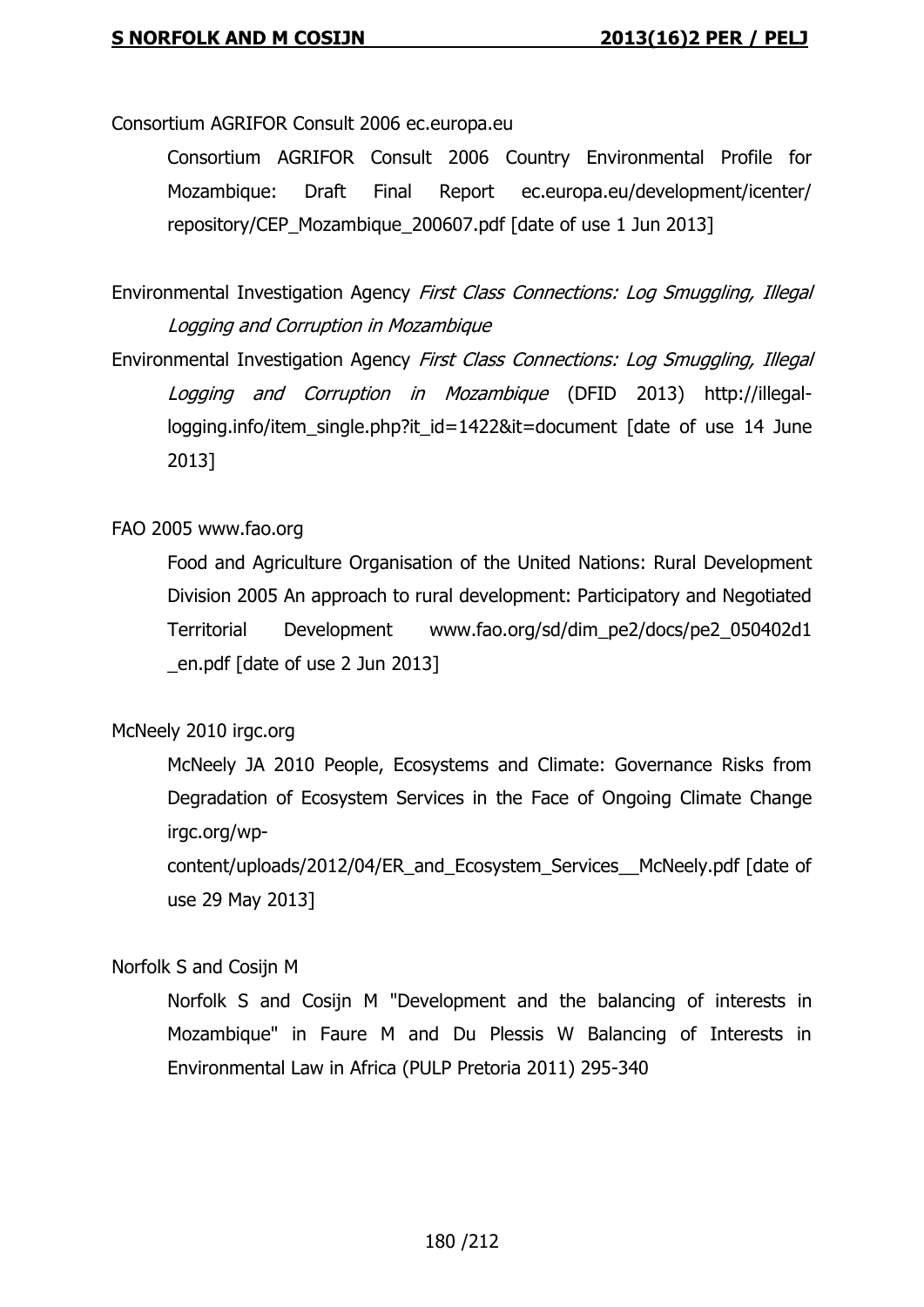Resilience Alliance 2010 www.redagres.org

Resilience Alliance 2010 Assessing Resilience in Social-ecological Systems: Workbook for Practitioners. Version 2.0 www.redagres.org/Assessing %20Resilience%20in%20Social-Ecological%20Systems.pdf [date of use 1 Jun 2013]

### Smith and Stirling 2010 Ecology and Society

Smith A and Stirling A "The Politics of Social-ecological Resilience and Sustainable Socio-technical Transitions" 2010 *Ecology and Society* 15(1):11www.ecologyandsociety.org/vol15/iss1/art11/ [date of use 15 Feb 2012]

### Van der Plas 1995 www.worldbank.org

Van der Plas R 1995 Burning Charcoal Issues: Energy Note No 1 www.worldbank.org/html/fdp/enrgy/energynotes/energy01.html [date of use 15 Feb 2012]

Vidal 2009 http://www.guardian.co.uk/environment/2009/oct/05/un-forest

protection

Vidal J "UN's forest protection scheme at risk from organised crime, experts warn" The Guardian http://www.guardian.co.uk/environment/2009/oct/05/ un-forest-protection [date of use 14 June 2013]

### **List of abbreviatons**

| Convention on Biological Diversity                                                                              |
|-----------------------------------------------------------------------------------------------------------------|
| Community-based natural resources management                                                                    |
| Clean Development Mechanism                                                                                     |
| Centre for International Forestry Research                                                                      |
| National Council for Sustainable Development (Mozambique) (Conselho<br>Nacional do Desenvolvimento Sustentável) |
| Local Participatory Management Councils (Conselhos Locais de Gestão<br>Participativa)                           |
|                                                                                                                 |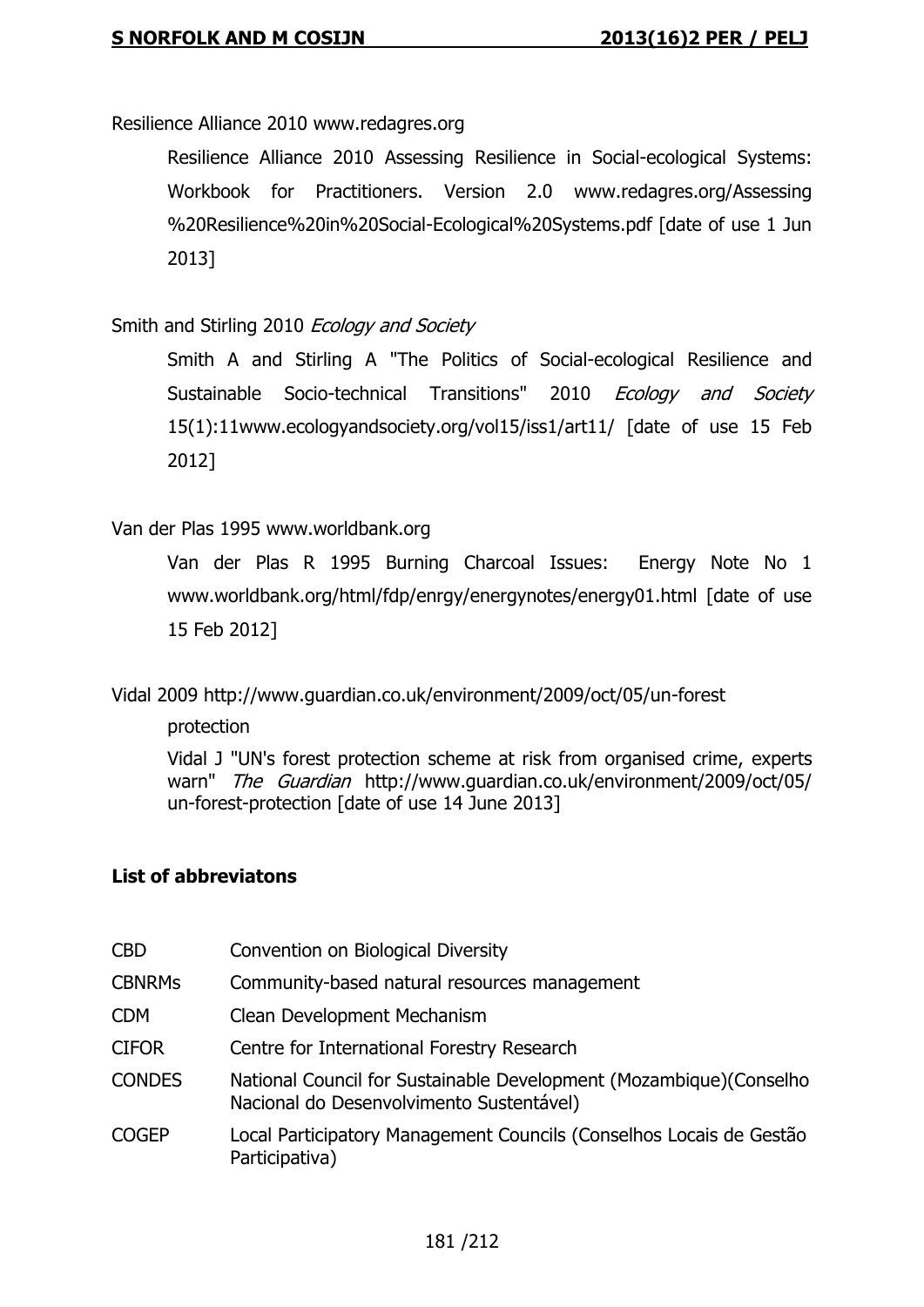| <b>CONDES</b> | National Council for Sustainable Development                                                                  |
|---------------|---------------------------------------------------------------------------------------------------------------|
| <b>CPI</b>    | Investment Promotion Centre (Centro para Promoção de<br>Investimento)                                         |
| <b>CRIC</b>   | Committee for the Review of the Implementation of the Convention<br>(UN Convention to Combat Desertification) |
| <b>DEAT</b>   | Department of Environmental Affairs and Tourism                                                               |
| <b>DNTF</b>   | National Directorate of Forests and Land (Direcção Nacional de Terras<br>e Florestas)                         |
| <b>DUT</b>    | Dresden University of Technology                                                                              |
| <b>EAS</b>    | Simplified environmental assessment (Estudo Ambiental Simplificado)                                           |
| <b>EIA</b>    | Environmental impact assessment (Estudo de Impacto Ambiental)                                                 |
| <b>EMP</b>    | Environmental management plan                                                                                 |
| <b>ESEP</b>   | Ethics in Science and Environmental Politics                                                                  |
| <b>FAO</b>    | Food and Agriculture Organisation of the United Nations                                                       |
| <b>FAS</b>    | Sustainable Amazon Foundation (Fundação Amazonas Sustentavel)                                                 |
| <b>FCPF</b>   | Forest Carbon Partnership Facility                                                                            |
| <b>FMP</b>    | Forest management plan                                                                                        |
| <b>GDP</b>    | Gross domestic product                                                                                        |
| <b>GMO</b>    | genetically modified organisms                                                                                |
| <b>GTZ</b>    | German Agency for Technical Cooperation (Deutsche Gesellschaft für<br>Technische Zusammenarbeit)              |
| <b>ICARRD</b> | International Conference on Agrarian Reform and Rural Development                                             |
| <b>IIAM</b>   | Institute of Agrarian Investigation (Instituto de Investigação Agrária<br>de Moçambique)                      |
| <b>INGC</b>   | National Institute for the Management of Disasters (Instituto Nacional<br>de Gestão das Calamidades)          |
| МA            | Millennium Ecosystem Assessment                                                                               |
| <b>MAE</b>    | Ministry of State Administration (Ministério de Administração Estatal)                                        |
| <b>MCLT</b>   | Mozambican Carbon Livelihoods Trust                                                                           |
| <b>MICOA</b>  | Ministry for the Co-ordination of Environmental Affairs (Ministério para<br>a Coordenação da Acção Ambiental) |
| <b>MINAG</b>  | Ministry of Agriculture (formerly MADER - until 2004) (Ministérioda<br>Agricultural)                          |
| <b>MITUR</b>  | Ministry of Tourism (Ministériodo Turismo)                                                                    |
| <b>MOTIS</b>  | Mozambique Science, Technology and Innovation Strategy                                                        |
|               |                                                                                                               |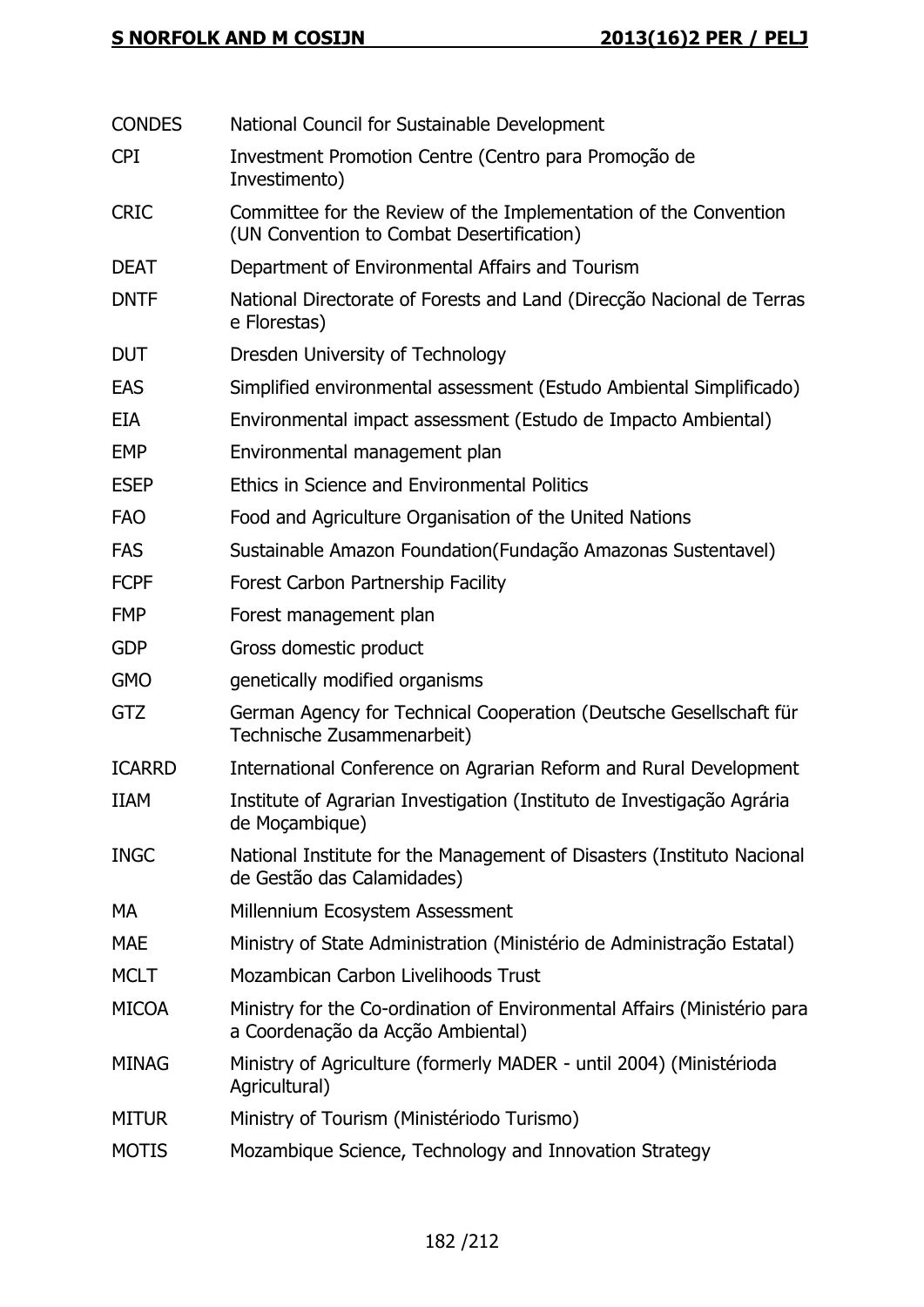| <b>MPD</b>            | Ministry of Planning and Development (Ministériopara Planificação e<br>Desenvolvimento)                                                                          |
|-----------------------|------------------------------------------------------------------------------------------------------------------------------------------------------------------|
| <b>NAPA</b>           | National Adaptation Programme of Action                                                                                                                          |
| <b>NBSAP</b>          | National Biodiversity Strategy and Action Plan                                                                                                                   |
| <b>NCB</b>            | National Coordinating Body (UN Convention to Combat Desertification)                                                                                             |
| <b>NGO</b>            | Non-governmental organisation                                                                                                                                    |
| <b>NRM</b>            | Natural resource management                                                                                                                                      |
| <b>NTFP</b>           | Non-timber forest product                                                                                                                                        |
| <b>PES</b>            | Payment for ecological services                                                                                                                                  |
| <b>PNTD</b>           | Participatory and Negotiated Territorial Development                                                                                                             |
| <b>REDD</b>           | Reducing Emissions from Deforestation and Forest Degradation in<br><b>Developing Countries</b>                                                                   |
| REDD+                 | Goes beyond deforestation and forest degradation and includes<br>conservation, sustainable management of forests, and the<br>enhancement of forest carbon stocks |
| R-PP                  | Readiness Preparation Proposal                                                                                                                                   |
| <b>R-PIN</b>          | Readiness Plan Idea Note                                                                                                                                         |
| <b>SAREC</b>          | Swedish Agency for Research Cooperation with Developing Countries                                                                                                |
| <b>SEA</b>            | Strategic environmental assessment                                                                                                                               |
| <b>SFM</b>            | Sustainable forest management                                                                                                                                    |
| <b>SIDA</b>           | Swedish International Development Cooperation Agency                                                                                                             |
| <b>SLH</b>            | Simple licence holders                                                                                                                                           |
| <b>SME</b>            | Small and medium enterprises                                                                                                                                     |
| <b>SPFFB</b>          | <b>Provincial Forest and Wildlife Services</b>                                                                                                                   |
| <b>UEM</b>            | Eduardo Mondlane University (Universidade deEduardo Mondlane)                                                                                                    |
| UN                    | <b>United Nations</b>                                                                                                                                            |
| <b>UNCCD</b>          | UN Convention to Combat Desertification                                                                                                                          |
| <b>UNDP</b>           | United Nations Development Programme                                                                                                                             |
| <b>UNEP</b>           | United Nations Environment Programme                                                                                                                             |
| <b>UNFCCC</b>         | United Nations Framework Convention on Climate Change                                                                                                            |
| UNU-<br><b>FLORES</b> | Integrated Management of Material Fluxes and of Resources                                                                                                        |
| <b>WRI</b>            | <b>World Research Institute</b>                                                                                                                                  |